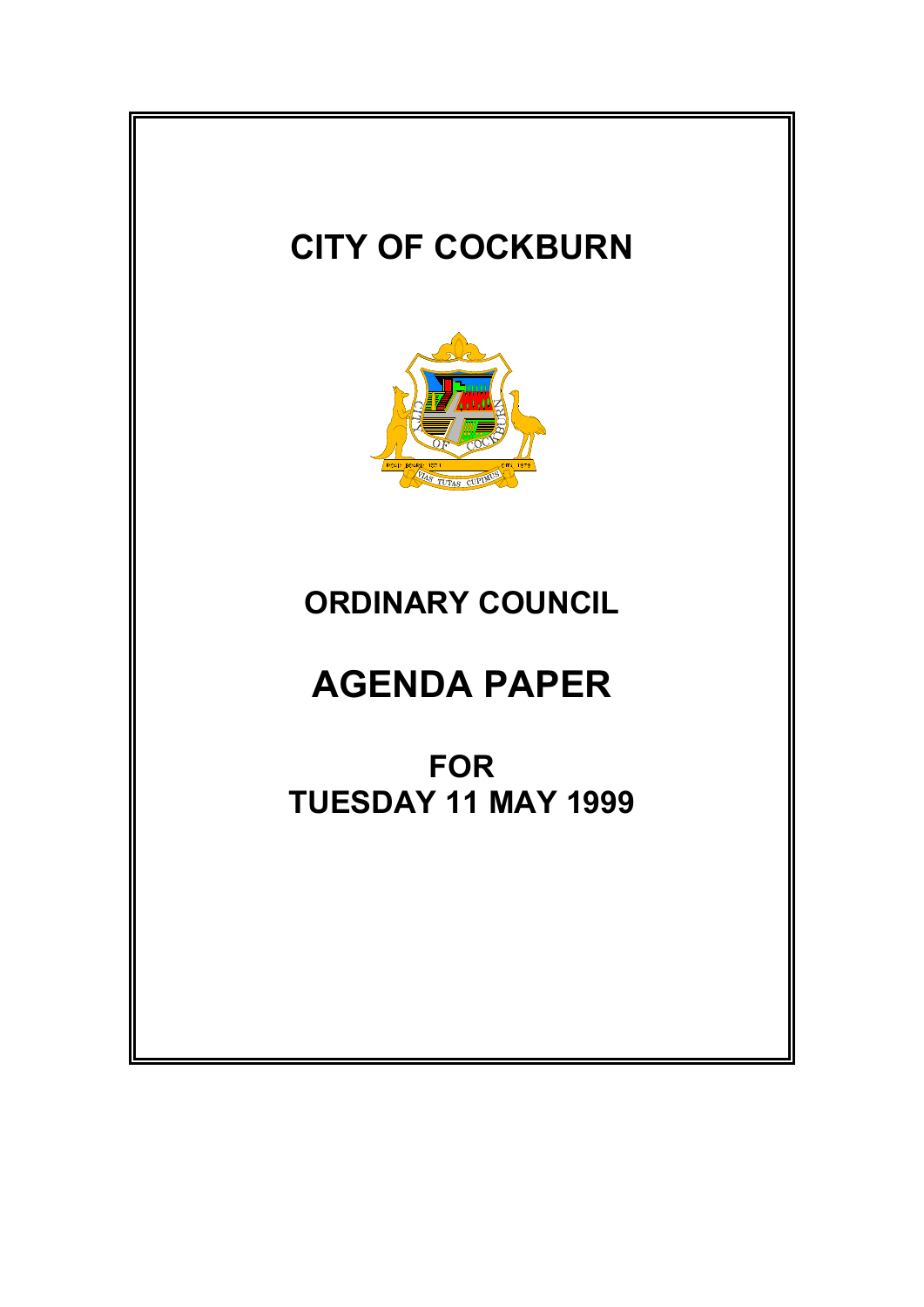# **CITY OF COCKBURN**

#### **SUMMARY OF AGENDA TO BE PRESENTED TO THE ORDINARY COUNCIL MEETING TO BE HELD ON TUESDAY, 11 MAY 1999 AT 7:30 P.M.**

|                 | Page                                                                                                                                           |  |
|-----------------|------------------------------------------------------------------------------------------------------------------------------------------------|--|
| 1.              |                                                                                                                                                |  |
| 2.              | APPOINTMENT OF PRESIDING MEMBER (IF REQUIRED) 1                                                                                                |  |
| 3.              |                                                                                                                                                |  |
| 4.              | ACKNOWLEDGEMENT OF RECEIPT OF WRITTEN DECLARATIONS                                                                                             |  |
| 5.              |                                                                                                                                                |  |
| 6.              | ACTION TAKEN ON PREVIOUS PUBLIC QUESTIONS TAKEN ON                                                                                             |  |
| 7 <sub>1</sub>  |                                                                                                                                                |  |
| 8.              | (OCM1_5_1999) - ORDINARY MEETING OF COUNCIL - 20/4/1999<br>2<br>8.1                                                                            |  |
| 9.              |                                                                                                                                                |  |
| 10 <sub>1</sub> |                                                                                                                                                |  |
|                 | (OCM1_5_1999) - PROPOSED CONFERENCE/FUNCTION CENTRE -<br>10.1<br>LOT 9 WATTLEUP ROAD, WATTLEUP - OWNER/APPLICANT: V<br>3<br>LOMBARDO (4412312) |  |
|                 | 10.2 (OCM1 5 1999) - PETITION - ROCKINGHAM-FREMANTLE<br>TRANSITWAY (9636) (AJB)(WEST/COASTAL)<br>3                                             |  |
| 11.             | BUSINESS LEFT OVER FROM THE PREVIOUS MEETING<br>(                                                                                              |  |
| 12.             |                                                                                                                                                |  |
| 13.             |                                                                                                                                                |  |
|                 | (OCM1_5_1999) - ESTABLISHMENT OF OTHER COMMITTEES (1701)<br>13.1<br>(DMG)<br>4                                                                 |  |
|                 | (OCM1 5 1999) - APPOINTMENT OF COMMITTEE MEMBERS (1701)<br>13.2<br>(DMG)<br>5                                                                  |  |
|                 | 13.3 (OCM1_5_1999) - APPOINTMENT OF DELEGATES/REPRESENTATIVES<br>TO EXTERNAL ORGANISATIONS (1701) (DMG)<br>9                                   |  |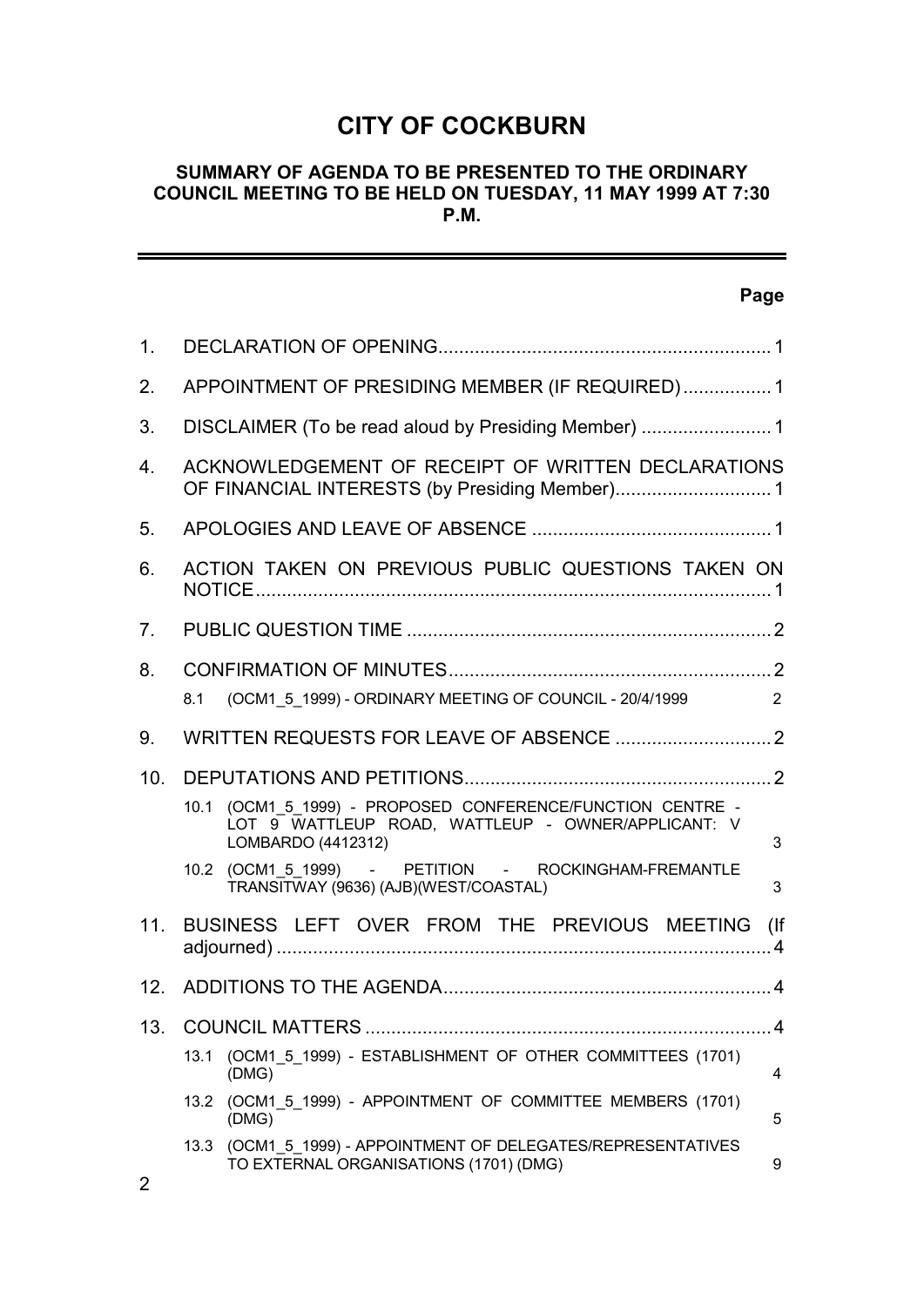| 14. | PLANNING AND DEVELOPMENT DIVISION ISSUES 12                                                                                                                                                                                         |    |
|-----|-------------------------------------------------------------------------------------------------------------------------------------------------------------------------------------------------------------------------------------|----|
|     | 14.1 (OCM1 5 1999) - PROPOSED SATELLITE DISH - LOT 163, 6 ASPIC<br>CRESCENT, SPEARWOOD OWNER/APPLICANT: M. DA LUZ (MAP<br>NO.8) (3317983) (PT)(COASTAL)(ATTACH)                                                                     | 13 |
|     | 14.2 (OCM1 5 1999) - PROPOSED CONFERENCE/FUNCTION CENTRE -<br>LOT 9 WATTLEUP ROAD, WATTLEUP - OWNER/APPLICANT:<br>- V<br>LOMBARDO (4412312) (SA) (SOUTH)                                                                            | 14 |
|     | 14.3 (OCM1 5 1999) - SAND EXTRACTION - PT LOT 135 ARMADALE ROAD,<br>BANJUP - OWNER/APPLICANT: CSR READYMIX CONCRETE (MAP 20)<br>(EAST) (CC) (5513296) (ATTACH)                                                                      | 17 |
|     | 14.4 (OCM1 5 1999) - PROPOSED ROCK LOBSTER PROCESSING PLANT -<br>LOT 111, 50 BENNETT AVENUE, HAMILTON HILL - OWNER:<br>FREMANTLE FISHERMAN'S CO-OPERATIVE SOCIETY - APPLICANT:<br>MAROCCHI & ROBINSON (SA) (2213465) (WEST) (MAP 2) | 19 |
|     | 14.5 (OCM1 5 1999) - PROPOSED OFFICE AND FREEZER WAREHOUSES -<br>LOT 4, 1 DARKEN AVENUE, HAMILTON HILL - OWNER: BIGSTREET<br>PTY LTD - APPLICANT: HOLTON CONNOR ARCHITECTS & PLANNERS<br>(SA) (2212258)(MAP 2)(WEST)                | 21 |
|     | 14.6 (OCM1 5 1999) - NON-APPROVED COMMERCIAL VEHICLE PARKING -<br>LOT 17 BORONIA ROAD, BANJUP - OWNER: MR J L WILSON, 7<br>GLEDHILL WAY, LEEMING (5500103) (EAST) (MAP 21)<br>(PT)<br>(ATTACH)                                      | 24 |
|     | 14.7 (OCM1 5 1999) - PROPOSED OVERSIZE RURAL SHED - LOT PT 9<br>BARFIELD ROAD, BANJUP - OWNER: C H & M M MILLER - APPLICANT:<br>WA SHED COMPANY, 15 HANSON STREET, MADDINGTON (5513278)<br>(EAST) (MAP NO.16) (PT) (ATTACH)         | 26 |
|     | 14.8 (OCM1_5_1999) - NON-APPROVED SATELLITE DISH - LOT 71-141<br>APARA COURT, SOUTH LAKE - OWNER/APPLICANT: N. DE JESUS<br>MENDES (MAP 14) (5101127) (PT)(EAST)(ATTACH)                                                             | 28 |
|     | 14.9 (OCM1 5 1999) - PROPOSED SATELLITE DISH - LOT 92, 232 HEALY<br>ROAD, HAMILTON HILL - OWNER/APPLICANT: G. TUFILLI (2204732)<br>(MAP 6) (PT) (WEST) (ATTACH)                                                                     | 30 |
|     | 14.10 (OCM1 5 1999) - ACOUSTIC BARRIER FOR LOADING DOCK - LOT 63;<br>254 ROCKINGHAM ROAD. SPEARWOOD - OWNER: VOLLEY<br><b>INVESTMENTS PTY LTD - APPLICANT: KEN PATERSON ARCHITECTS</b><br>(2206913) (MT) (WEST) (MAP 7) (ATTACH)    | 32 |
|     | 14.11 (OCM1 5 1999) - PROPOSED FACTORY AND OFFICE FOR CURING<br>OF SKINS AND HIDES - LOT 20 COCKBURN ROAD, HAMILTON HILL -<br>MILLS AND HASSALL (SMH) (2200603)                                                                     | 37 |
|     | 14.12 (OCM1_5_1999) - JANDAKOT AIRPORT - DRAFT ENVIRONMENTAL<br>STRATEGY AND MASTER PLAN (1211) (SR/ AJB/ DW/ JH) (ATTACH)                                                                                                          | 44 |
| 15. | FINANCE AND CORPORATE SERVICES DIVISION ISSUES 56                                                                                                                                                                                   |    |
|     | 15.1 (OCM1_5_1999) - REMUNERATION OF COMMISSIONERS - BUDGET<br>AMENDMENT (1335; 1705) (ATC)                                                                                                                                         | 56 |
|     | 15.2 (OCM1_5_1999) - REIMBURSEMENT OF ELECTION EXPENSES (1700)<br>(ATC)                                                                                                                                                             | 58 |
| 16. |                                                                                                                                                                                                                                     |    |
| 17. |                                                                                                                                                                                                                                     |    |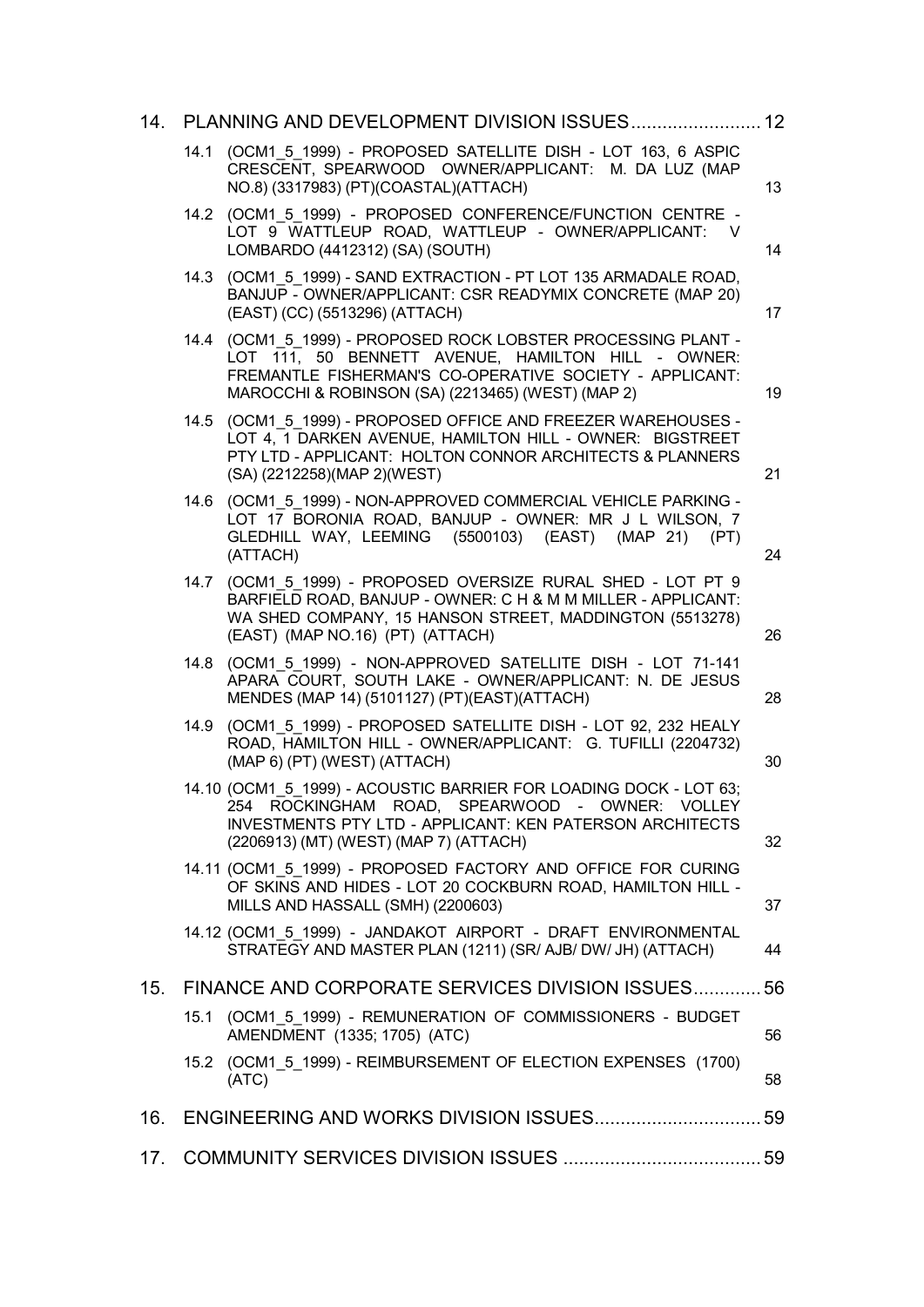| 17.1 (OCM1 5 1999) - USE OF RESERVES (4802) (RA) (ATTACH)           | 59 |
|---------------------------------------------------------------------|----|
|                                                                     |    |
| 18.1 (OCM1 5 1999) - STATE UNDERGROUND POWER PROGRAM (9118)<br>(RS) | 61 |
| 19. MOTIONS OF WHICH PREVIOUS NOTICE HAS BEEN GIVEN 63              |    |
|                                                                     |    |
| 21. QUESTIONS OF WHICH DUE NOTICE HAS BEEN GIVEN WITHOUT            |    |
| 22. NOTICES OF MOTION GIVEN AT THE MEETING FOR                      |    |
| 23. MATTERS TO BE NOTED FOR INVESTIGATION, WITHOUT DEBATE63         |    |
| 24. RESOLUTION OF COMPLIANCE (Section 3.18(3), Local Government     |    |
|                                                                     |    |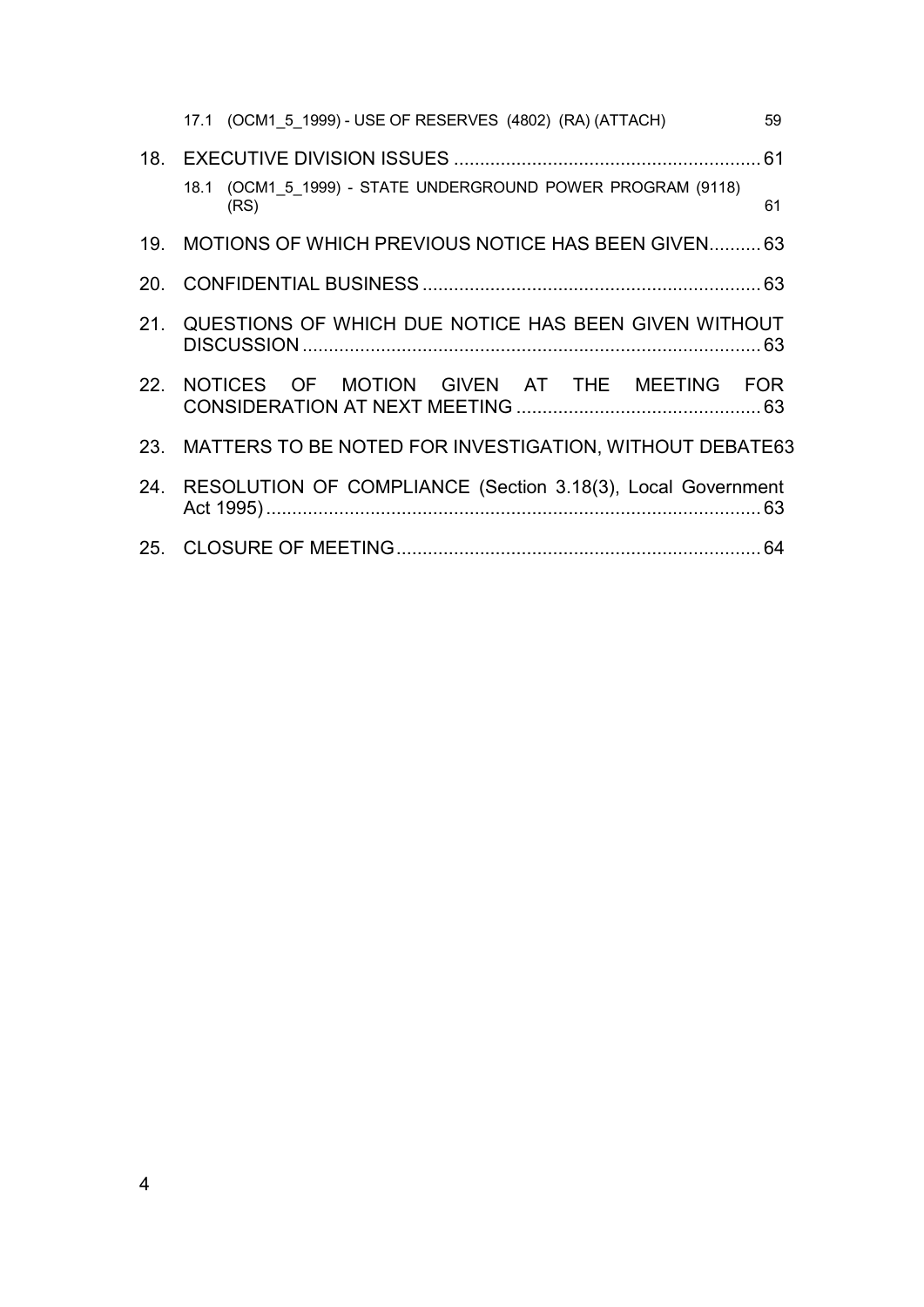# **CITY OF COCKBURN**

# **AGENDA TO BE PRESENTED TO THE ORDINARY COUNCIL MEETING TO BE HELD ON TUESDAY, 11 MAY 1999 AT 7:30 P.M.**

## **1. DECLARATION OF OPENING**

- **2. APPOINTMENT OF PRESIDING MEMBER** (IF REQUIRED)
- **3. DISCLAIMER** (To be read aloud by Presiding Member) Members of the public who attend Council Meetings, should not act immediately on anything they hear at the Meetings, without first seeking clarification of Council's position. Persons are advised to wait for written advice from the Council prior to taking action on any matter that they may have before Council.

## **4. ACKNOWLEDGEMENT OF RECEIPT OF WRITTEN DECLARATIONS OF FINANCIAL INTERESTS (by Presiding Member)**

#### **5. APOLOGIES AND LEAVE OF ABSENCE**

#### **6. ACTION TAKEN ON PREVIOUS PUBLIC QUESTIONS TAKEN ON NOTICE**

At the Ordinary Meeting of Council held on the  $20<sup>th</sup>$  April 1999, the following actions were taken on notice and subsequently dealt with by the Administration:-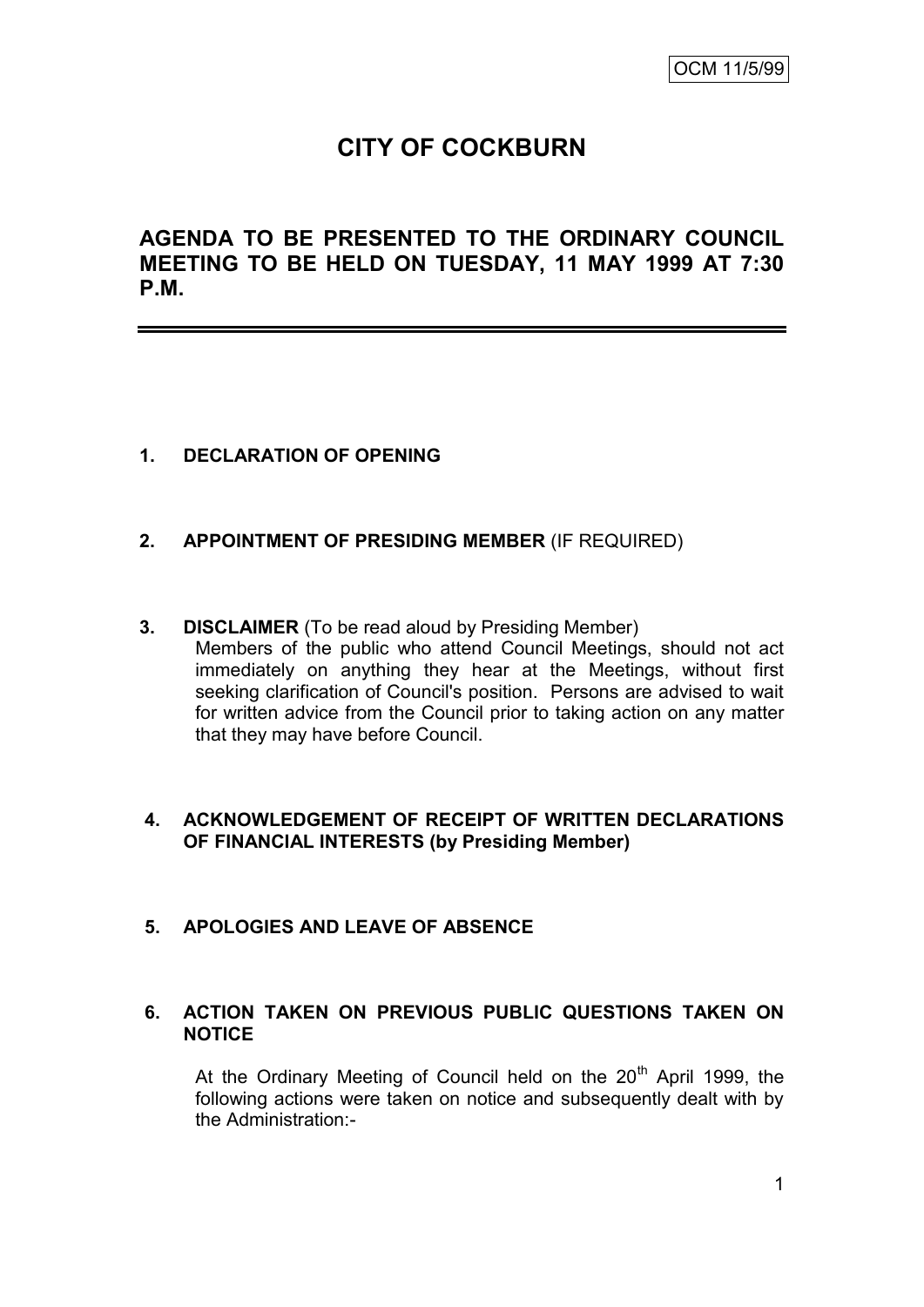Ms Heather Smedley asked a question to Commissioner Donaldson regarding what is the amount being paid to the Commissioners. A response dated the 29<sup>th</sup> April 1999 was sent to Mrs Smedley from the Director, Finance & Corporate Services which advised that Commissioner Donaldson would receive \$4,500 per calendar month and Commissioners Smithson and Jorgensen, \$3,250 per calendar month plus expenses of office.

Mr Colin Crook tabled a letter which included 4 questions in regards to designated truck routes. A response dated the  $30<sup>th</sup>$  April 1999 was sent to Mr Crook by the Director, Engineering & Works which advised:-

- (1) Spearwood Avenue is classified as a blue road under the MRS but is not currently operating in that capacity. It is not being used by a high volume of trucks. Truck drivers have chosen other routes to get to their destinations.
- (2) Phoenix Road between North Lake Road and Stock Road has been constructed as a 4-lane dual carriageway road. There is a more suitable route for trucks than Forrest Road between Stock Road and North Lake Road which is single carriageway.
- (3) Phoenix Road between Stock Road and Rockingham Road has always been designated as a secondary truck route. If the land use changes and trucks start using other east-west routes the classification of those roads can be reviewed.
- (4) Cutler Road will be changed from Jandakot Road to Prinsep Road - to Solomon Road to Prinsep Road.

# **7. PUBLIC QUESTION TIME**

# **8. CONFIRMATION OF MINUTES**

- **8.1 (OCM1\_5\_1999) - ORDINARY MEETING OF COUNCIL - 20/4/1999**
- **9. WRITTEN REQUESTS FOR LEAVE OF ABSENCE**
- **10. DEPUTATIONS AND PETITIONS**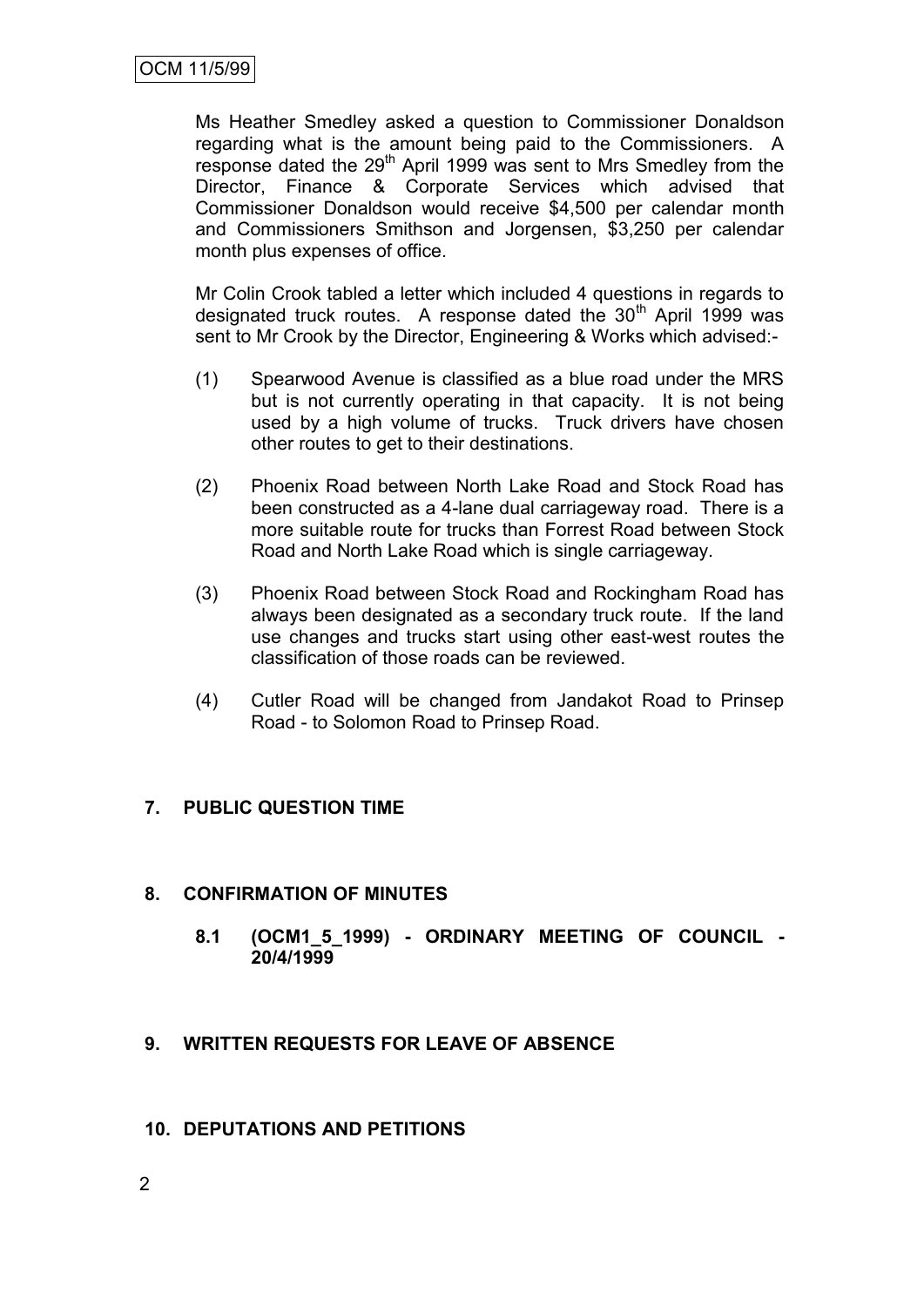#### **10.1 (OCM1\_5\_1999) - PROPOSED CONFERENCE/FUNCTION CENTRE - LOT 9 WATTLEUP ROAD, WATTLEUP - OWNER/APPLICANT: V LOMBARDO (4412312)**

Mr Lombardo to address the meeting.

#### **10.2 (OCM1\_5\_1999) - PETITION - ROCKINGHAM-FREMANTLE TRANSITWAY (9636) (AJB)(WEST/COASTAL)**

*Note:* Chairman to read the petition prayer.

#### **RECOMMENDATION**

That Council :

- (1) receive the petition in relation to the Rockingham-Fremantle Transitway; and
- (2) advise the petition organiser, Mr Andrew Di Carlo, that the matter will be referred to the Council Meeting of the  $25<sup>th</sup>$  May 1999 for consideration.

#### **COUNCIL DECISION**

#### **Background**

A petition containing 289 signatures was received on the 22<sup>nd</sup> April 1999, requesting that the Rockingham-Fremantle Transitway Project be stopped.

#### **Submission**

N/A

#### **Report**

In accordance with Council's Standing Orders (Clause 53), the petition is presented to Council for it to be formally received and given consideration of future action to be taken in response to the subject matter of the petition.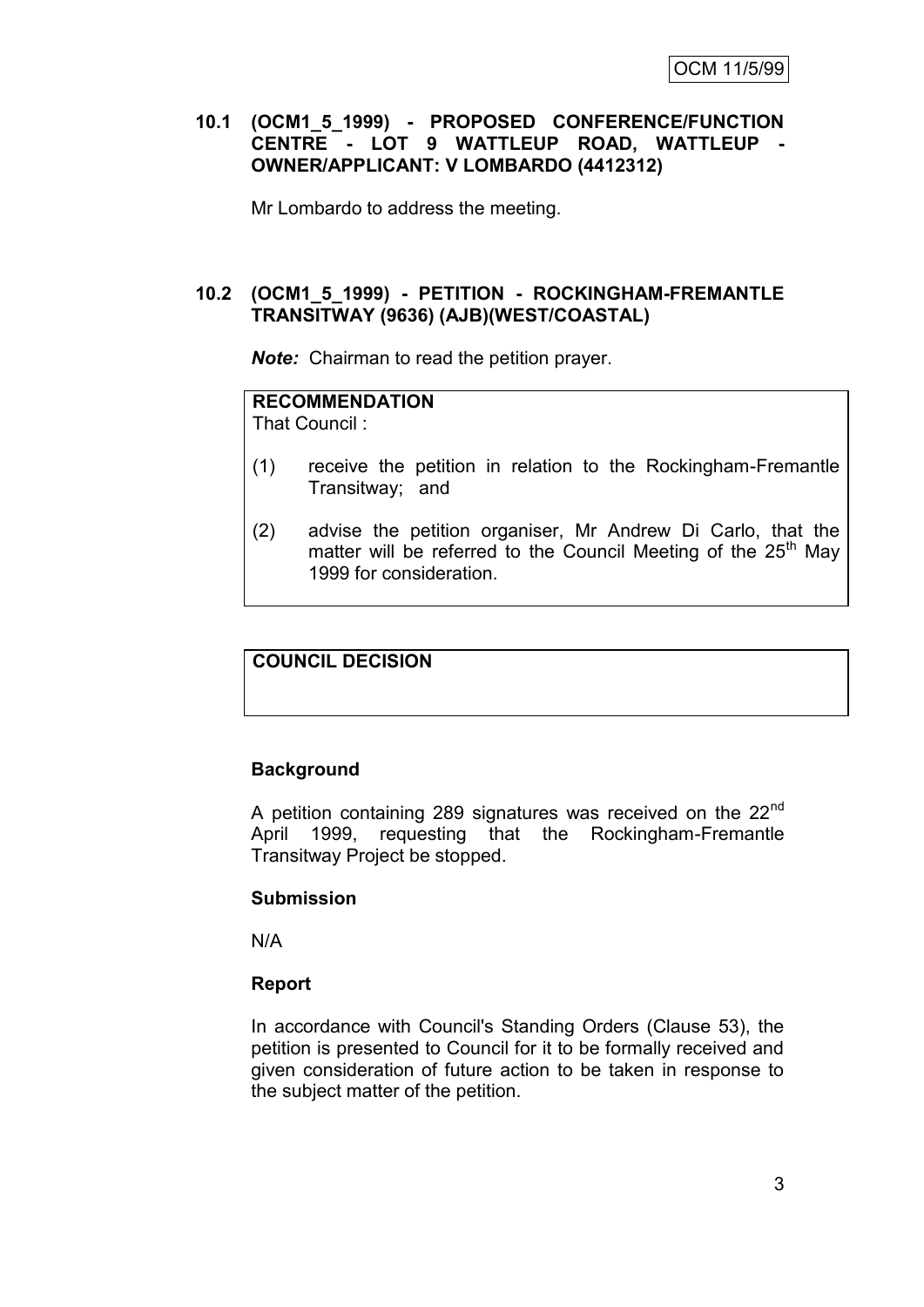# **Strategic Plan/Policy Implications**

Strategic Plan Item 6.1 refers "…*achieve a comprehensive public transport service for all residents*".

# **Budget/Financial Implications**

The selected Transitway route is likely to require Council funded modifications to the City's roads infrastructure.

## **Implications of Section 3.18(3) Local Government Act, 1995**

This project complies with the requirements of Section 3.18(3).

# **11. BUSINESS LEFT OVER FROM THE PREVIOUS MEETING (If adjourned)**

Nil

# **12. ADDITIONS TO THE AGENDA**

# **13. COUNCIL MATTERS**

**13.1 (OCM1\_5\_1999) - ESTABLISHMENT OF OTHER COMMITTEES (1701) (DMG)**

# **RECOMMENDATION**

That :-

- (1) the following Committees be appointed pursuant to Section 5.8 of the Local Government Act 1995 :
	- (a) Audit Committee
	- (b) Azelia Ley Museum Committee
	- (c) Bush Fire Committee
	- (d) Cockburn/Split (Croatia) Sister City Committee
	- (e) Cockburn/Yueyang (China) Sister City Committee
	- (f) Eco-Tourism Committee
	- (g) Disability Services Committee
	- (h) Centenary of Federation Committee
- (2) the initial meeting of each of these Committees be convened by the Chief Executive Officer.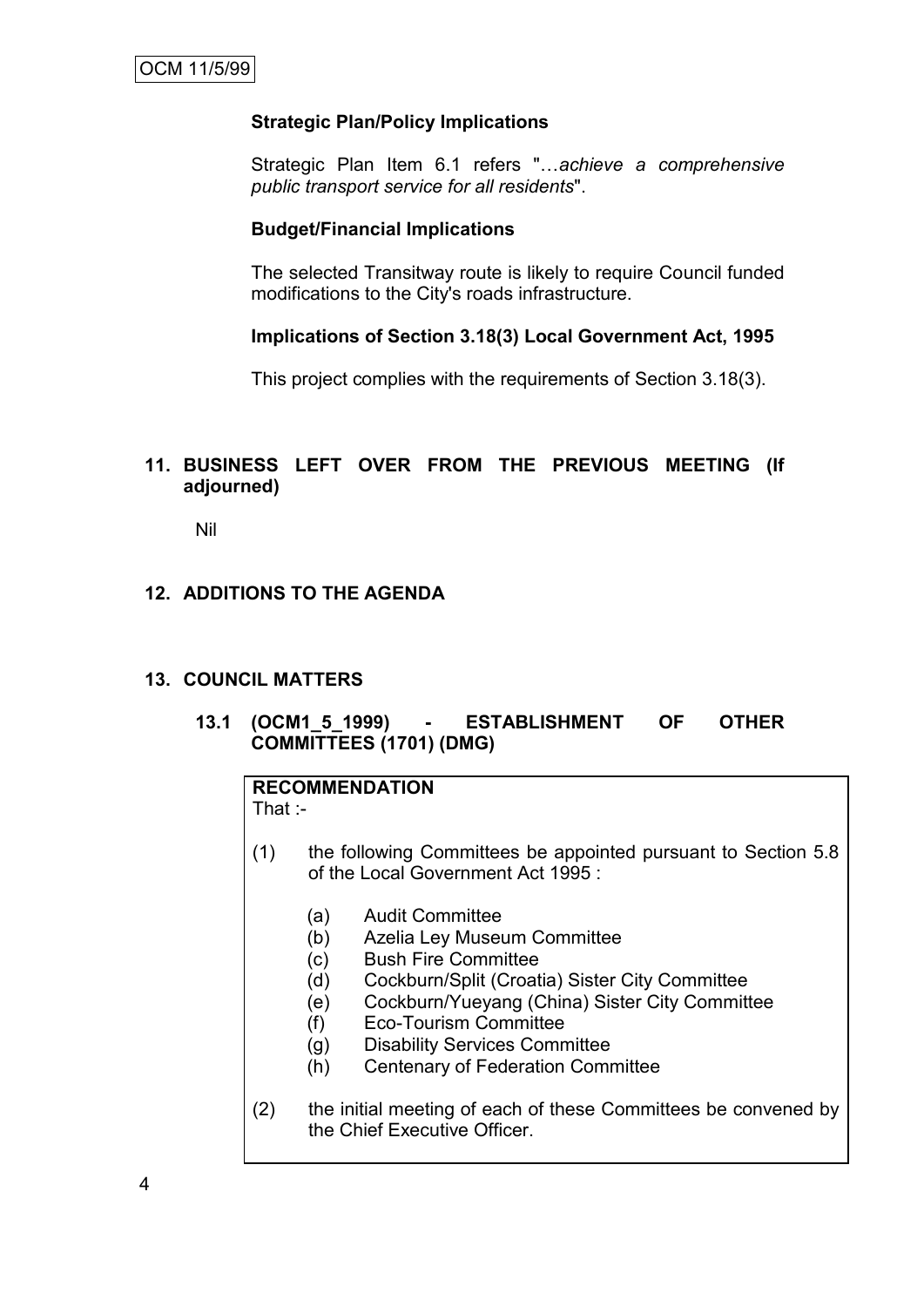# **COUNCIL DECISION**

## **Background**

Council is able to establish Committees to assist it with specific matters. The tenure of these Committees continues until they are disbanded or the next ordinary elections day.

Now is the appropriate time to consider this matter, as a range of functions and issues require the continued involvement of these Committees into the foreseeable future.

#### **Submission**

N/A

**Report**

N/A

**Strategic Plan/Policy Implications**

N/A

**Budget/Financial Implications**

N/A

**Implications of Section 3.18(3) Local Government Act, 1995**

Nil

## **13.2 (OCM1\_5\_1999) - APPOINTMENT OF COMMITTEE MEMBERS (1701) (DMG)**

#### **RECOMMENDATION**

That the following persons be appointed to Committees established by Council, pursuant to Section 5.10 of the Local Government Act 1995:-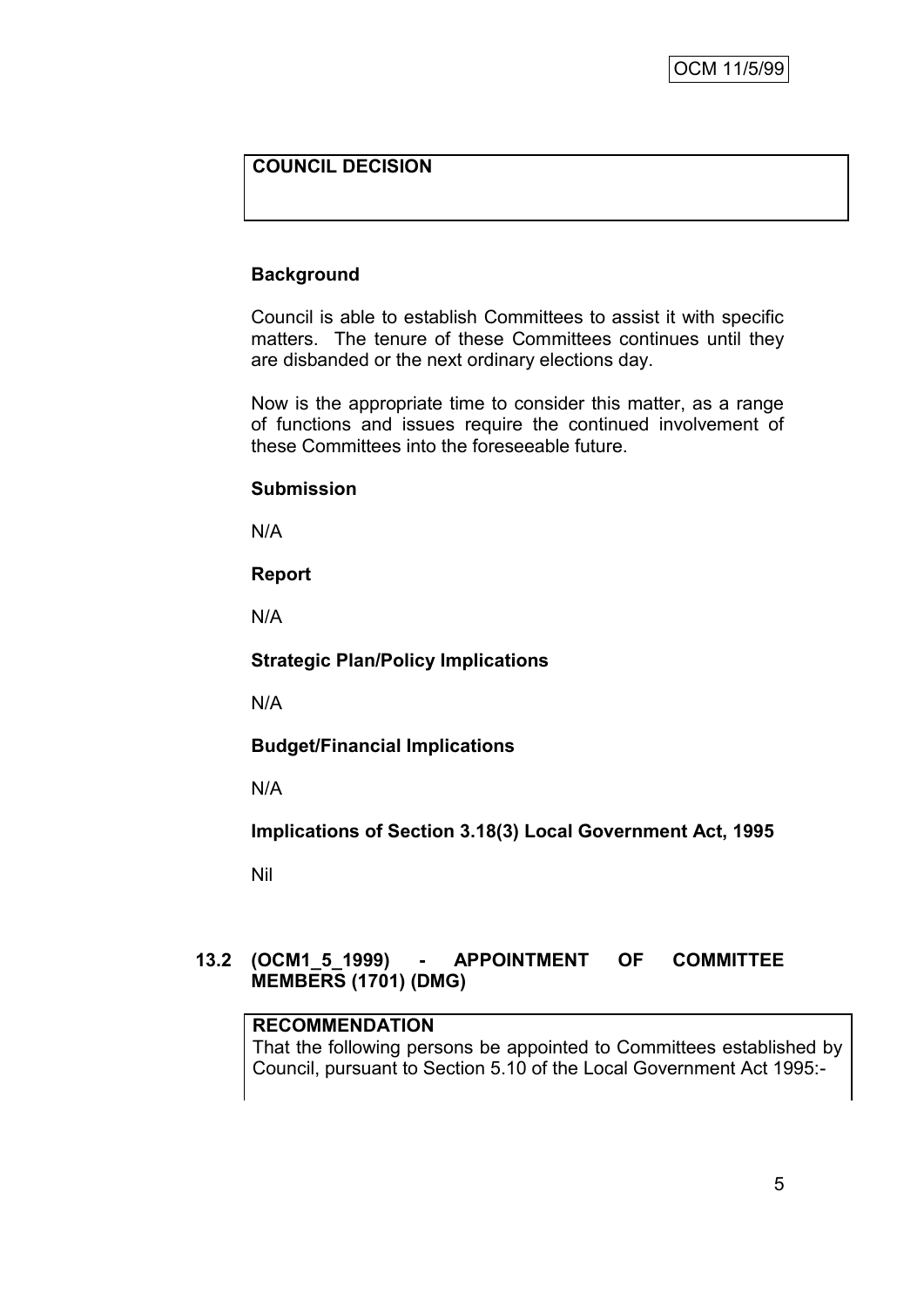| (1) | <b>Audit Committee</b>                                      | <b>Commissioner Donaldson</b><br>٠<br><b>Commissioner Jorgensen</b><br>п<br><b>Chief Executive Officer</b><br>▪<br>Director - Finance & Corporate<br>٠<br><b>Services</b>                                                                                                                                                                                                                                                       |
|-----|-------------------------------------------------------------|---------------------------------------------------------------------------------------------------------------------------------------------------------------------------------------------------------------------------------------------------------------------------------------------------------------------------------------------------------------------------------------------------------------------------------|
| (2) | <b>Bush Fire Committee</b>                                  | <b>Chief Bush Fire Control Officer</b><br>Ξ<br>Deputy Chief Bush Fire Control<br>٠<br>Officer<br>Fire Weather/Communications<br>Officer<br>Captain - South Coogee<br>Volunteer Bush Fire Brigade<br>1 <sup>st</sup> Lieutenant - South Coogee<br>Volunteer Bush Fire Brigade<br>Captain - Jandakot Volunteer<br>Π<br><b>Bush Fire Brigade</b><br>1 <sup>st</sup><br>Lieutenant - Jandakot<br><b>Volunteer Bush Fire Brigade</b> |
|     | (Non-Voting Delegate)                                       | Representative - Department of<br>Π<br>Conservation<br>&<br>Land<br>Management                                                                                                                                                                                                                                                                                                                                                  |
|     | (Non-Voting Delegates)                                      | 2 Representatives - Fire &<br>П<br><b>Emergency Services Authority</b>                                                                                                                                                                                                                                                                                                                                                          |
| (3) | Cockburn/Split<br>(Croatia)<br><b>Sister City Committee</b> | Administrative<br>×,<br>Support/Research Officer<br><b>Ivica Svilicich</b><br>п<br>Marija Lacman<br>п<br>Peter Skrmeta<br>▪<br>Lyn Thomas<br><b>Yerko Radich</b><br>Marya Vujcic<br>■<br><b>Nick Blues</b><br><b>Anthony Radich</b><br>Ante Zorotovic<br>п<br>Angela Separovich                                                                                                                                                 |
| (4) | (China)<br>Cockburn/Yueyang<br><b>Sister City Committee</b> | Administrative<br>Support/Research Officer<br><b>Ms Michelle Badrock</b><br>▪<br>Mr Ray Woodcock<br>٠<br>Ms Laurel Johnson<br>٠<br>Mr Chang Wang<br>Ms Winnie Law<br><b>Mr Vince Green</b><br>٠<br><b>Mr Richard Bartlett</b><br>Mrs Rosemarie De Vries<br>٠<br>Mr Rob De Vries<br>٠<br>Mr Choi Lee<br>■                                                                                                                        |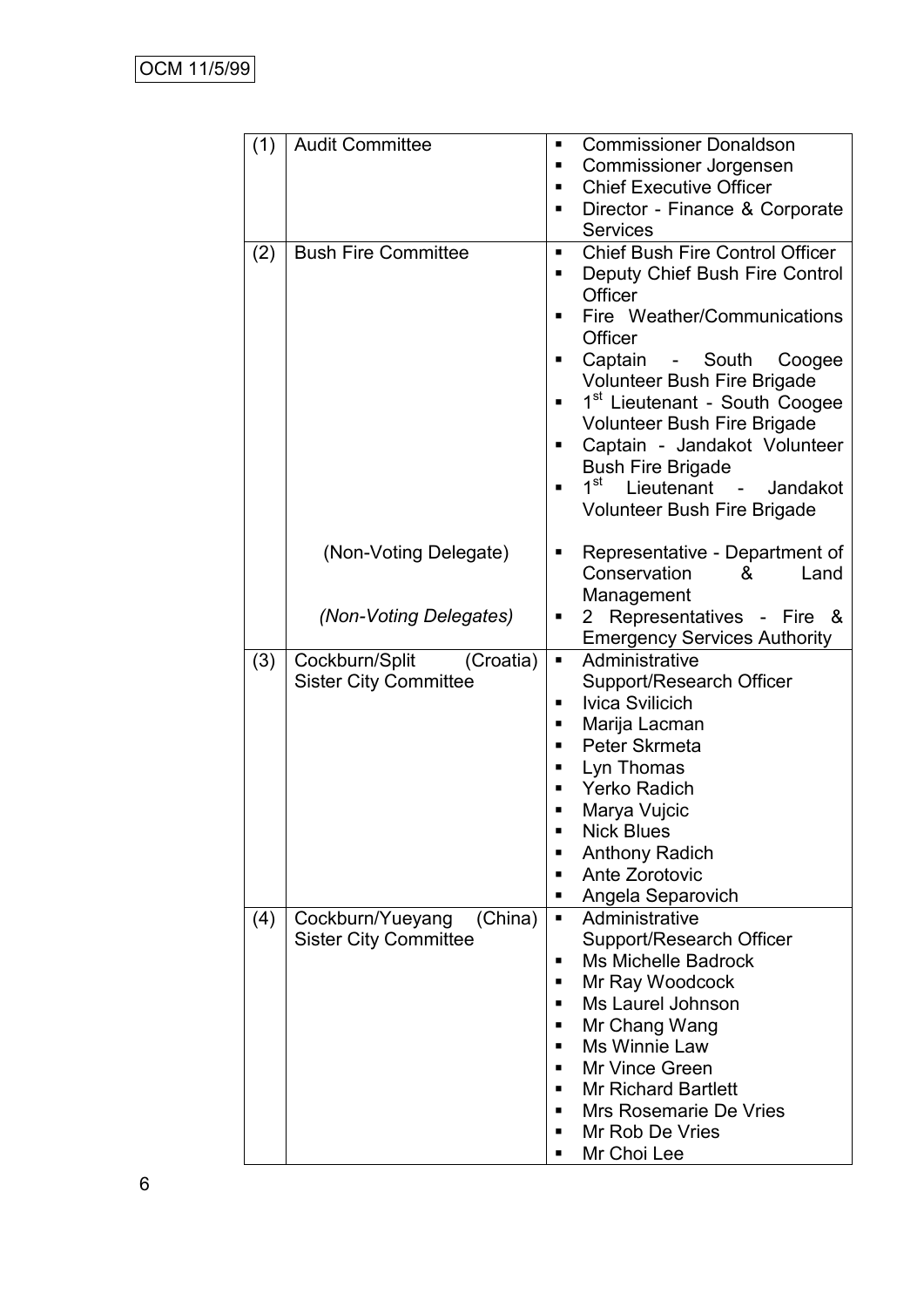|     |                                      | Mr Simon Lee<br>$\blacksquare$                            |
|-----|--------------------------------------|-----------------------------------------------------------|
|     |                                      | Mr Bill Thomas, MLA<br>п                                  |
| (5) | Azelia<br>Museum<br>Ley              | <b>Director - Community Services</b><br>п                 |
|     | Committee                            | President - Historical Society of<br>٠                    |
|     |                                      | Cockburn                                                  |
|     |                                      | Curator - Azelia Ley Museum                               |
|     |                                      | Representative - Education<br>п                           |
|     |                                      | Department of WA                                          |
| (6) | <b>Eco-Tourism Committee</b>         | <b>Director - Community Services</b><br>п                 |
|     |                                      | Environmental<br>Manager<br>$\overline{\phantom{0}}$<br>٠ |
|     |                                      | <b>Services</b>                                           |
|     |                                      | Representative<br>Cockburn                                |
|     |                                      | <b>Wetlands Education Centre</b>                          |
|     |                                      | Representative - Department of<br>п                       |
|     |                                      | Conservation<br>Land<br>&                                 |
|     |                                      | Management                                                |
| (7) | <b>Disability</b><br><b>Services</b> | Co-Ordinator<br><b>Disability</b><br>٠                    |
|     | Committee                            | <b>Services</b>                                           |
|     |                                      | <b>Mrs Pam Barrass</b>                                    |
|     |                                      | Mrs Bev Ross                                              |
|     |                                      | Mr Gary Ross<br>п                                         |
|     |                                      | Ms Mayla Mariolini<br>п                                   |
|     |                                      | Ms Lesley Cangemi<br>п                                    |
|     |                                      | Mrs Michelle Hodgson<br>п                                 |
|     |                                      | <b>Mr Fred Mooibroek</b>                                  |
|     |                                      | Ms Pia Madrigali<br>п                                     |
|     |                                      | Representative<br><b>Disability</b><br>п                  |
|     |                                      | <b>Services Commission</b>                                |
|     |                                      | <b>Mrs Dani McAllister</b><br>п                           |
|     |                                      | <b>Mrs Doris Carmody</b><br>п                             |
|     |                                      | <b>Mr Rowan McAllister</b><br>▪                           |
| (8) | of<br>Federation<br>Centenary        | <b>Manager - Community Services</b><br>П                  |
|     | Committee                            | Representative -<br>Uniting                               |
|     |                                      | Church                                                    |
|     |                                      | Representative - St. Jeromes<br>п                         |
|     |                                      | Parish                                                    |
|     |                                      | Representative -<br>Cockburn<br>٠                         |
|     |                                      | <b>Community &amp; Cultural Council</b>                   |
|     |                                      | Representative - Cockburn<br>٠                            |
|     |                                      | Youth Advisory Council                                    |
|     |                                      | Mrs Val Oliver<br>п                                       |
|     |                                      | Mr Mario Da Silvo Antonio<br>п                            |
|     |                                      | <b>Mrs Valda Ellement</b>                                 |

# **COUNCIL DECISION**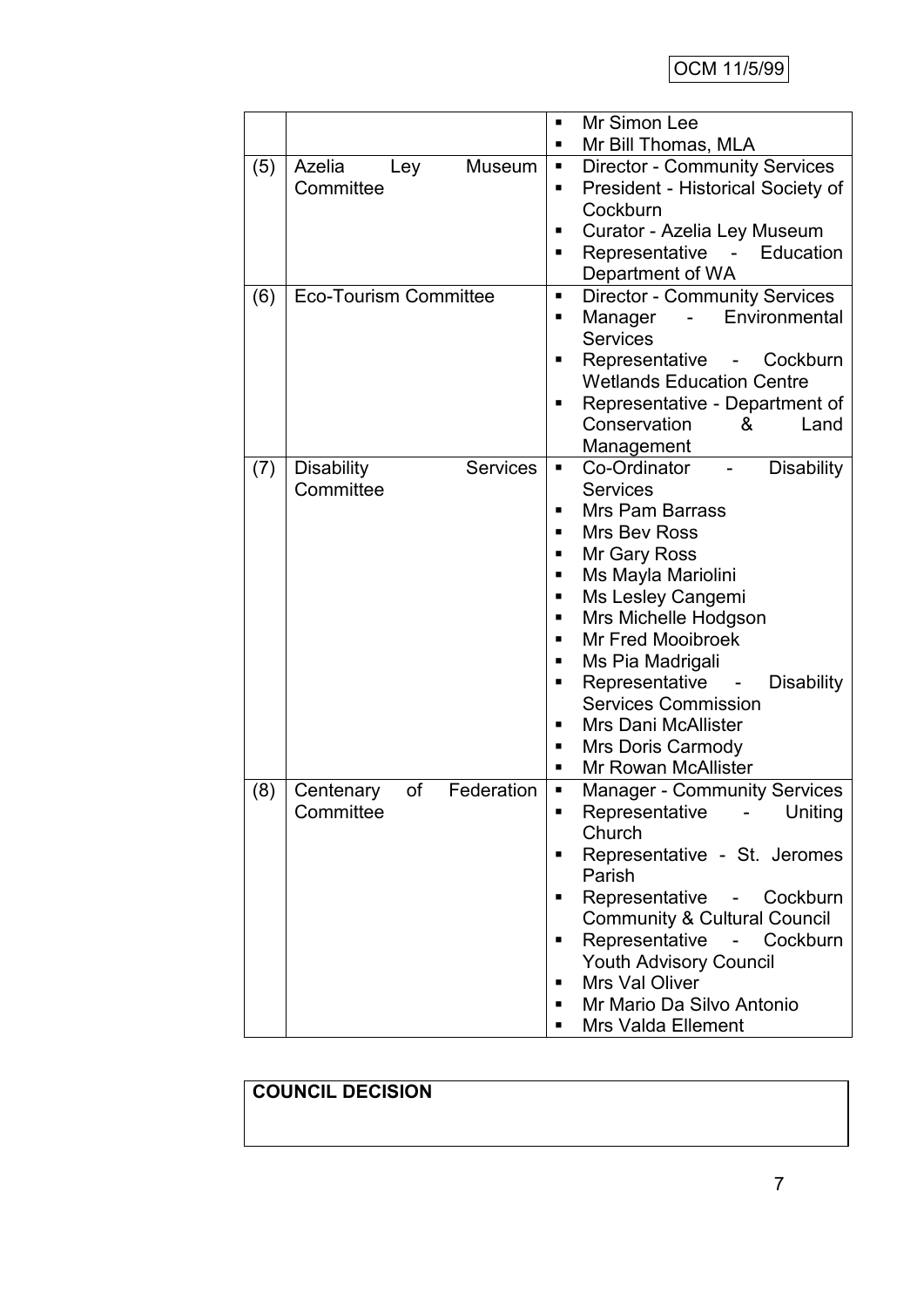#### **Background**

The appointment of persons to Committees established by Council, is required under the provisions of the Local Government Act 1995. It has been normal process for Councillors to be appointed to these Committees. However, due to the limited tenure and autonomy of these Committees, there would seem little benefit in appointing Commissioners to any or all of these Committees, at this stage.

#### **Submission**

N/A

#### **Report**

It should be noted that in each case, a Council staff member is recommended for appointment to these Committees, pursuant to Section 5.9 of the Act. This will provide a mechanism for any issues wishing to be brought to the attention of Council, to be appropriately raised.

It has been past practice for Council to nominate the times and frequency of these meetings. However, this process has proved to be inflexible in the past and it is proposed that all meetings will be conducted on an as required basis and convened pursuant to Clause 2.20 of Council's current Standing Orders. Because none of the Committees has delegated authority, meetings are not subject to the public advertising requirements which apply to Council Meetings.

#### **Strategic Plan/Policy Implications**

N/A

**Budget/Financial Implications**

N/A

**Implications of Section 3.18(3) Local Government Act, 1995**

Nil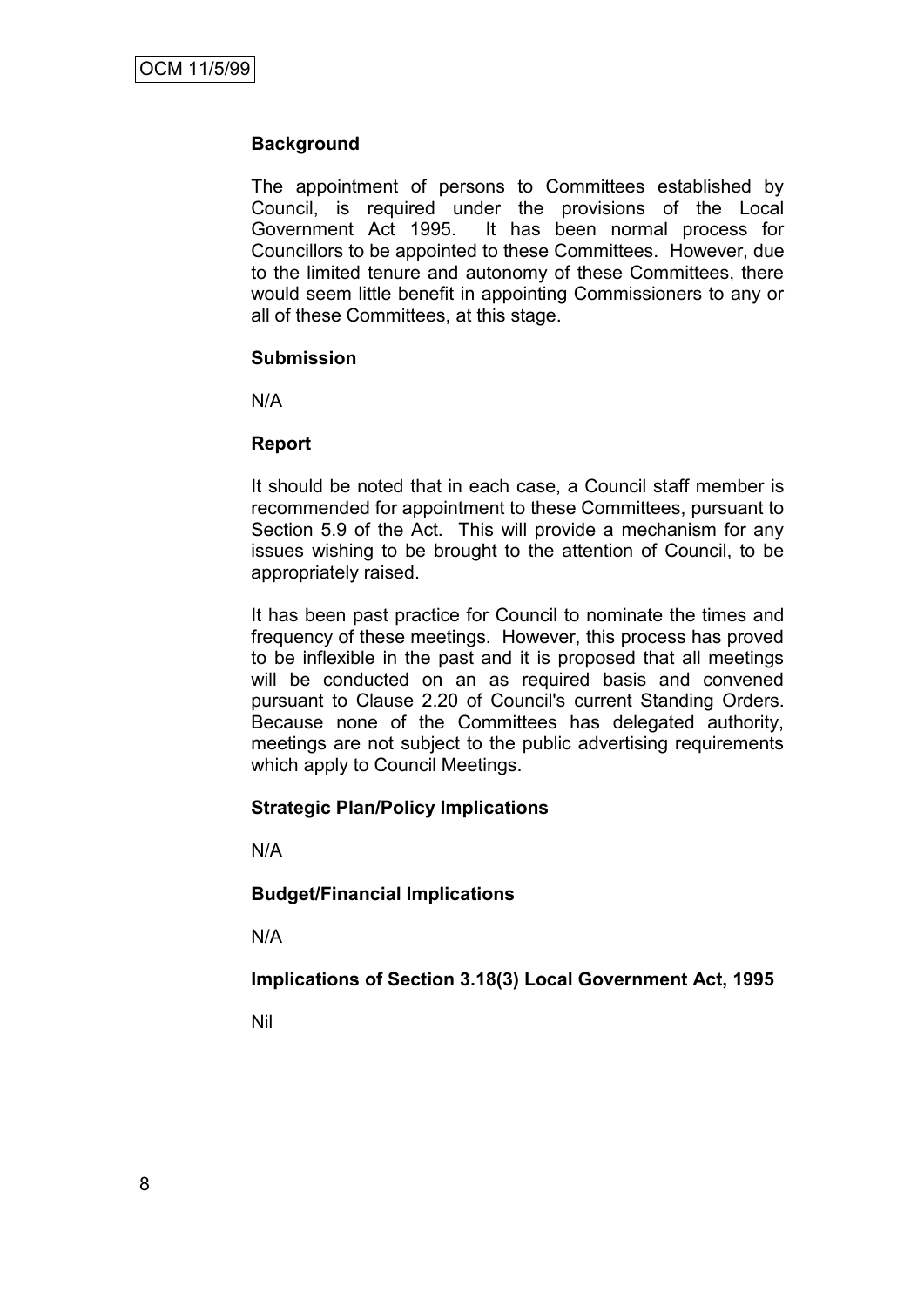### **13.3 (OCM1\_5\_1999) - APPOINTMENT OF DELEGATES/REPRESENTATIVES ORGANISATIONS (1701) (DMG)**

# **RECOMMENDATION**

That the following delegates/representatives be appointed to the organisations as listed:-

| (1) | Swan Region Fire Protection<br>Committee<br>(Normally meets twice yearly in<br>May and November)                                                        | ٠<br>Π<br>٠         | Commissioner<br>(Delegate)<br>Chief Bush<br>Fire<br>Control<br>Officer (Delegate)<br>Commissioner<br>(Deputy<br>Delegate)<br>Deputy Chief Bush Fire<br>Control<br>Officer<br>(Deputy) |
|-----|---------------------------------------------------------------------------------------------------------------------------------------------------------|---------------------|---------------------------------------------------------------------------------------------------------------------------------------------------------------------------------------|
| (2) | <b>Cockburn Sports Council</b>                                                                                                                          | $\blacksquare$      | Delegate)<br>Co-Ordinator - Recreation<br><b>Services</b>                                                                                                                             |
| (3) | <b>Recreation Committee</b>                                                                                                                             | ٠                   | Co-Ordinator - Recreation<br><b>Services</b>                                                                                                                                          |
| (4) | South-West District Planning<br>Committee (Meets bi-monthly<br>or as required, 7:30pm first<br>Monday - rotating venue)                                 | п<br>٠              | Commissioner<br>(Delegate)<br>Commissioner<br>(Deputy<br>Delegate)                                                                                                                    |
| (5) | South Metropolitan Zone Local<br>Association<br>Government<br>(Meets 5:30pm bi-monthly,<br>Monday prior to<br><b>WAMA</b><br>Meetings - rotating venue) | ٠<br>٠<br>٠         | Commissioner<br>(Delegate)<br>Commissioner<br>(Delegate)<br>Chief Executive Officer<br>(Delegate)                                                                                     |
| (6) | Cockburn Community<br>&<br><b>Cultural Council</b>                                                                                                      | ٠                   | Community Arts/Cultural<br>Officer                                                                                                                                                    |
| (7) | Cockburn<br>Voluntary<br><b>Emergency Service</b>                                                                                                       | ٠                   | Administrator,<br>Ranger<br><b>Services</b>                                                                                                                                           |
| (8) | Cockburn/Rockingham/<br>Kwinana Environmental Review<br>Committee<br>(Meets<br>as<br>necessary - usually Thursday -<br>rotating venue)                  | $\blacksquare$      | Commissioner<br>(Delegate)                                                                                                                                                            |
| (9) | South<br>West<br>Group<br>Committee<br>Management<br>(Meets bi-monthly)                                                                                 | $\blacksquare$<br>٠ | Commissioner<br>Donaldson<br>(Delegate)<br>Commissioner<br>(Deputy<br>Delegate)                                                                                                       |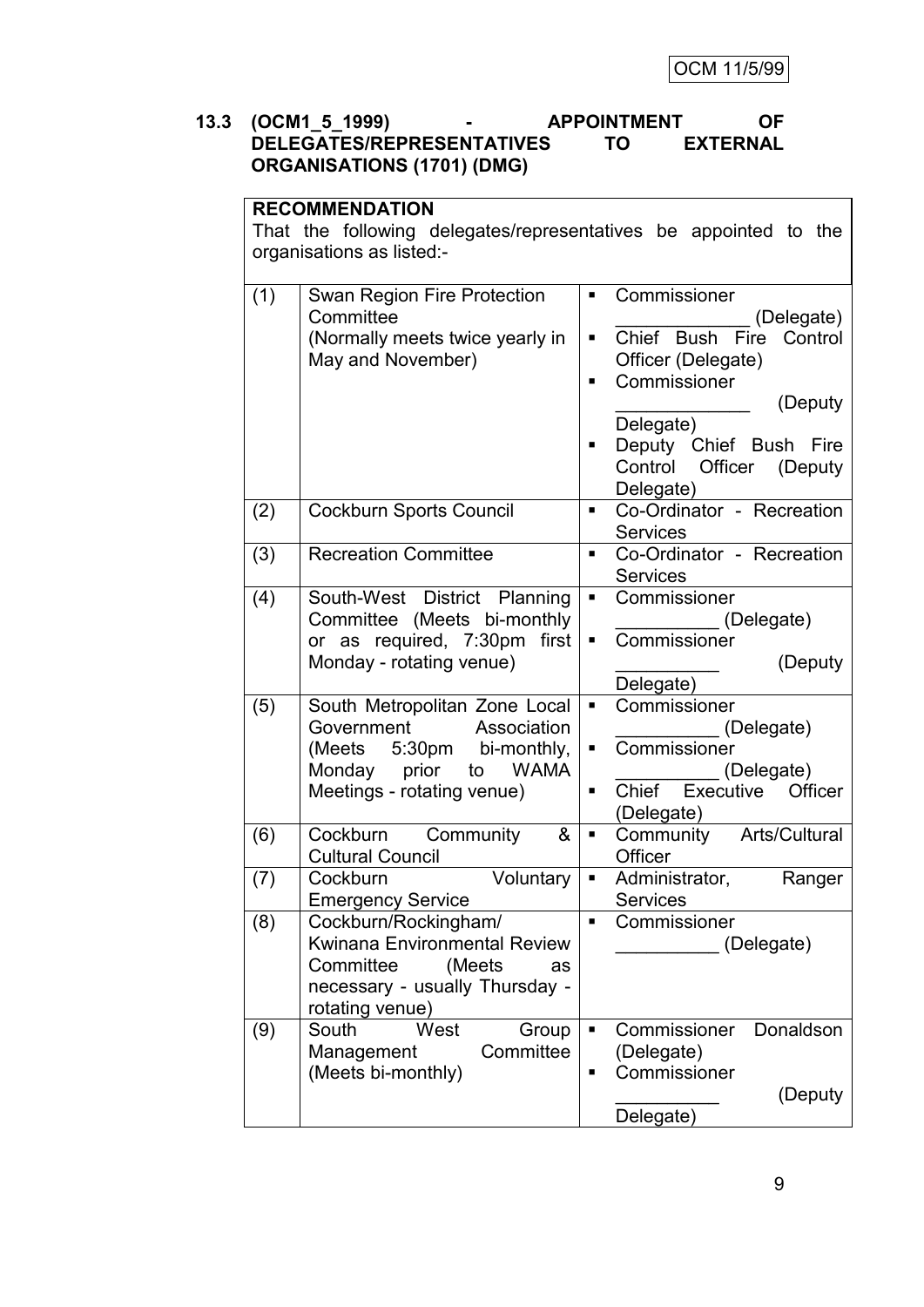| (10) | West<br>Corridor<br>South<br>Development &<br>Employment       | п.             | &<br>Director - Finance<br><b>Corporate Services</b> |
|------|----------------------------------------------------------------|----------------|------------------------------------------------------|
|      | Foundation                                                     |                |                                                      |
| (11) | Cockburn Sound Conservation                                    | ٠              | Commissioner                                         |
|      | Committee (Meets as required)                                  |                | (Delegate)                                           |
| (12) | Fremantle Port Authority Outer                                 | Ξ              | Commissioner                                         |
|      | Harbour Community Liaison<br>Group (Meets as required)         |                | (Delegate)                                           |
| (13) | Jandakot Airport Group (Meets                                  | $\blacksquare$ | Commissioner                                         |
|      | as required)                                                   |                | (Delegate)                                           |
|      |                                                                | п              | Commissioner                                         |
|      |                                                                |                | (Deputy                                              |
|      |                                                                | g,             | Delegate)<br>Director - Planning<br>&                |
| (14) | Implementation<br>Coogee<br>Committee                          |                | Development                                          |
|      |                                                                | ٠              | <b>Strategic Planner</b>                             |
| (15) | Wetlands Education<br>Centre                                   | ш              | Manager - Environmental                              |
|      | Committee                                                      |                | <b>Services</b>                                      |
| (16) | Groundwater<br>Jandakot                                        | Ξ              | Manager - Environmental                              |
|      | <b>Discussion Group</b>                                        |                | <b>Services</b>                                      |
| (17) | South West Group Transport                                     | Ξ              | Manager - Engineering                                |
|      | Committee                                                      |                |                                                      |
| (18) | Regional Transport Planning<br><b>Study Steering Committee</b> | Π              | <b>Strategic Planner</b>                             |
| (19) | <b>Community Policing</b>                                      | ٠              | Community<br>Director<br>$\sim 10^{-10}$             |
|      |                                                                |                | <b>Services</b>                                      |
| (20) | Fremantle/Cockburn<br>Local                                    | ٠              | <b>Chief Executive Officer</b>                       |
|      | <b>Enterprise Committee</b>                                    |                |                                                      |
| (21) | Cockburn<br>Advisory<br>Youth                                  | П              | Co-Ordinator<br>Youth                                |
|      | Council                                                        |                | <b>Services</b>                                      |
| (22) | Neighbourhood<br>Watch                                         | Π              | Community<br><b>Director</b><br>$\blacksquare$       |
|      | Committee                                                      |                | <b>Services</b>                                      |
| (23) | Regional Fun Coast Tourism<br><b>Marketing Association</b>     | п              | Customer<br><b>Services</b>                          |
| (24) | Woodman Point Management                                       | Ξ              | Manager<br>Manager<br>Community                      |
|      | <b>Planning Committee</b>                                      |                | <b>Services</b>                                      |
| (25) | Regional Road Funding Sub-                                     | ш              | Commissioner                                         |
|      | Group (Meets once a year)                                      |                | (Delegate)                                           |
|      |                                                                |                | Director<br>Engineering<br>&<br>$\frac{1}{2}$        |
|      |                                                                |                | <b>Works</b>                                         |
| (26) | Fremantle Eastern<br>By-Pass                                   | П              | <b>Strategic Planner</b>                             |
|      | <b>Community Liaison Group</b>                                 |                |                                                      |
| (27) | Fremantle-Rockingham                                           | $\blacksquare$ | <b>Strategic Planner</b>                             |
|      | <b>Highway Road Re-alignment</b>                               |                |                                                      |
| (28) | Crime<br>Prevention<br>Steering                                |                | Manager<br>Community                                 |
|      | Committee                                                      |                | <b>Services</b>                                      |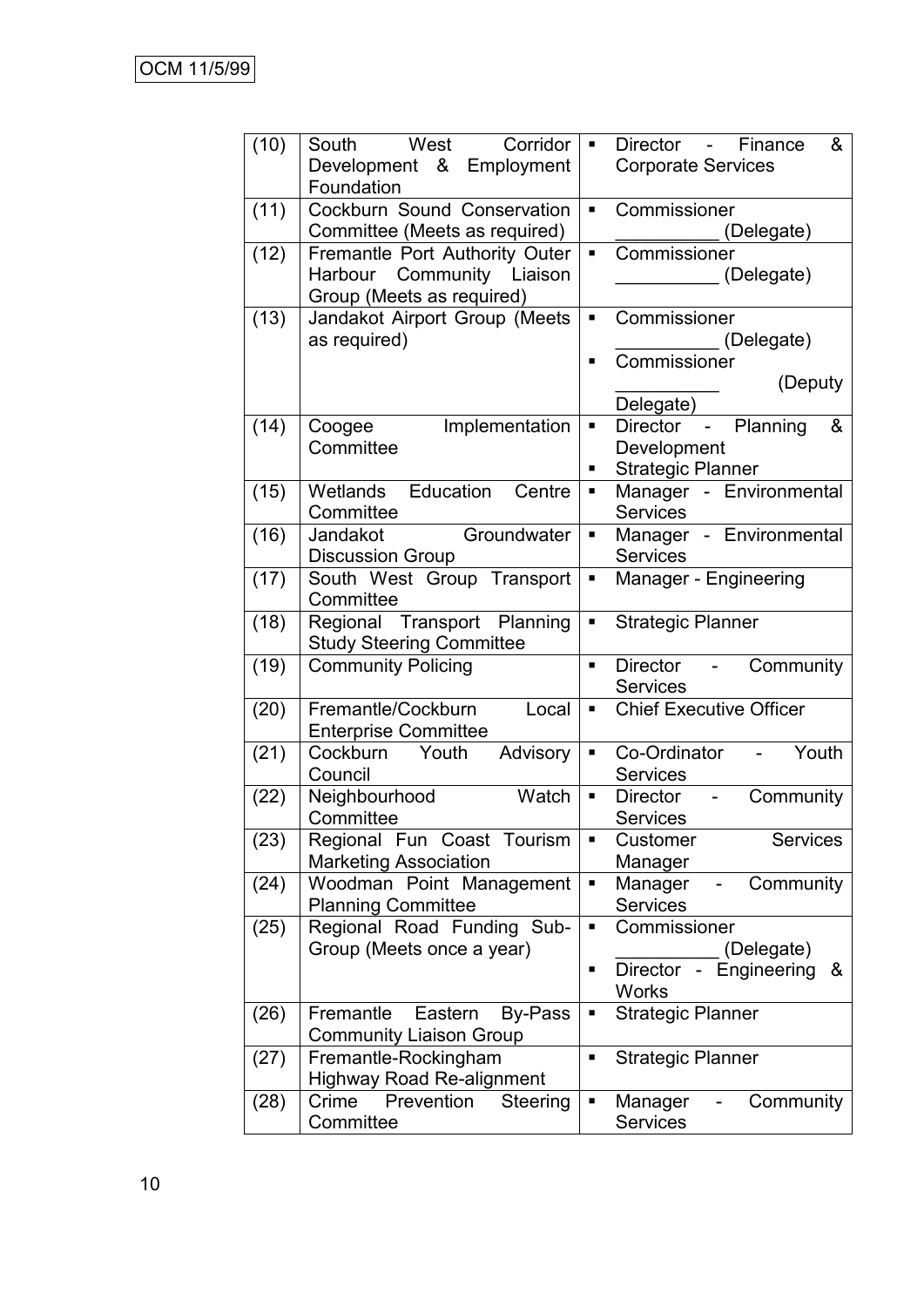| (29) | Jandakot Airport Flight Paths &<br>Circuit Training Review<br>Committee                                             | п.             | Co-Ordinator,<br><b>Environmental Services</b>                                                                         |
|------|---------------------------------------------------------------------------------------------------------------------|----------------|------------------------------------------------------------------------------------------------------------------------|
| (30) | <b>Beeliar Regional Park Advisory</b><br>Committee                                                                  |                | Manager - Environmental<br><b>Services</b>                                                                             |
| (31) | Roe Highway (East of Kwinana<br>Freeway) Community Liaison<br>Group                                                 | $\blacksquare$ | <b>Strategic Planner</b>                                                                                               |
| (32) | Melville-Cockburn Chamber of<br>Commerce (Meets monthly<br>alternating times 7:30am and<br>6:30pm - rotating venue) |                | Commissioner<br>(Delegate)                                                                                             |
| (33) | Care Options Incorporated                                                                                           |                | Social Services<br>Manager<br>(Delegate)<br>Manager<br>Community<br>$\blacksquare$<br>Services<br>Deputy)<br>Delegate) |

# **COUNCIL DECISION**

# **Background**

Council has traditionally provided various local community representative organisations with a Council delegate(s). Those organisations listed in the recommendation, have always been provided with an elected member as this delegate. However, due to the uncertain length of tenure of the current Council, it is suggested that only those organisations requiring some short term political representation on behalf of the City of Cockburn, be provided with a Commissioner as delegate.

Council employees will suffice for the remaining organisations.

#### **Submission**

N/A

#### **Report**

Some organisations in the community, meet very infrequently and/or do not require a Council representative due to their current autonomous operating structure. Therefore, it is recommended that Council not provide specific delegates to these organisations.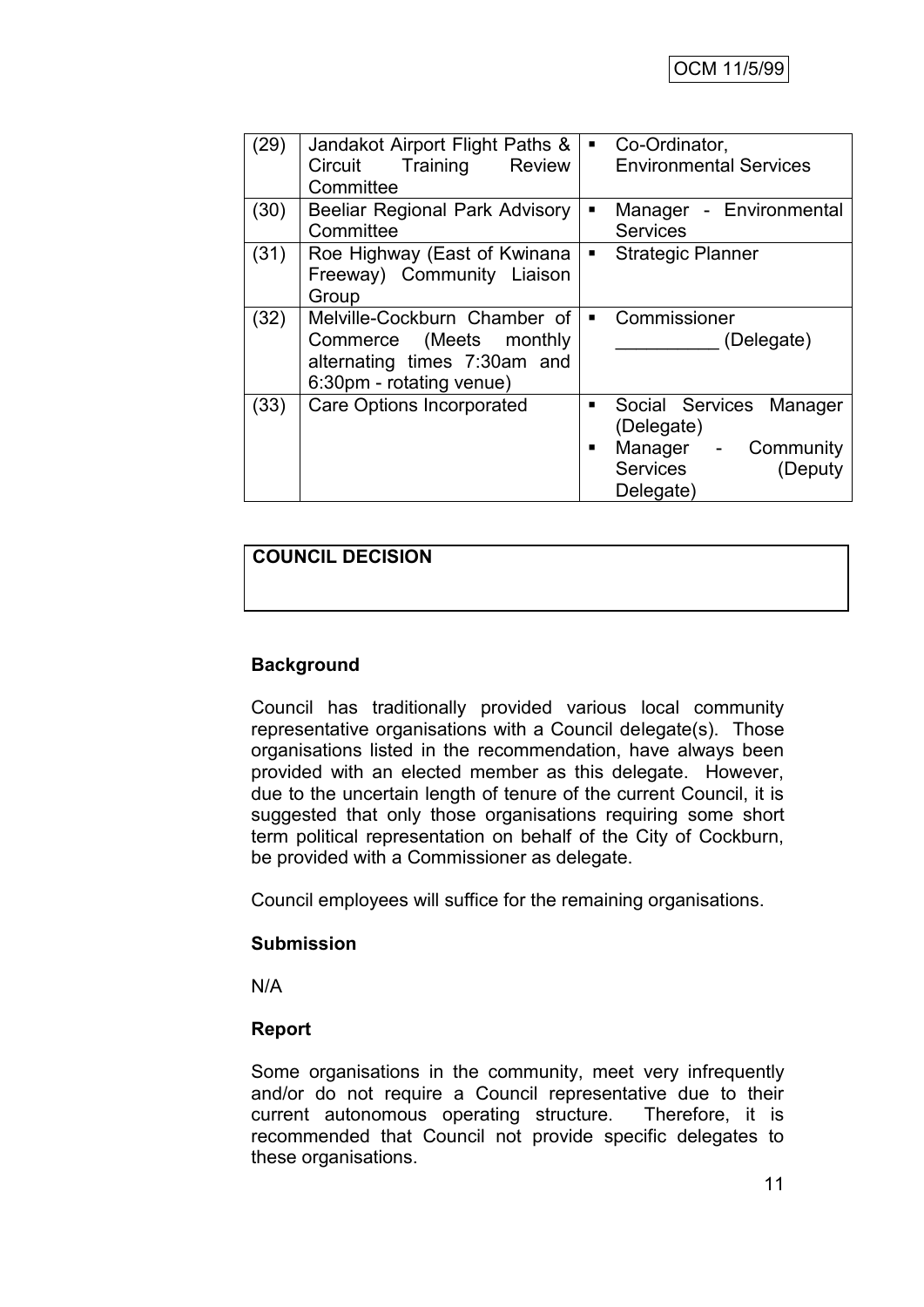Should any of these organisations feel aggrieved by this decision, the matter can be reviewed on an individual basis.

Those organisations are listed below:-

- (1) Joe Cooper Recreation Centre Committee
- (2) Coolbellup Child Care Committee
- (3) South Lake Child Care Committee<br>(4) Skillshare
- **Skillshare**
- (5) Hamilton District High School Chaplaincy Council
- (6) Lakeland Senior High School Chaplaincy Council
- (7) Co-Assist
- (8) Bridging The Gap
- (9) Tourism Advisory Group
- (10) Jandakot Regional Sporting Complex Committee
- (11) Fremantle Accord
- (12) Volunteer Home Support (Inc.)
- (13) Year 2000 Olympic Torch Relay Community Working **Committee**
- (14) Atwell Parklands Community Centre
- (15) Beale Park Management Committee
- (16) Road Wise Community Committee
- (17) Cockburn Volunteer Sea, Search & Rescue Group
- (18) Perth Airport Municipalities Group
- (19) Municipal Heritage Inventory Committee (Committee's brief finalised)
- (20) Arborcultural Committee
- (21) Western Australia Croatian Association Working Group

#### **Strategic Plan/Policy Implications**

N/A

#### **Budget/Financial Implications**

N/A

#### **Implications of Section 3.18(3) Local Government Act, 1995**

Nil

#### **14. PLANNING AND DEVELOPMENT DIVISION ISSUES**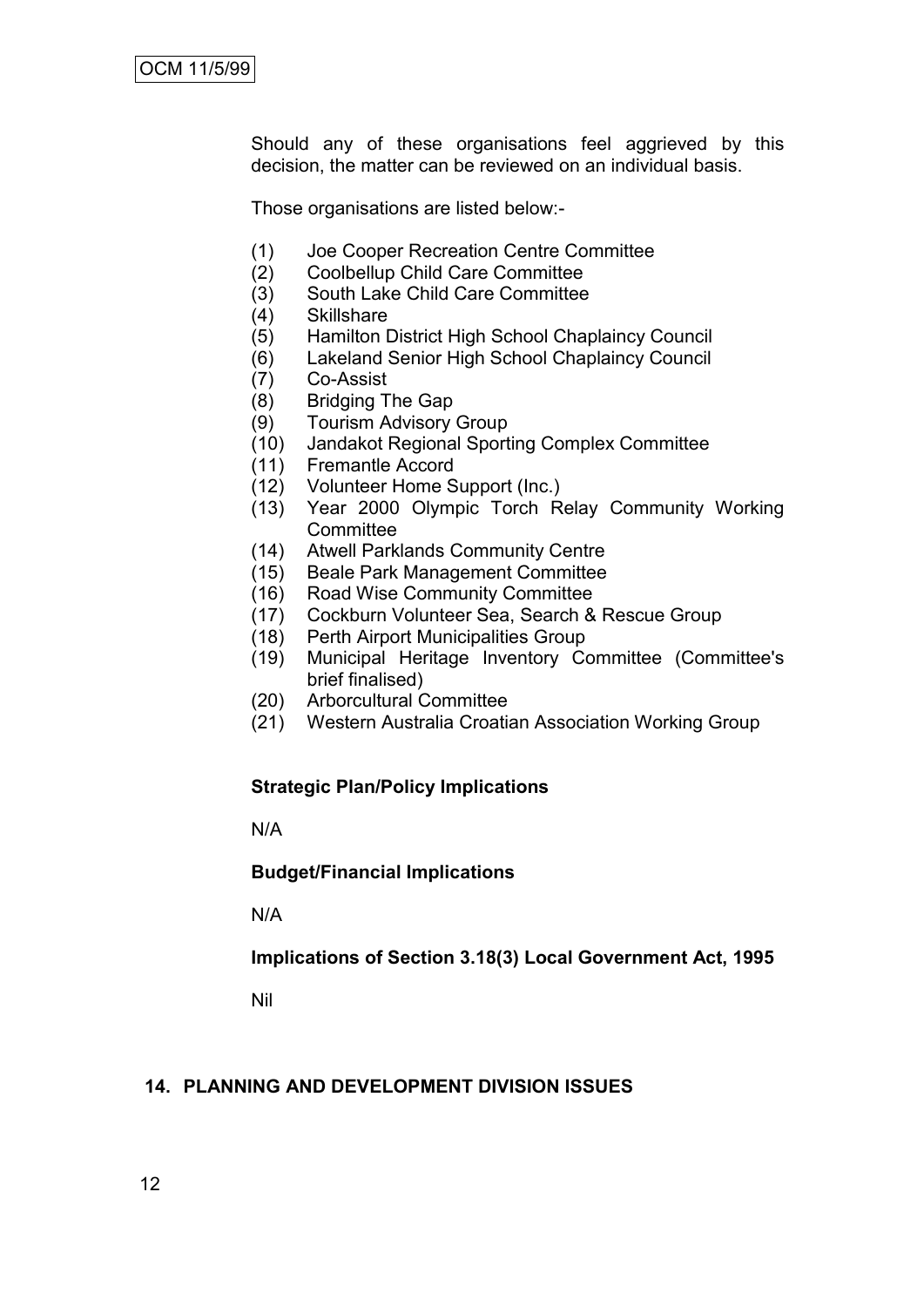#### **14.1 (OCM1\_5\_1999) - PROPOSED SATELLITE DISH - LOT 163, 6 ASPIC CRESCENT, SPEARWOOD OWNER/APPLICANT: M. DA LUZ (MAP NO.8) (3317983) (PT)(COASTAL)(ATTACH)**

**RECOMMENDATION** That Council :

(1) approve the proposed satellite dish on Lot 163, 6 Aspic Crescent, Spearwood in accordance with the approved plans subject to the following conditions:

Standard Conditions

1. Standard conditions contained in Council Policy PD17 as determined appropriate to this application by the delegated officer under clause 7.6 of Town Planning Scheme District Zoning Scheme No. 2.

Special Conditions:

- 1. trees being planted on the site to screen the dish from view from neighbouring properties, to Council"s satisfaction.
- (2) Issue an MRS Form 2 Notice of Approval valid for a period of 24 months.

#### **COUNCIL DECISION**

#### **Background**

| ZONING:           | MRS:         | <b>URBAN</b>             |
|-------------------|--------------|--------------------------|
|                   | DZS:         | <b>RESIDENTIAL - R30</b> |
| LAND USE:         | <b>HOUSE</b> |                          |
| LOT SIZE:         | 644 $M^2$    |                          |
| ARFA :            | N/A          |                          |
| <b>USE CLASS:</b> | N/A          |                          |

#### **Submission**

The application is for a domestic satellite dish, 3 metres in diameter and 1.5 metres above the gutter line on the rear south wall of the existing residence. The applicant has the approval of surrounding neighbours, as indicated on submitted application.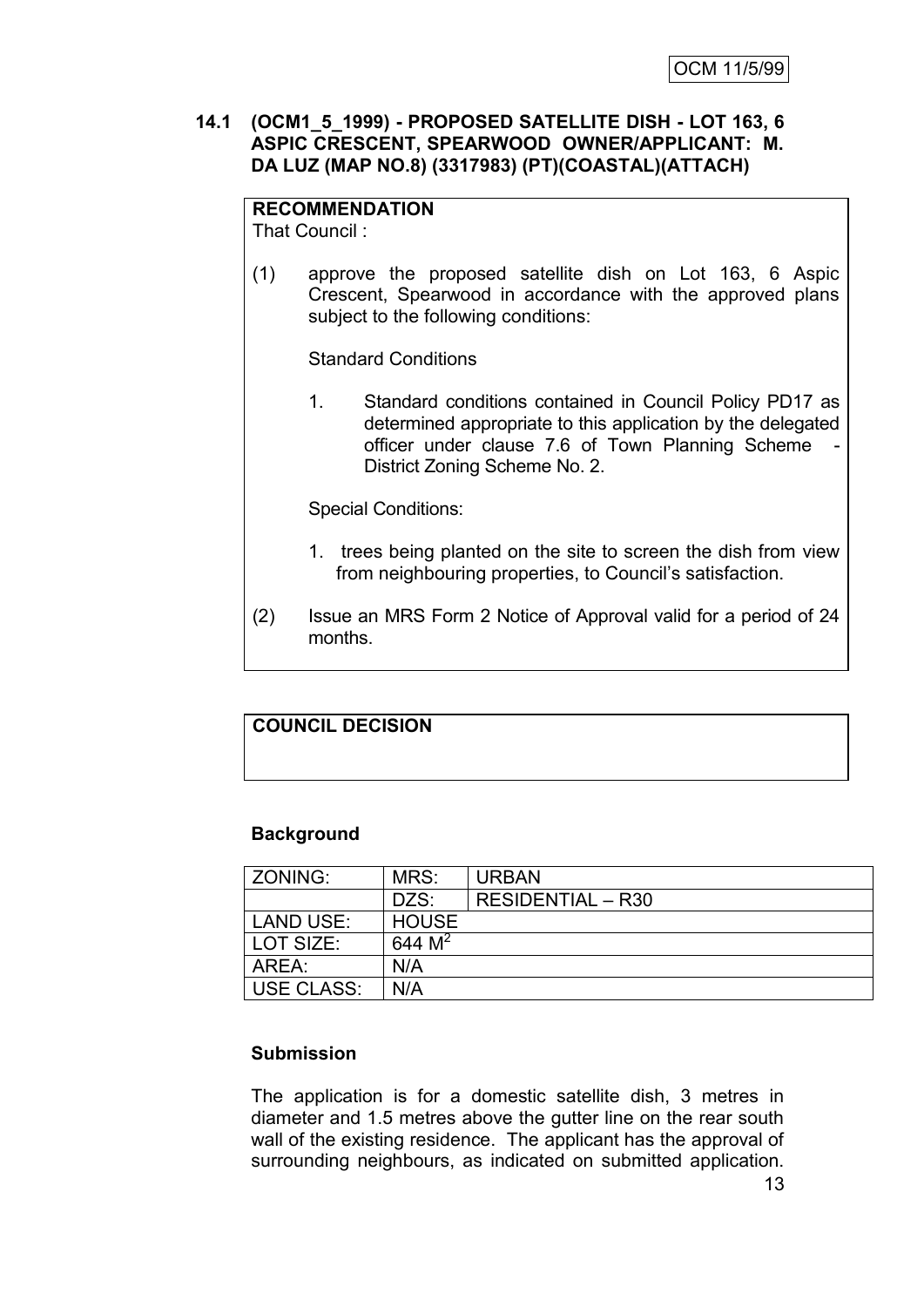Refer to Agenda Attachments for a copy of application and submitted plans.

#### **Report**

The application has been referred to Council, under the provisions of Council Policy PD 30 "Domestic Satellite Dishes Policy", as the proposed dish is over 2 metres in diameter. As the surrounding neighbours of the property have no objections to the installation of the satellite dish, conditional approval is recommended.

It should be noted that the owner is required to plant sufficient trees to screen the dish from view from the neighbouring properties, to Council's satisfaction. This will minimise the visual impact of the satellite dish to existing and future dwellings in the locality.

#### **Strategic Plan/Policy Implications**

Council Policy PD 30 "Domestic Satellite Dishes Policy".

#### **Budget/Financial Implications**

N/A

#### **Implications of Section 3.18(3) Local Government Act, 1995**

Nil

#### **14.2 (OCM1\_5\_1999) - PROPOSED CONFERENCE/FUNCTION CENTRE - LOT 9 WATTLEUP ROAD, WATTLEUP - OWNER/APPLICANT: V LOMBARDO (4412312) (SA) (SOUTH)**

# **RECOMMENDATION**

That Council :

- (1) refuse the proposed conference/function centre on Lot 9 Wattleup Road, Wattleup for the following reason:
	- 1. the proposed development will adversely affect the rural amenity of the locality.
- (2) issue an MRS Form 2 Notice of Refusal;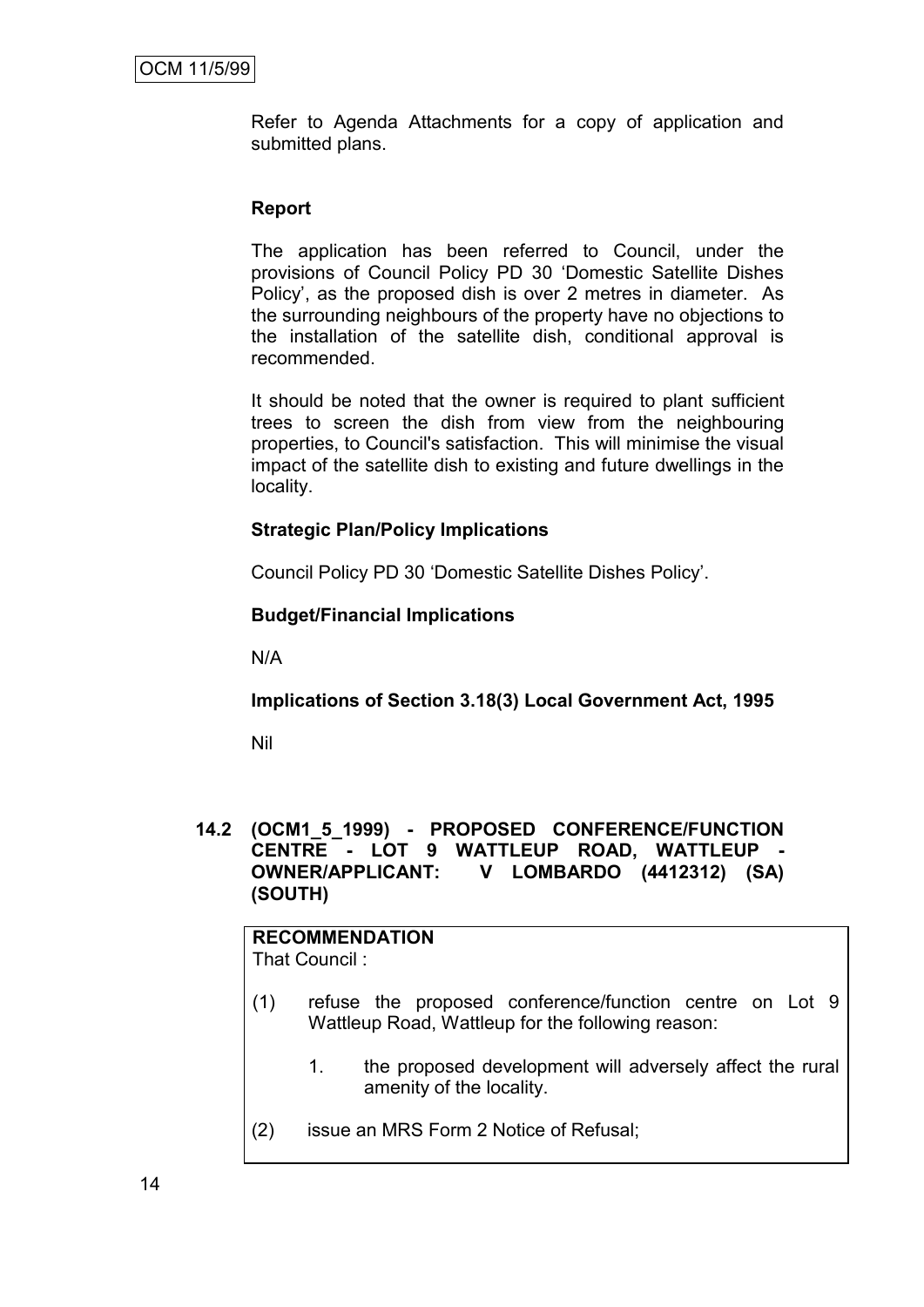(3) advise those who made submissions of Council's decision accordingly.

## **COUNCIL DECISION**

#### **Background**

| ZONING:           | MRS: Rural    |  |
|-------------------|---------------|--|
|                   | DZS: Rural    |  |
| LAND USE:         | Diving centre |  |
| LOT SIZE:         | 20000m2       |  |
| AREA:             | N/A           |  |
| <b>USE CLASS:</b> | "SA"          |  |
|                   |               |  |

Council, at its meeting of the 20<sup>th</sup> April 1999, resolved to defer the application until the owner/applicant has returned to Perth and has the opportunity to put a deputation to the next Council Meeting.

#### **Submission**

The submitted plans indicate a change of use from the diving centre, which is no longer operating, to a reception/function centre. The applicant has advised the centre would operate weekends and weeknights, for a maximum of 100 people. An additional 40 car parking spaces will be developed. Refer to previous attachments for a copy of the plan.

#### **Report**

The proposal was advertised for a period of twenty one (21) days, with advertising closing on the 6 April 1999. Fifteen (15) submissions were received, all objecting to the proposal for the following reasons:

- 1. will detrimentally affect the peaceful rural lifestyle of the locality;
- 2. will increase noise and traffic in the area, as the centre will be operating day and night, seven days a week;
- 3. proposal development is a commercial nature and therefore should be located in a commercial site; and
- 4. will encourage boisterous and anti-social behaviour.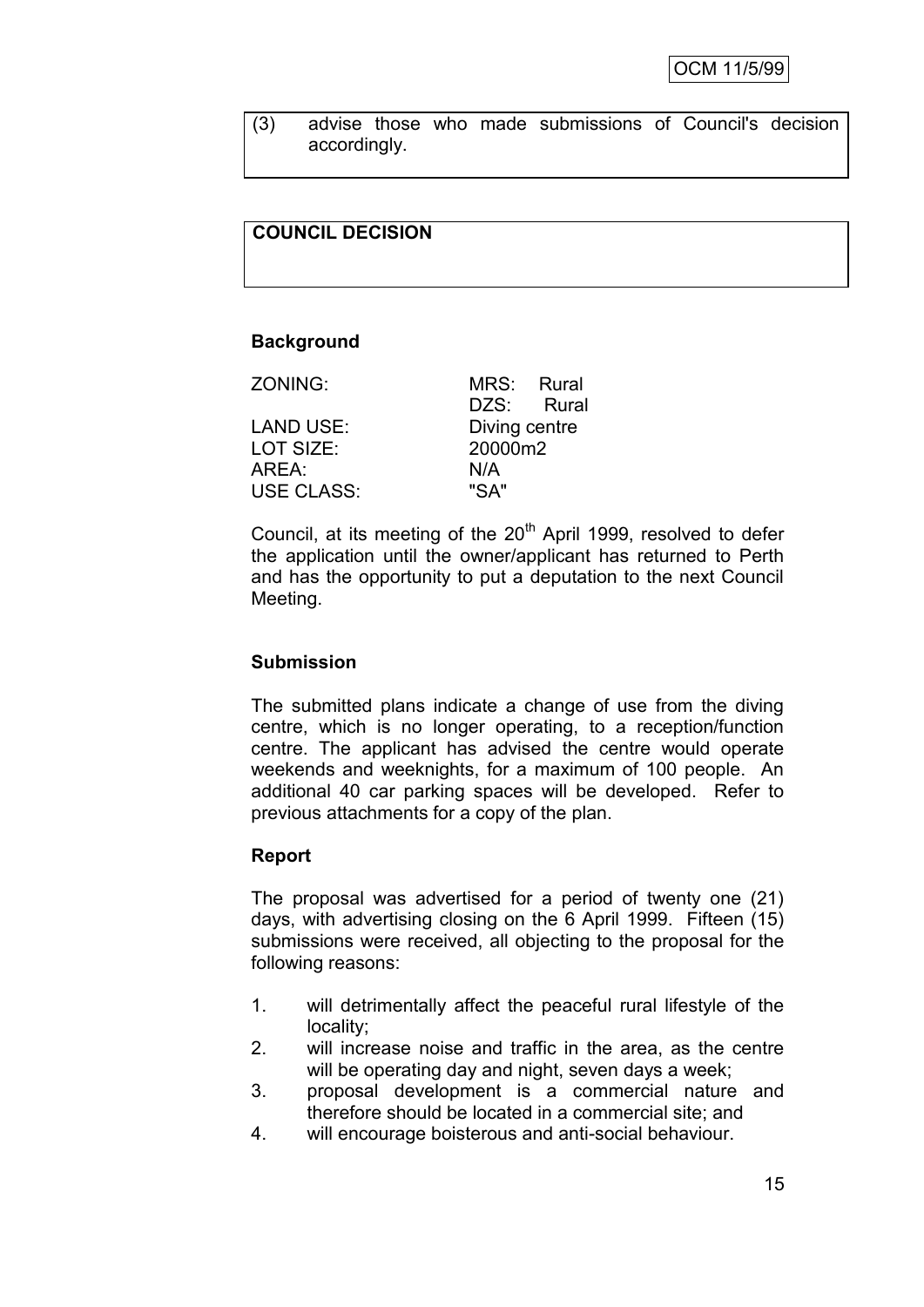Refer to previous attachments for further details of the submissions.

It is recommended that the application for a change of use to the reception/function centre be refused for the following reasons:

- 1. the proposal will adversely affect the current rural amenity of locality as there will be an increase in noise and traffic;
- 2. the surrounding landowners were extremely concerned about the detrimental impact the proposed development would have on their rural lifestyle.

Despite the number of objections from the local residents to the proposal, it is difficult to see how this existing "Dive Training Resort" could be re-used with any other suitable use, except for say an education facility or motel.

From a planning viewpoint the proposed Conference / Function Centre is a suitable re-use of these facilities, subject to conditions to prevent noise and other potential impacts on the "rural" amenity of the area.

Given that the site is already developed with the vacated "Dive Training Resort" it is difficult to see the land reverting to a rural use or rural - residential use.

The recommendation, however, is based on the significant number of objections received during the advertising period and the fact that the proposed use is "not permitted" in the rural zone unless approval is granted by the Council.

# **Strategic Plan/Policy Implications**

Subject lot included in the FRIARS area.

#### **Budget/Financial Implications**

N/A

# **Implications of Section 3.18(3) Local Government Act, 1995**

Nil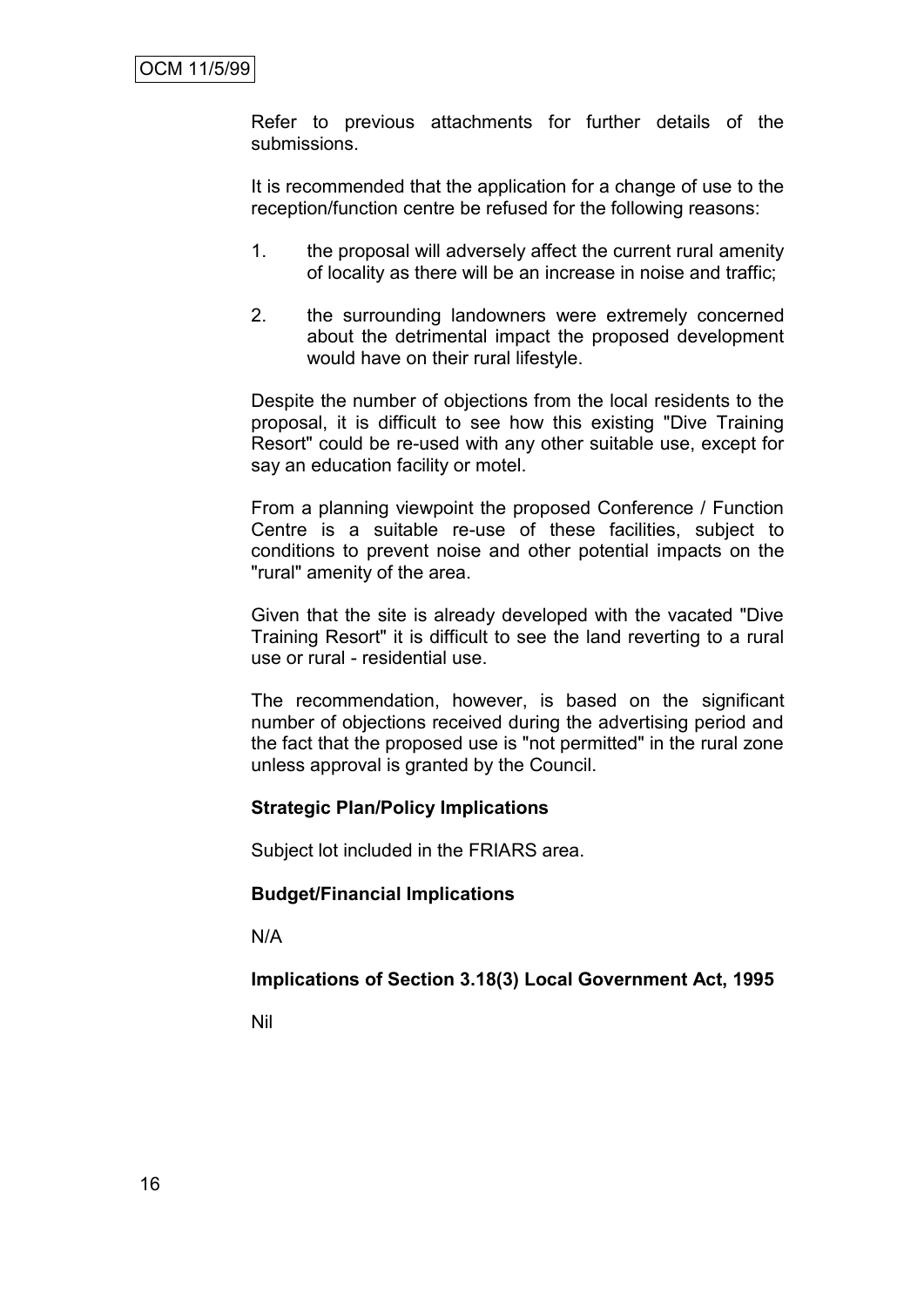**14.3 (OCM1\_5\_1999) - SAND EXTRACTION - PT LOT 135 ARMADALE ROAD, BANJUP - OWNER/APPLICANT: CSR READYMIX CONCRETE (MAP 20) (EAST) (CC) (5513296) (ATTACH)**

# **RECOMMENDATION**

That Council :-

- (1) refuse the proposal to excavate sand from the Armadale Road Important Regional Roads reservation and the 40 metre buffer on Pt Lot 135 Armadale Road for the following reasons:
	- 1. The proposal would result in a loss of visual amenity by the removal of natural vegetation and ridgelines and the opening of the pit to external views which would impact negatively on the rural character of the locality;
	- 2. The proposal would set an undesirable precedent for other owner/occupiers of sand excavation sites to seek approval to similar proposals;
- (2) advise the applicant that Council would be willing to consider an alternative proposal to excavate the 40 metre buffer only to the limit of the Important Regional Roads Reservation;
- (3) issue a MRS Form 2 Notice of Refusal and;
- (4) advise the referral authorities and the Western Australian Planning Commission of the Council"s decision.

# **COUNCIL DECISION**

#### **Background**

| ZONING:                                        |        |       | MRS:   Rural Water Protection & Important Regional |  |  |
|------------------------------------------------|--------|-------|----------------------------------------------------|--|--|
|                                                |        | Roads |                                                    |  |  |
|                                                | DZS:   | Rural |                                                    |  |  |
| LAND USE:   Rural and Important Regional Roads |        |       |                                                    |  |  |
| LOT SIZE:                                      |        |       |                                                    |  |  |
| AREA:                                          |        |       |                                                    |  |  |
| <b>USE</b>                                     | SA use |       |                                                    |  |  |
| CLASS:                                         |        |       |                                                    |  |  |

Council, at its meeting of the 20<sup>th</sup> April 1999, resolved as follows: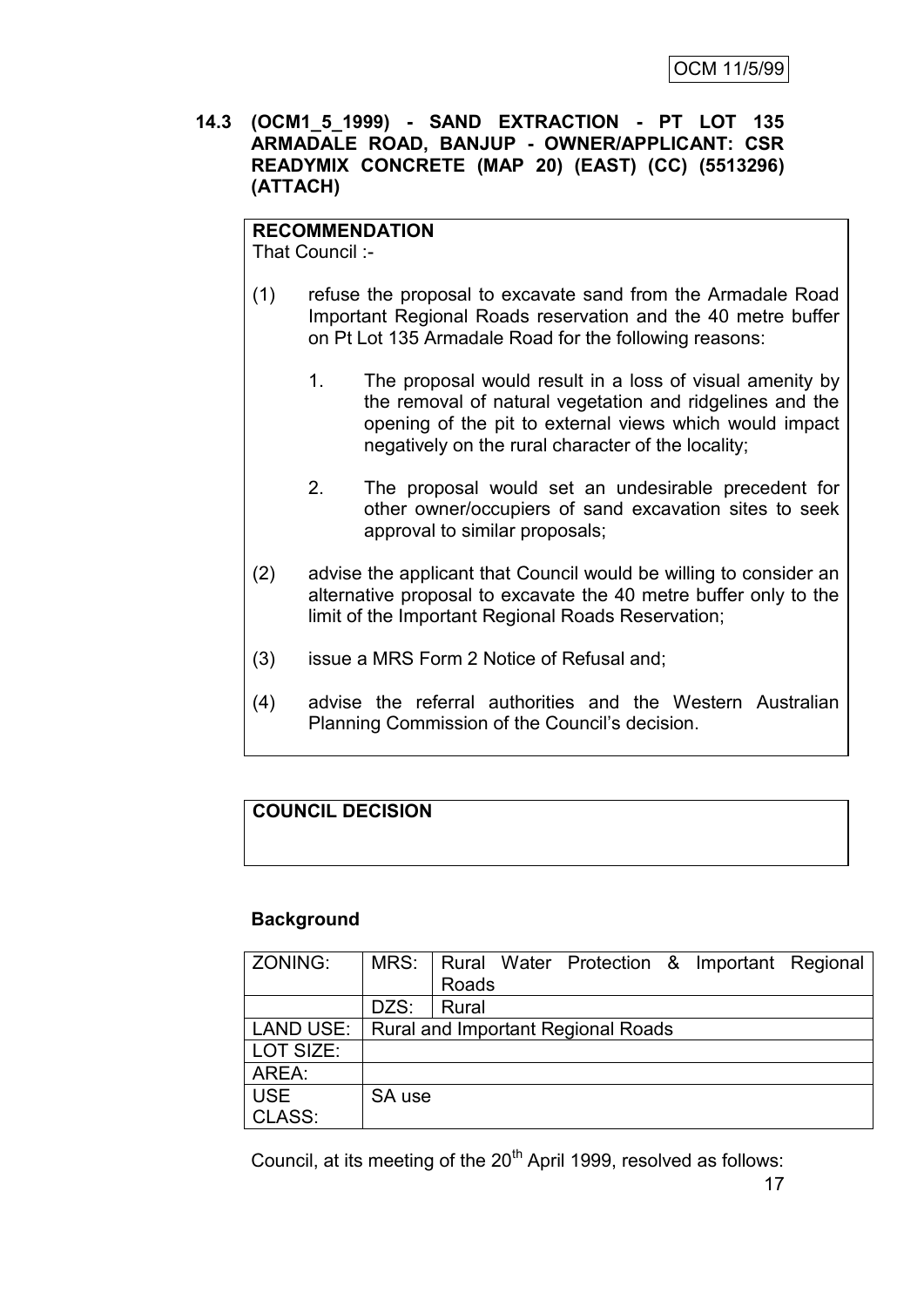- *"1) defer consideration of the proposal to excavate from the Armadale Road Reservation until the Planning Application Fee has been paid; and*
- *2) advise the application accordingly."*

The Planning Application Fee has been paid and the Commissioners can now consider the application.

#### **Submission**

N/A

## **Report**

See Agenda Attachments April CDC Item 9.5 for details and consideration of the sand extraction proposal.

Commissioners are requested to note that this proposal is to be determined by the Western Australian Planning Commission on the grounds that the Commission"s Notice of Delegation provides for referral of development applications on Important Regional Roads under the control of MRWA where the advice of MRWA in respect to the proposed development is unacceptable to the Council, and not on the grounds that it is an extractive industry in the Rural Zone. The land is now classified Rural-Water Protection zone.

#### **Strategic Plan/Policy Implications**

PD 21 Extractive Industries.

# **Budget/Financial Implications**

N/A

**Implications of Section 3.18(3) Local Government Act, 1995**

Nil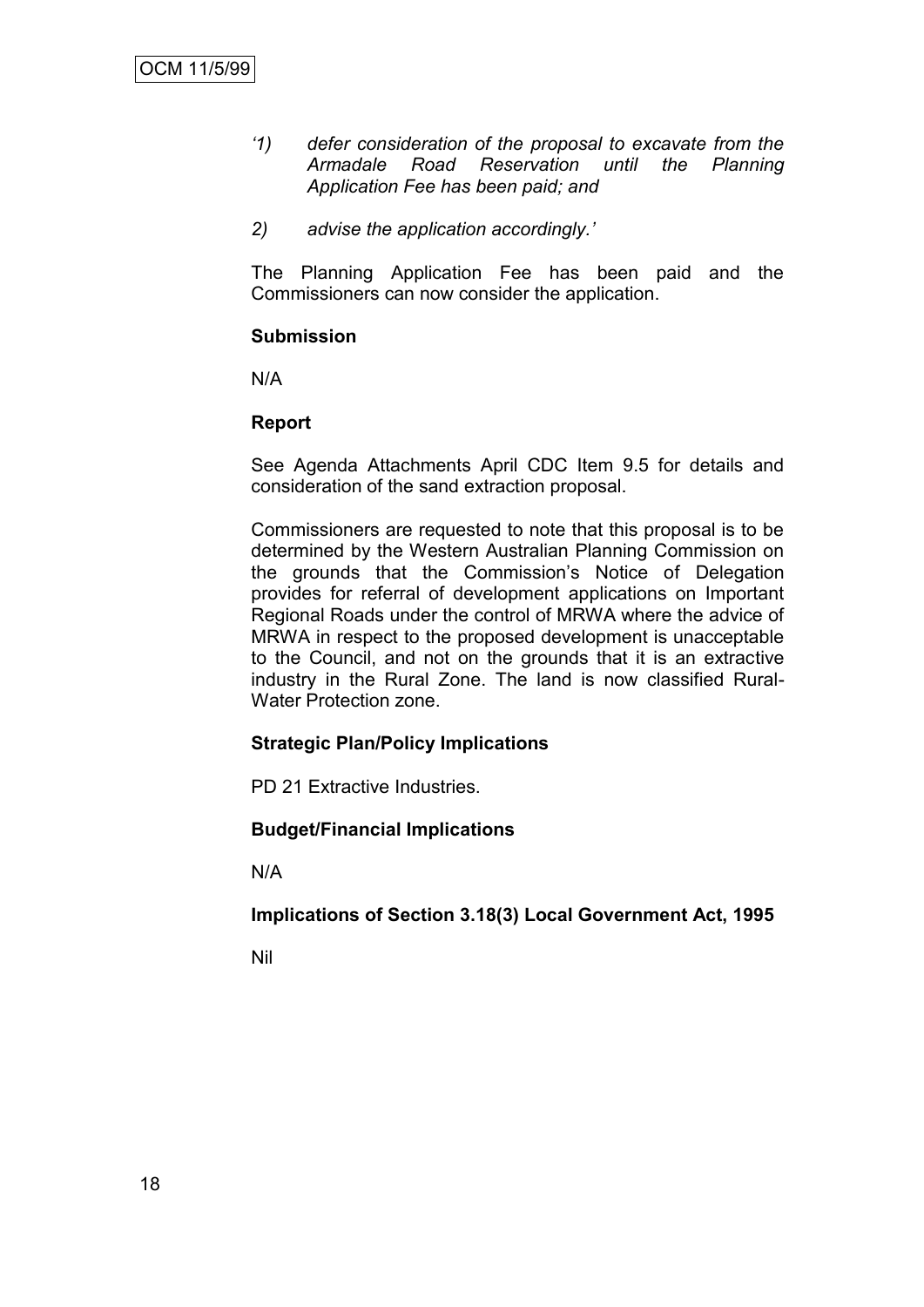**14.4 (OCM1\_5\_1999) - PROPOSED ROCK LOBSTER PROCESSING PLANT - LOT 111, 50 BENNETT AVENUE, HAMILTON HILL - OWNER: FREMANTLE FISHERMAN'S CO-OPERATIVE SOCIETY - APPLICANT: MAROCCHI & ROBINSON (SA) (2213465) (WEST) (MAP 2)**

# **RECOMMENDATION**

That Council

- (1) defer the application for the proposed rock lobster processing plant at Lot 111, 50 Bennett Avenue, Hamilton Hill on the basis that the property is located within the Coogee Master Plan area which is currently the subject of a comprehensive review being undertaken by the Ministry for Planning;
- (2) advise the applicant of the Council's decision and invite the applicant to discuss the purpose of the review and the potential for the proposal to be either delayed or re-located.

# **COUNCIL DECISION**

#### **Background**

| ZONING:     | MRS:<br>Industrial |                      |  |  |  |
|-------------|--------------------|----------------------|--|--|--|
|             | DZS:               | Special Industry "A" |  |  |  |
| LAND USE:   | Vacant             |                      |  |  |  |
| l LOT SIZE: | 17, 575m2          |                      |  |  |  |
| AREA:       | 2652m2             |                      |  |  |  |
| USE CLASS:  | יים"               |                      |  |  |  |

In January 1999, Consultants ERM Mitchell McCotter were appointed by the Ministry for Planning to undertake a review of the Coogee Development Agreement, which was established between the State Government and the City of Cockburn in 1988.

The review was deemed necessary by the Ministry and the Council because of changes that have taken place over the past 11 years that have caused the original plan, the basis of the Agreement, to be questioned.

The study by the consultants has only just commenced.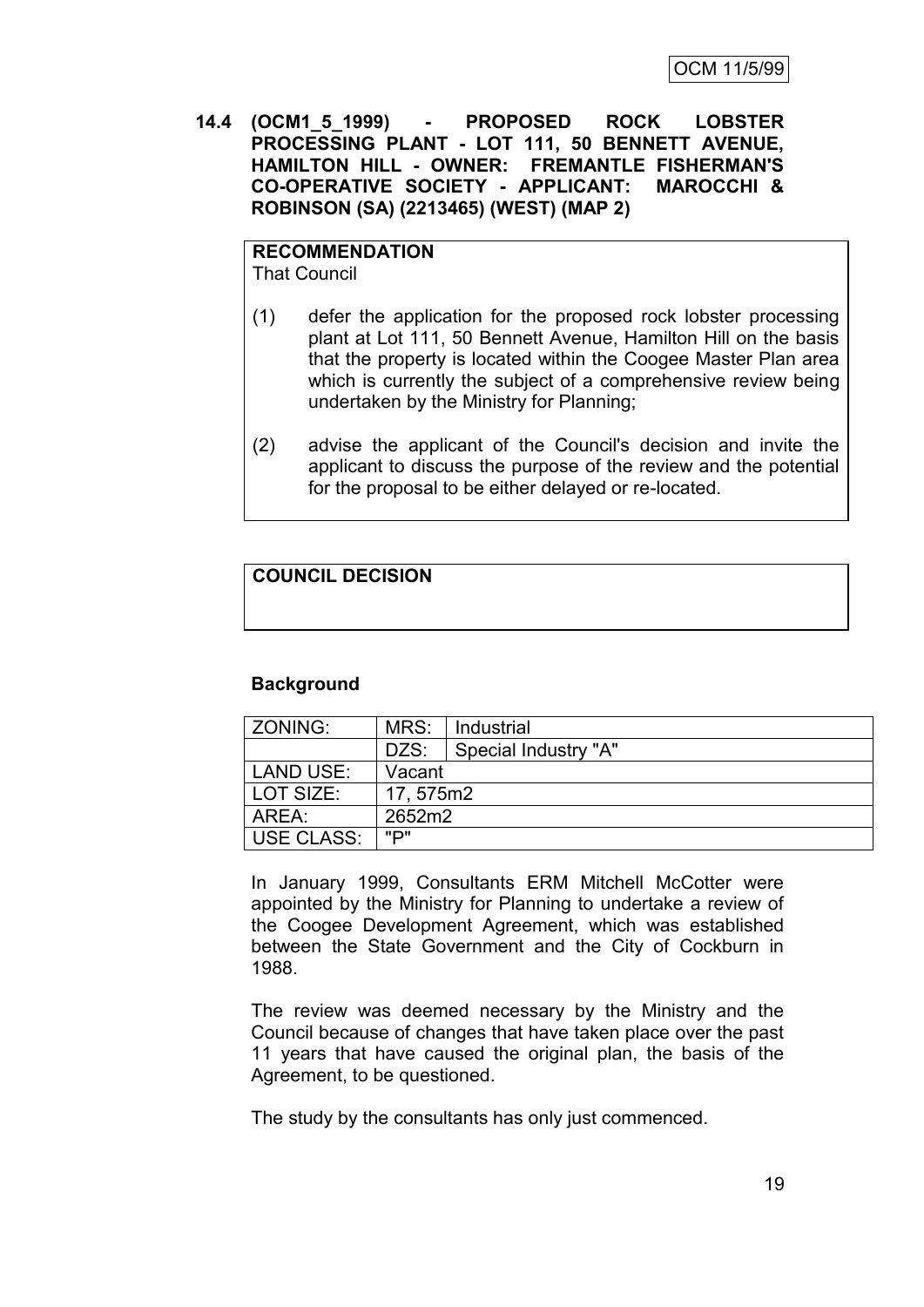The study is being overseen by the Coogee Implementation Committee which has representatives from the Ministry, DOCAT, Landcorp, DEP, Cities of Cockburn and Fremantle and the study consultants.

Council previously resolved to defer consideration of another "Permitted Use" application in the Hamilton Hill Industrial area, on the basis that the property is located within the Coogee Master Plan area which is currently the subject of a comprehensive review. The applicant and landowner have been notified in writing by Council (dated 23<sup>rd</sup> April 1999) about the Coogee Master Plan Review Study.

#### **Submission**

The submitted plans indicate the construction of rock lobster processing factory, approximately 2652m2 in area, including a processing room, chill store, cold store, freezer rooms, anterooms, plant room, office and laboratory areas.

#### **Report**

The proposed development is located in a central position of the study area, on the ocean side of Bennett Avenue. Approval of the proposed rock lobster development could jeopardise the opportunities for alternative land uses in Coogee, particularly residential.

Therefore, in the interests of the study and land use planning for the future, it would be prudent to defer this application until the study is further advanced.

Although this is considered to be the most appropriate decision from a planning viewpoint, it impacts on the applicant in that:-

- 1. The land use is permitted (P) in this Special Industry 'A' zone.
- 2. It is not certain when a final decision will be made about the future of the land, given the likelihood of community involvement in the study, government decisions and possible re-zoning.

Should this development proceed, the need to continue with the current study could be put in question.

The Council's Planning Department would strongly recommend that the application be deferred pending the outcome of the current study.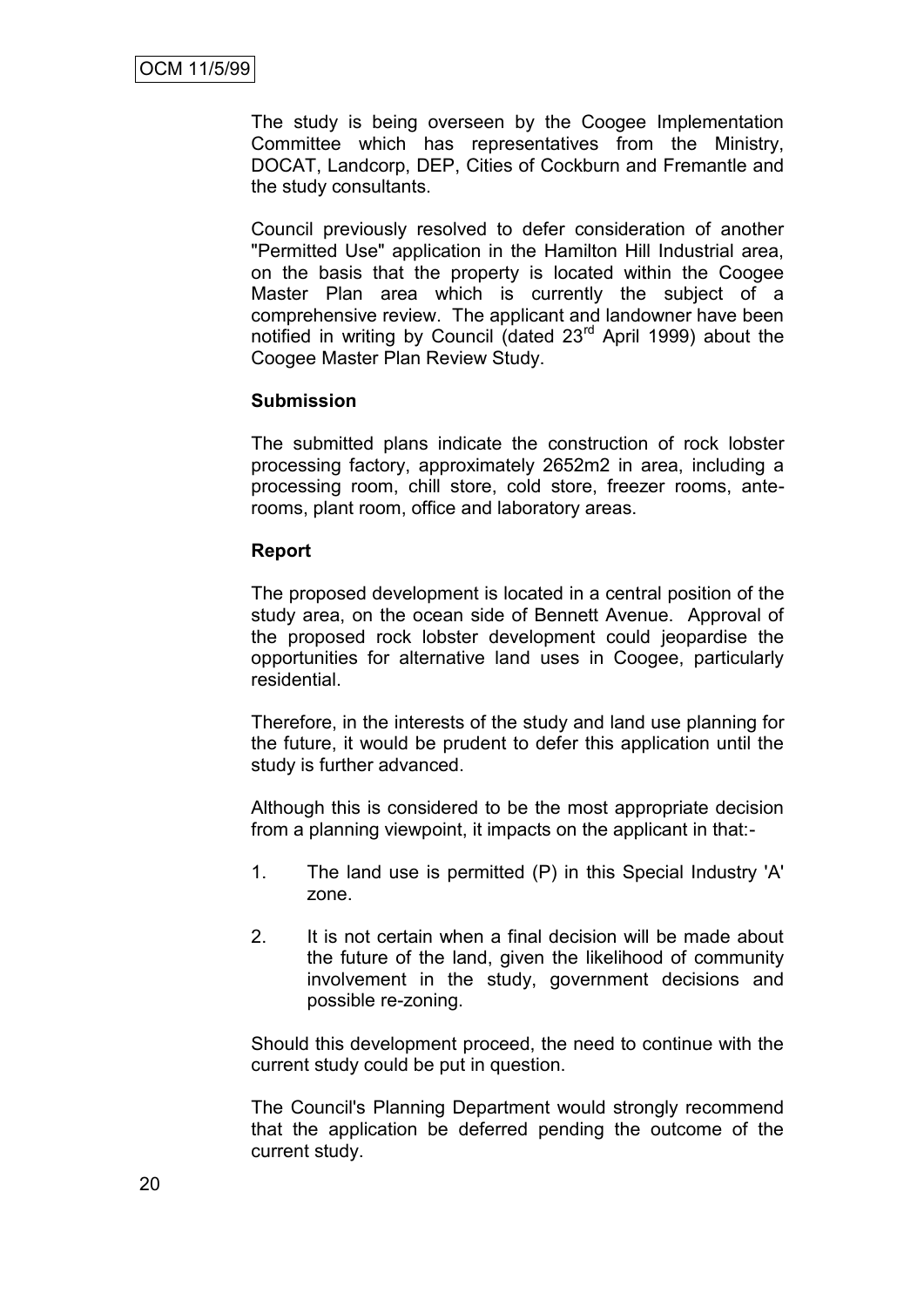Given that the proposal is a permitted use in the Special Industry 'A' Zone, it is important that discussions be held with the proponents to advise them of the purpose of the study and to determine whether or not there is any scope to delay commencement until after the study findings are known or the potential to relocate the proposed business to another suitable site.

## **Strategic Plan/Policy Implications**

The Council's recently adopted Ultimate Strategic District Plan, shows the North Coogee area as Urban. This is also reflected in the Council's draft TPS No. 3.

The Council supports the review of the Coogee Master Plan.

#### **Budget/Financial Implications**

The Council has contributed \$10,000 to the Coogee Master Plan Review.

#### **Implications of Section 3.18(3) Local Government Act, 1995**

Nil

**14.5 (OCM1\_5\_1999) - PROPOSED OFFICE AND FREEZER WAREHOUSES - LOT 4, 1 DARKEN AVENUE, HAMILTON HILL - OWNER: BIGSTREET PTY LTD - APPLICANT: HOLTON CONNOR ARCHITECTS & PLANNERS (SA) (2212258)(MAP 2)(WEST)**

#### **RECOMMENDATION** That Council :-

(1) approve the proposed office and freezer warehouses on Lot 4, 1 Darken Avenue, Hamilton Hill in accordance with the approved plans subject to the following conditions:

Standard Conditions

- 1. Standard conditions contained in Council Policy PD17 as determined appropriate to this application by the delegated officer under clause 7.6 of Town Planning Scheme District Zoning Scheme No. 2.
- (2) issue an MRS Form 2 Notice of Approval valid for a period of 24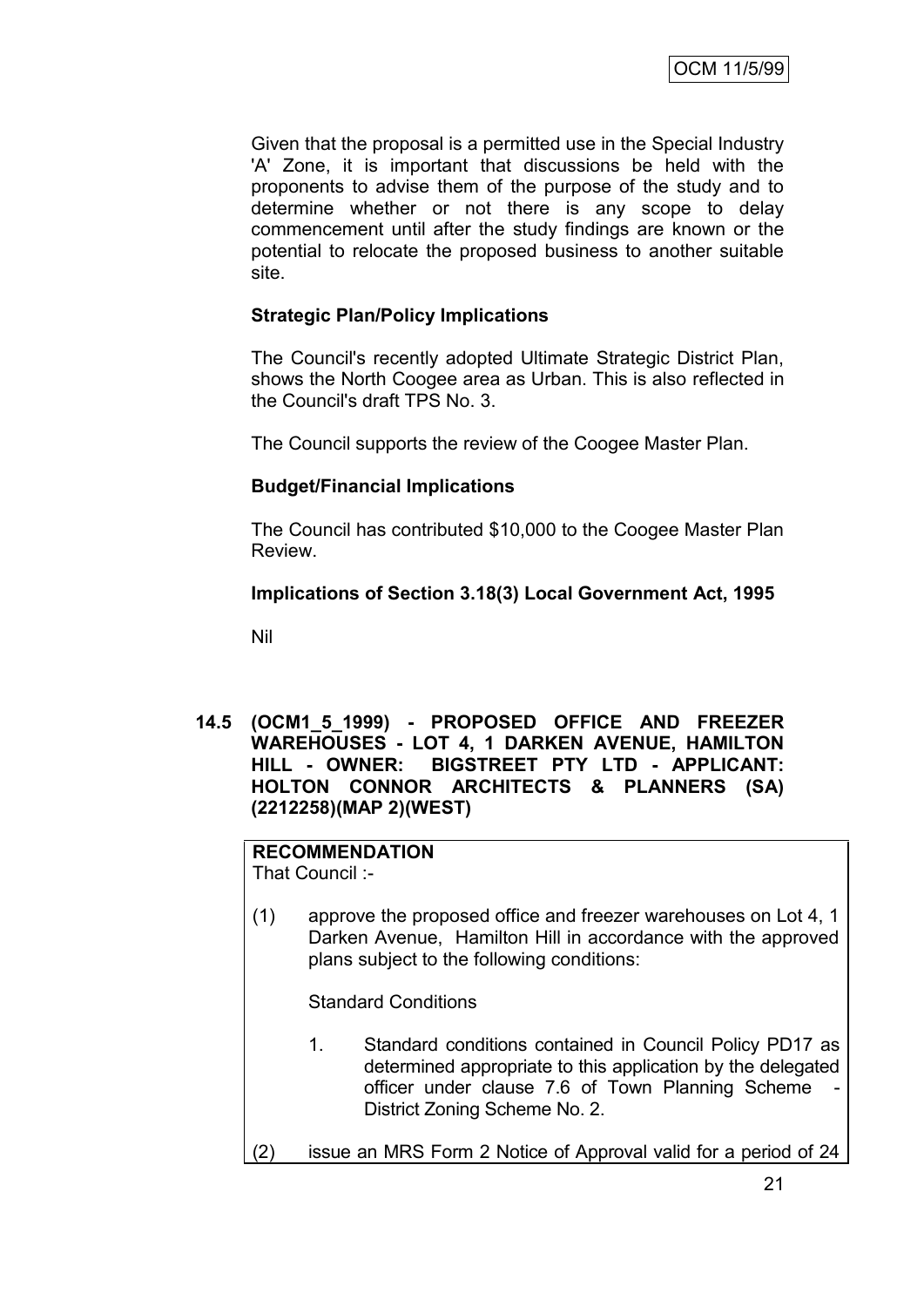months;

- (3) advise the applicant about the Coogee Master Plan Review in the advice letter and footnote to the approval; and
- (4) advise the Ministry for Planning of Council's decision accordingly.

## **COUNCIL DECISION**

#### **Background**

| l ZONING:        | MRS:   | Industrial           |
|------------------|--------|----------------------|
|                  | DZS:   | Special Industry "A" |
| <b>LAND USE:</b> | Vacant |                      |
| l LOT SIZE:      | 6372m2 |                      |
| AREA:            | 4101m2 |                      |
| USE CLASS:       | יים"   |                      |

In January 1999, Consultants ERM Mitchell McCotter were appointed by the Ministry for Planning to undertake a review of the Coogee Development Agreement, which was established between the State Government and the City of Cockburn in 1988.

The review was deemed necessary by the Ministry and the Council because of changes that have taken place over the past 11 years that have caused the original plan, the basis of the Agreement, to be questioned.

The study by the consultants has only just commenced.

The study is being overseen by the Coogee Implementation Committee which has representatives from the Ministry, DOCAT, Landcorp, DEP, Cities of Cockburn and Fremantle and the study consultants.

Council previously resolved to defer consideration of another "Permitted Use" application in the Hamilton Hill Industrial area, on the basis that the property is located within the Coogee Master Plan area which is currently the subject of a comprehensive review. The applicant and landowner have been notified in writing by Council (dated 23<sup>rd</sup> April 1999) about the Coogee Master Plan Review Study.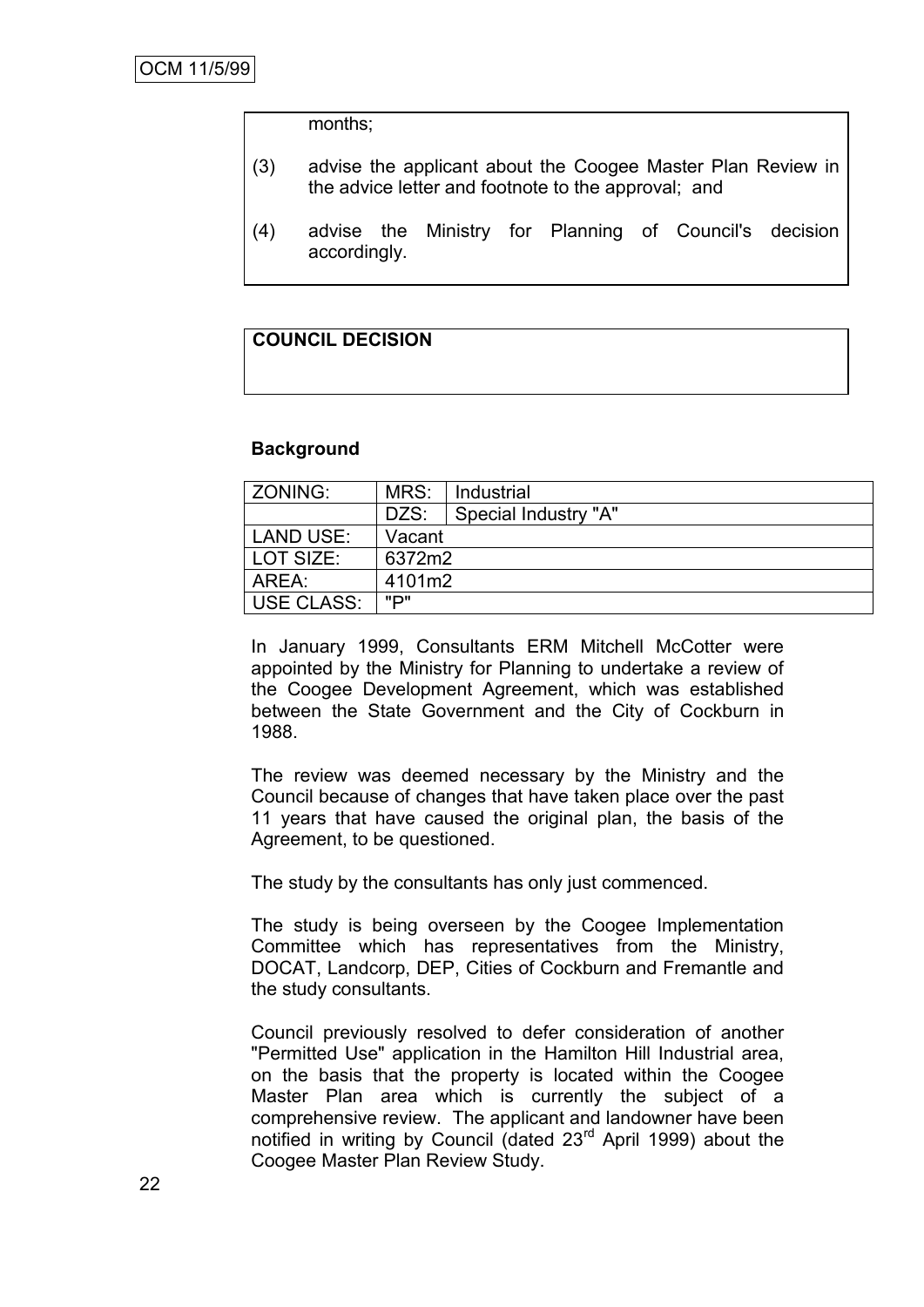#### **Submission**

The submitted plans indicate the construction of three freezer warehouses, two storey office area, sorting area and loading dock.

#### **Report**

The proposed development is located in northern area of the study area, abutting the existing Ricciardi Seafoods and Coldstores. The applicants and landowners met with the Council Officers on the  $3<sup>rd</sup>$  May 1999, to discuss the situation with the review of the Coogee Master Plan area. As a result of this meeting, it was resolved that the landowners had two choices:

- 1. proceed with the application as is, which will result in a Council decision after the  $11<sup>th</sup>$  May 1999; or
- 2. refer the matter to the Minister for Planning, as an appeal against Council's deemed refusal, as the application has now exceeded the sixty (60) day consideration period.

The applicants and landowners emphasised throughout the meeting, the need for the development to proceed, as it is an extension of the existing facility and a joint venture between Ricciardi Seafood and Sealanes. The landowners also expressed concern about future development of their businesses in area.

Approval of the proposed office and freezer warehouse development could jeopardise the opportunities for alternative land uses in Coogee, particularly residential. Therefore, in the interests of the study and land use planning for the future, it would be preferable to defer this application until the study is further advanced.

Although this is considered to be the most appropriate decision from a planning viewpoint, it impacts on the applicant in that:-

- 1. Up until now, the owner has not been aware of the commencement of the study and the staff advising the applicant, was of the understanding that the review applied only to the Bradken, Westrail and Wesfarmers site north of Rollinson Road.
- 2. The land use is permitted (P) in this Special Industry 'A' zone.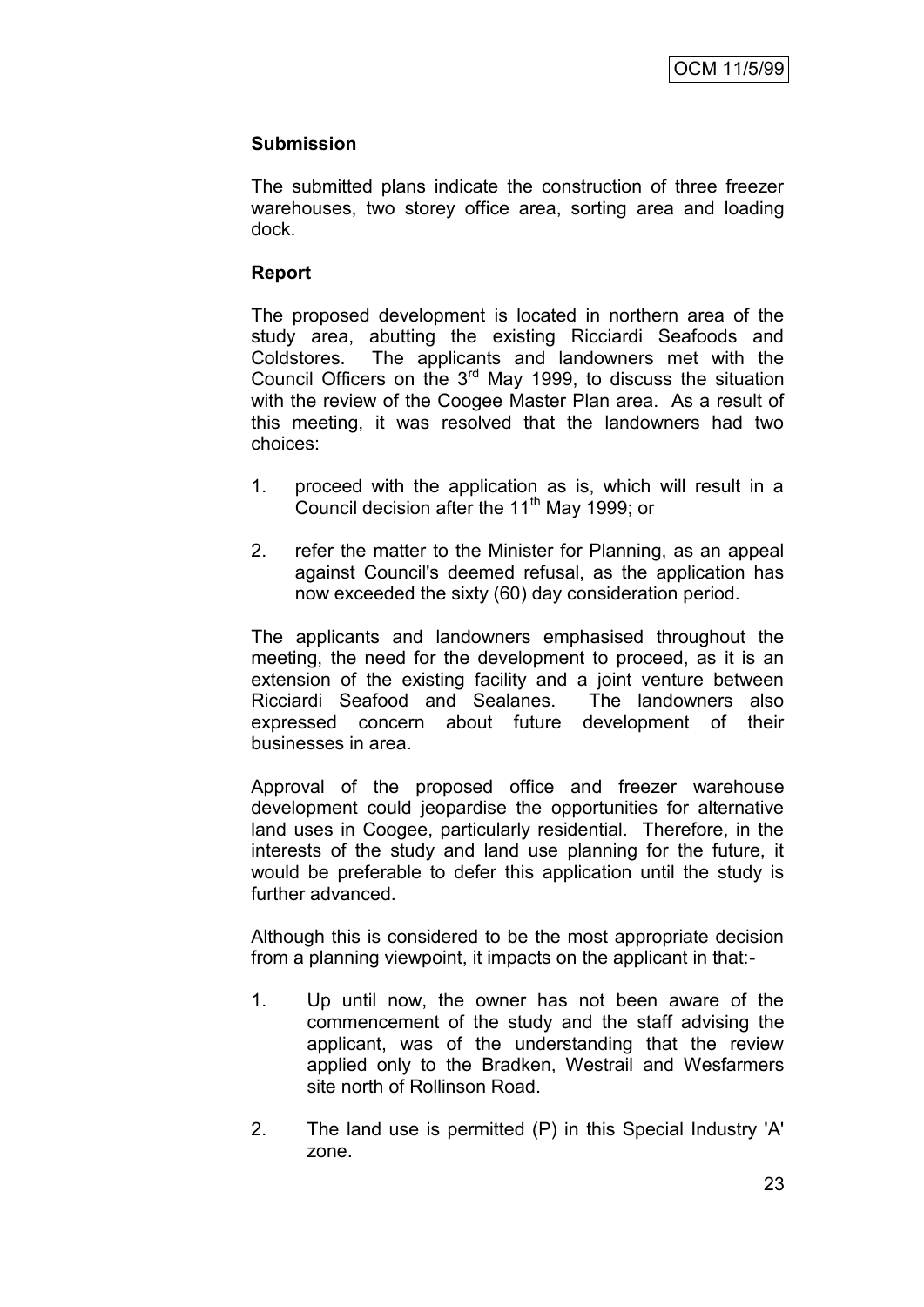- 3. It is not certain when a final decision will be made about the future of the land, given the likelihood of community involvement in the study, government decisions and possible re-zoning.
- 4. The landowners have made a substantial financial investment and commitment in this development and the surrounding land, for future expansion of their businesses.

Regardless of Council's decision, the applicant has advised Council Officers that they will be proceeding with the proposed development. Under these circumstances, there seems little point in deferring this application and it should be approved subject to conditions, based on the discussions with the applicant and landowners.

# **Strategic Plan/Policy Implications**

The Council's recently adopted Ultimate Strategic District Plan, shows the North Coogee area as Urban. This is also reflected in the Council's draft TPS No. 3.

The Council supports the review of the Coogee Master Plan.

#### **Budget/Financial Implications**

The Council has contributed \$10,000 to the Coogee Master Plan Review.

#### **Implications of Section 3.18(3) Local Government Act, 1995**

Nil

**14.6 (OCM1\_5\_1999) - NON-APPROVED COMMERCIAL VEHICLE PARKING - LOT 17 BORONIA ROAD, BANJUP - OWNER: MR J L WILSON, 7 GLEDHILL WAY, LEEMING (5500103) (EAST) (MAP 21) (PT) (ATTACH)**

# **RECOMMENDATION**

That Council :

(1) advise the occupant and land owners of Lot 17 Boronia Road, Banjup, that they have twenty-eight (28) days in which to comply with Council"s requirements for Special Rural Zone 6.0 Liddelow Road, Banjup, as stipulated in the Sixth Schedule of District Zoning Scheme No.2;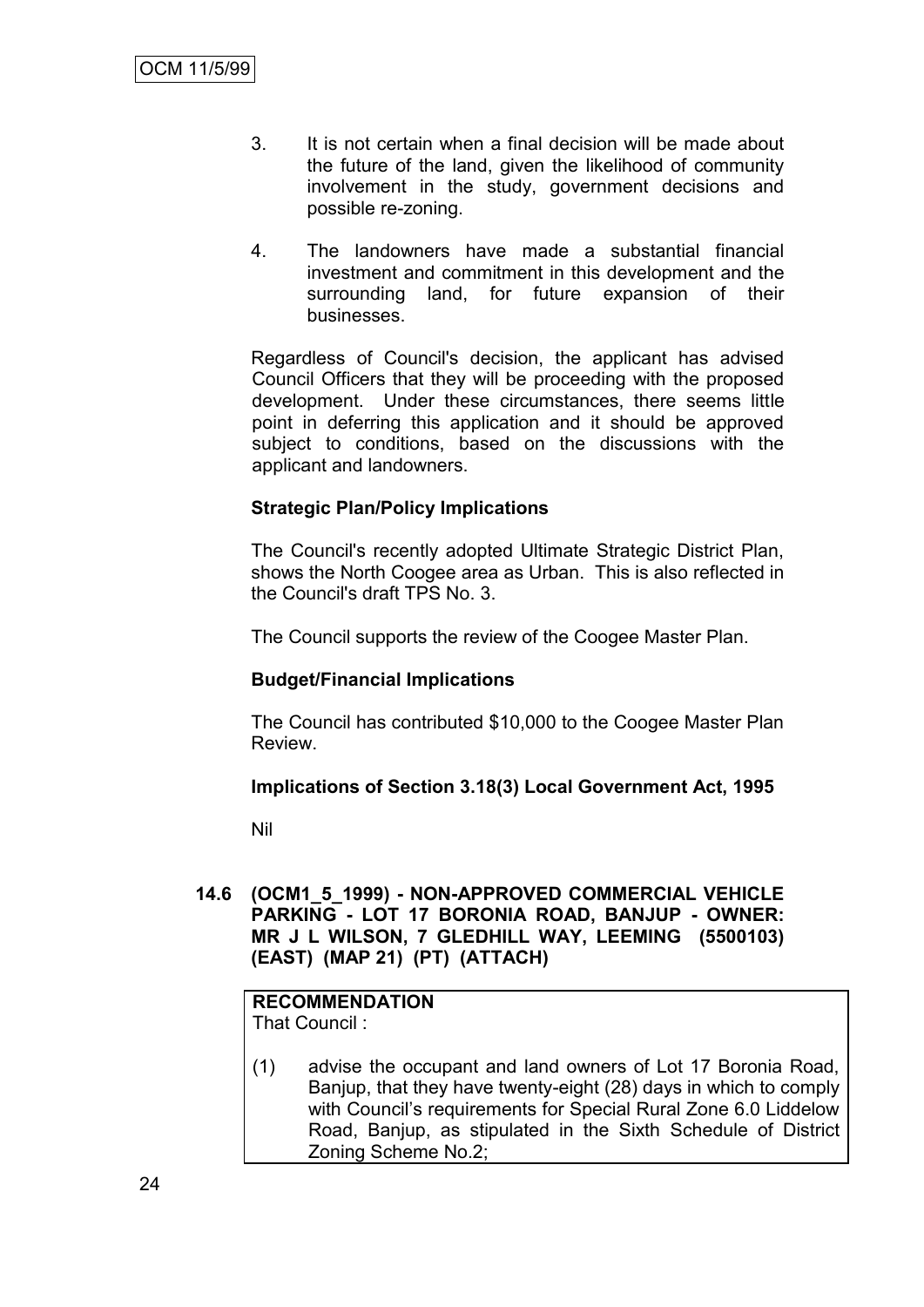- (2) instruct Council"s solicitors to initiate legal action against the owner and occupants of Lot 17 Boronia Road, Banjup for contravening Council"s District Zoning Scheme No.2 provisions for Special Rural Zone 6.0 Liddelow Road, Banjup. This legal action will be initiated if the owner and occupants have not complied with the Council"s requirements within the twenty-eight day period; and
- (3) advise the occupant and land owner of Council's decision accordingly.

# **COUNCIL DECISION**

#### **Background**

| ZONING:           | MRS:<br><b>Rural</b> – Water Protection |                                                |  |
|-------------------|-----------------------------------------|------------------------------------------------|--|
|                   | DZS:                                    | <b>Special Rural</b>                           |  |
| LAND USE:         |                                         | Residence, shed and commercial vehicle parking |  |
| LOT SIZE:         | 2.0822ha                                |                                                |  |
| AREA:             | N/A                                     |                                                |  |
| <b>USE CLASS:</b> | "AA"                                    |                                                |  |
|                   |                                         |                                                |  |

#### **Submission**

Council received a complaint from a neighbouring property regarding commercial vehicle parking. The main grounds for complaint, was the number of trucks on the property and the noise they made, especially in the morning. The complainant also mentioned that it looked unsightly.

#### **Report**

Council Officers have monitored the property and have noted at various times, some commercial vehicles parked on the subject site. Both the land owner and the occupant of the property have been notified that they were in contravention of Council's District Zoning Scheme No.2 Special Rural provisions and to either cease using the site for Commercial Vehicle Parking, or submit an application for commercial vehicle parking in accordance with Council's provision for Special Rural zones.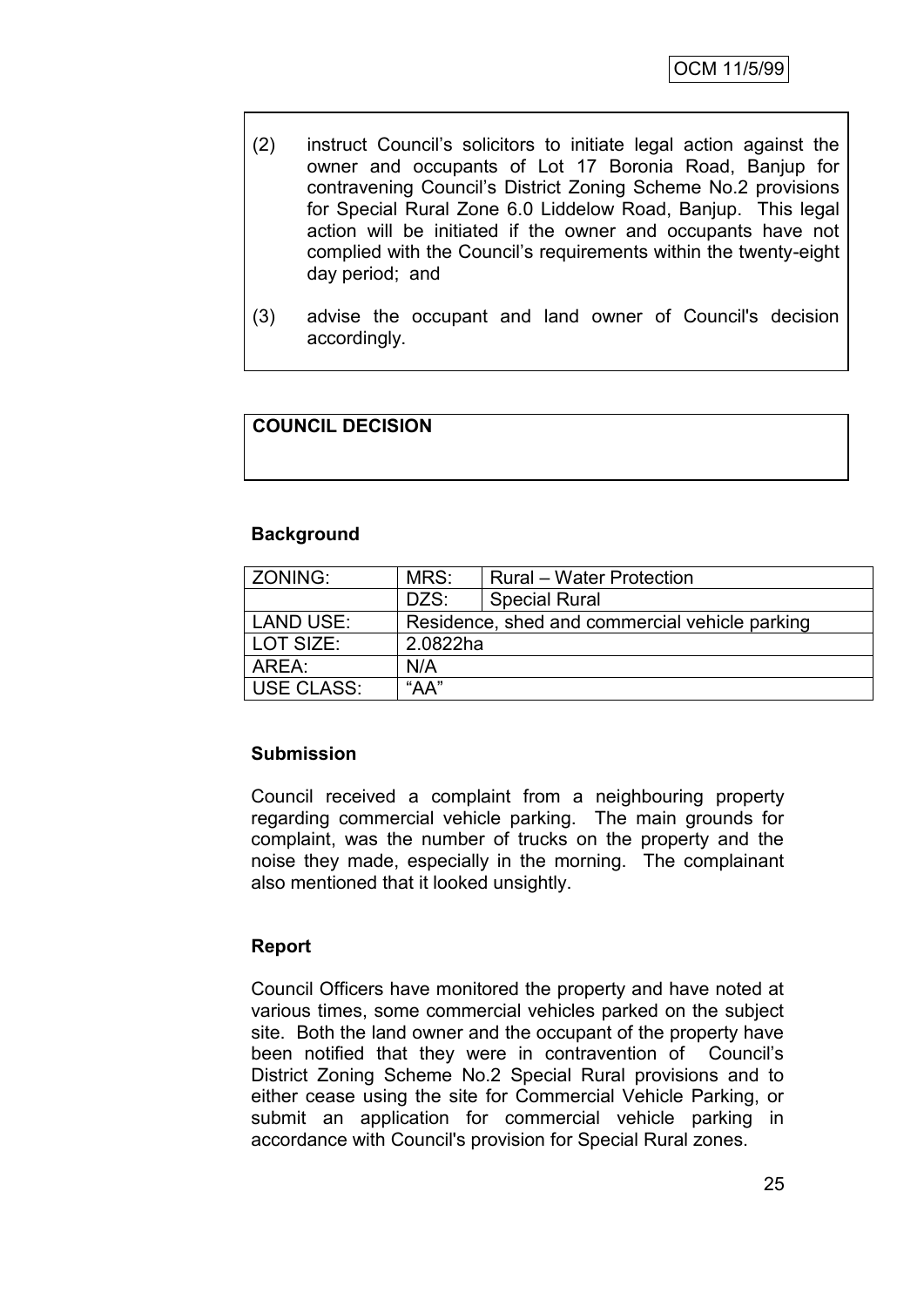In the period since the complaint was made, four(4) letters have been sent to the occupant (dated 20<sup>th</sup> November 1998, 22<sup>nd</sup> December 1998, 9<sup>th</sup> February 1999 and 23<sup>rd</sup> March 1999). The occupant said that he intended to sell two of the trucks and buy one new truck and then apply to Council for commercial vehicle parking approval.

The occupant spoke to Steve Ryan (Manager - Planning Department) on the 16<sup>th</sup> February 1999 and stated that he had removed two of the trucks and that he did not understand the application requirements for Commercial Vehicle Parking. Mr Ryan explained the details of the application and the occupant advised he would lodge an application.

A final warning letter was sent to the occupant with all the application information on the 23<sup>rd</sup> March 1999. He was given 14 days to submit an application. No application has yet been received by Council. The last inspection from the roadside on the  $27<sup>th</sup>$  April 1999 at 10:05am, revealed that there was still one truck parked on site. It is therefore recommended that Council pursue the matter through Council's solicitors.

## **Strategic Plan/Policy Implications**

N/A

# **Budget/Financial Implications**

Pursuing legal action is costly if required, in terms of legal fees and officer time. However it is possible for Council to recoup part of the expenses through the Courts.

#### **Implications of Section 3.18(3) Local Government Act, 1995**

Nil

**14.7 (OCM1\_5\_1999) - PROPOSED OVERSIZE RURAL SHED - LOT PT 9 BARFIELD ROAD, BANJUP - OWNER: C H & M M MILLER - APPLICANT: WA SHED COMPANY, 15 HANSON STREET, MADDINGTON (5513278) (EAST) (MAP NO.16) (PT) (ATTACH)**

**RECOMMENDATION** That Council :

(1) approve the proposed rural shed on Lot Pt 9 Barfield Road,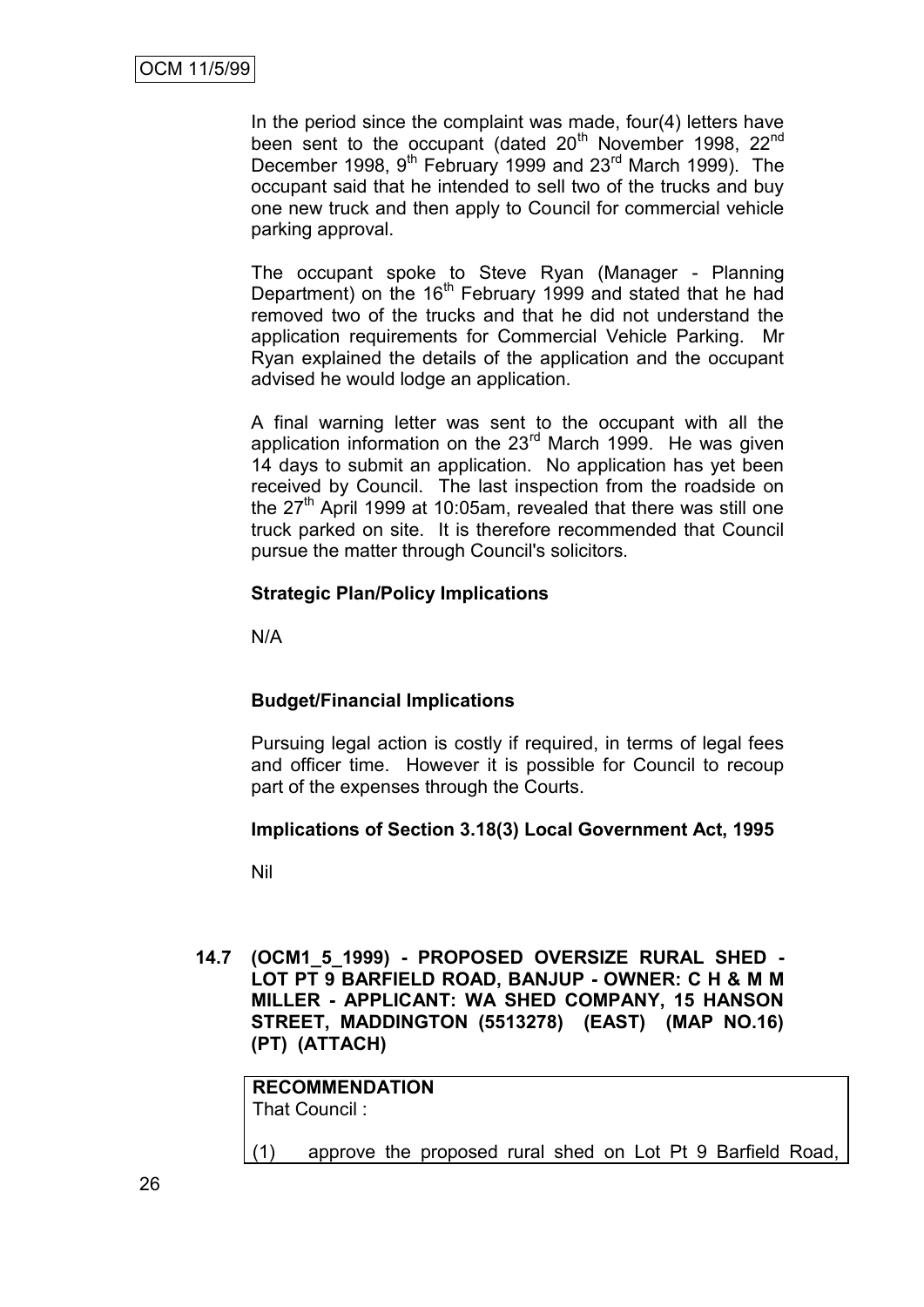Banjup in accordance with the approved plan, subject to the following conditions:

Standard Conditions

1. Standard conditions contained in Council Policy PD17 as determined appropriate to this application by the delegated officer under clause 7.6 of Town Planning Scheme District Zoning Scheme No. 2.

Special Conditions:

- 1. The shed is to be clad in a material of a type or colour of natural or earth tonings to complement the surroundings or make the shed less conspicuous to the adjoining developments and environment which it is located.
- 2. The use of the shed must comply with Council"s requirements for the Rural zone.
- 3. Prior to applying for a building licence, the applicant must provide a statement of proposed use for the outbuilding for Council determination; and
- (2) Issue an MRS Form 2 Notice of Approval valid for a period of 24 months.

# **COUNCIL DECISION**

#### **Background**

| <b>ZONING:</b>    | MRS:              | Urban Deferred |
|-------------------|-------------------|----------------|
|                   | DZS:              | Rural          |
| <b>LAND USE:</b>  | Vacant            |                |
| LOT SIZE:         | 1.5703ha          |                |
| AREA:             | 434M <sup>2</sup> |                |
| <b>USE CLASS:</b> | N/A               |                |

#### **Submission**

The submitted plans indicate the construction of a  $434m<sup>2</sup>$  rural shed. The shed will be constructed in colour bond trimdeck and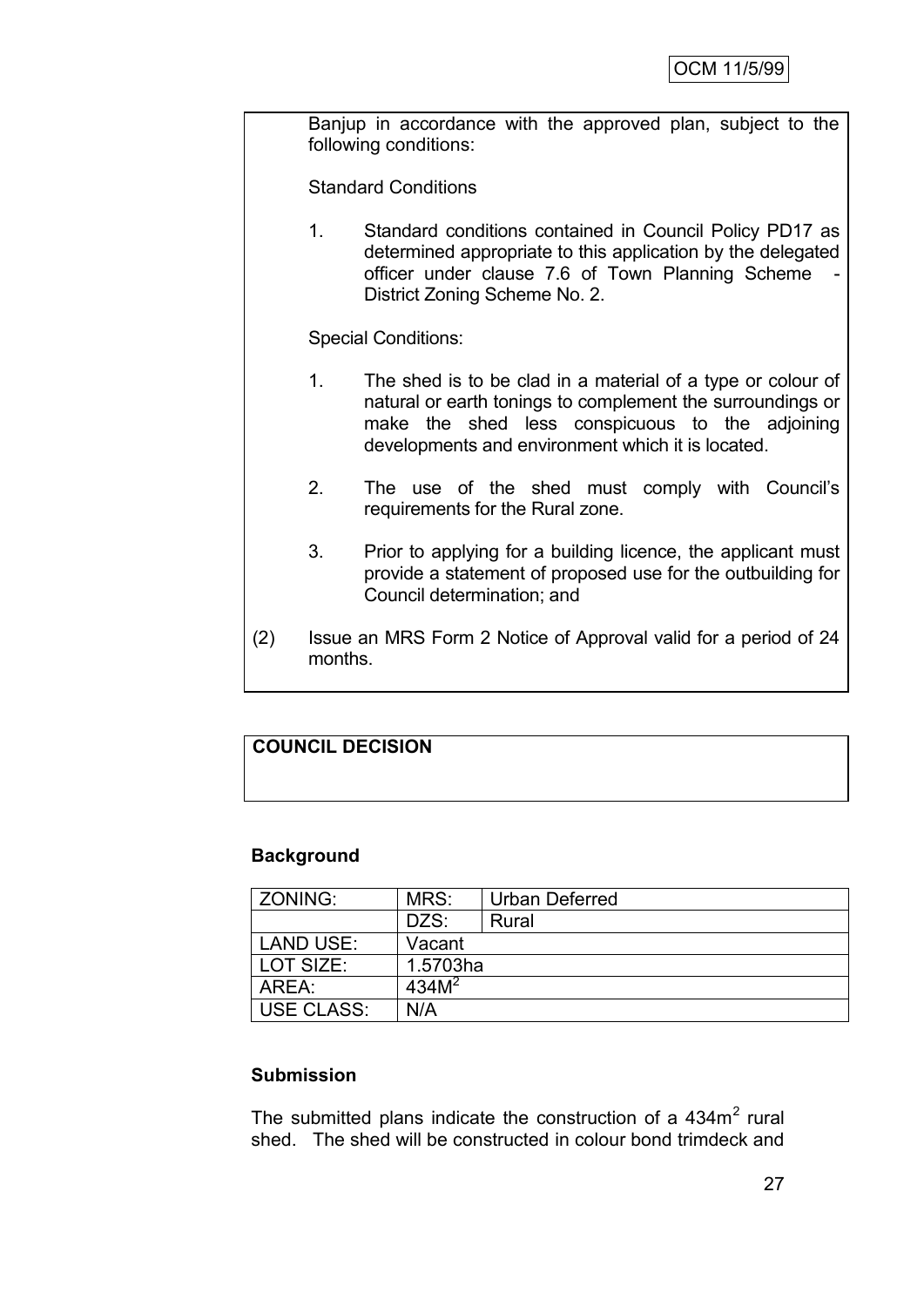is 6.6 metres in height. Refer to agenda attachment for a copy of the plan.

#### **Report**

The proposed development has been referred to Council as the shed is  $434m^2$  in area and 6.6 metres in height, therefore is affected by Council Policy "PD18 – Ancillary Outbuildings (Sheds) in Special Rural and Rural Zones" (adopted  $15<sup>th</sup>$ December 1998) which states that:

"1. Any shed in excess of 200 $m<sup>2</sup>$  in area and/or 4.5 metres in height in a Special Rural or Rural zone, must be referred to Council for development approval. "

The proposed shed complies with the requirements of Council for setbacks, (as per Policy "PD2 – Rural Setback Policy") and the general provisions of District Zoning Scheme No. 2. for rural zones, therefore approval is recommended.

#### **Strategic Plan/Policy Implications**

N/A

#### **Budget/Financial Implications**

N/A

**Implications of Section 3.18(3) Local Government Act, 1995**

Nil

**14.8 (OCM1\_5\_1999) - NON-APPROVED SATELLITE DISH - LOT 71-141 APARA COURT, SOUTH LAKE - OWNER/APPLICANT: N. DE JESUS MENDES (MAP 14) (5101127) (PT)(EAST)(ATTACH)**

**RECOMMENDATION** That Council :-

(1) advise the landowner that the satellite dish may remain in its present location subject to the following: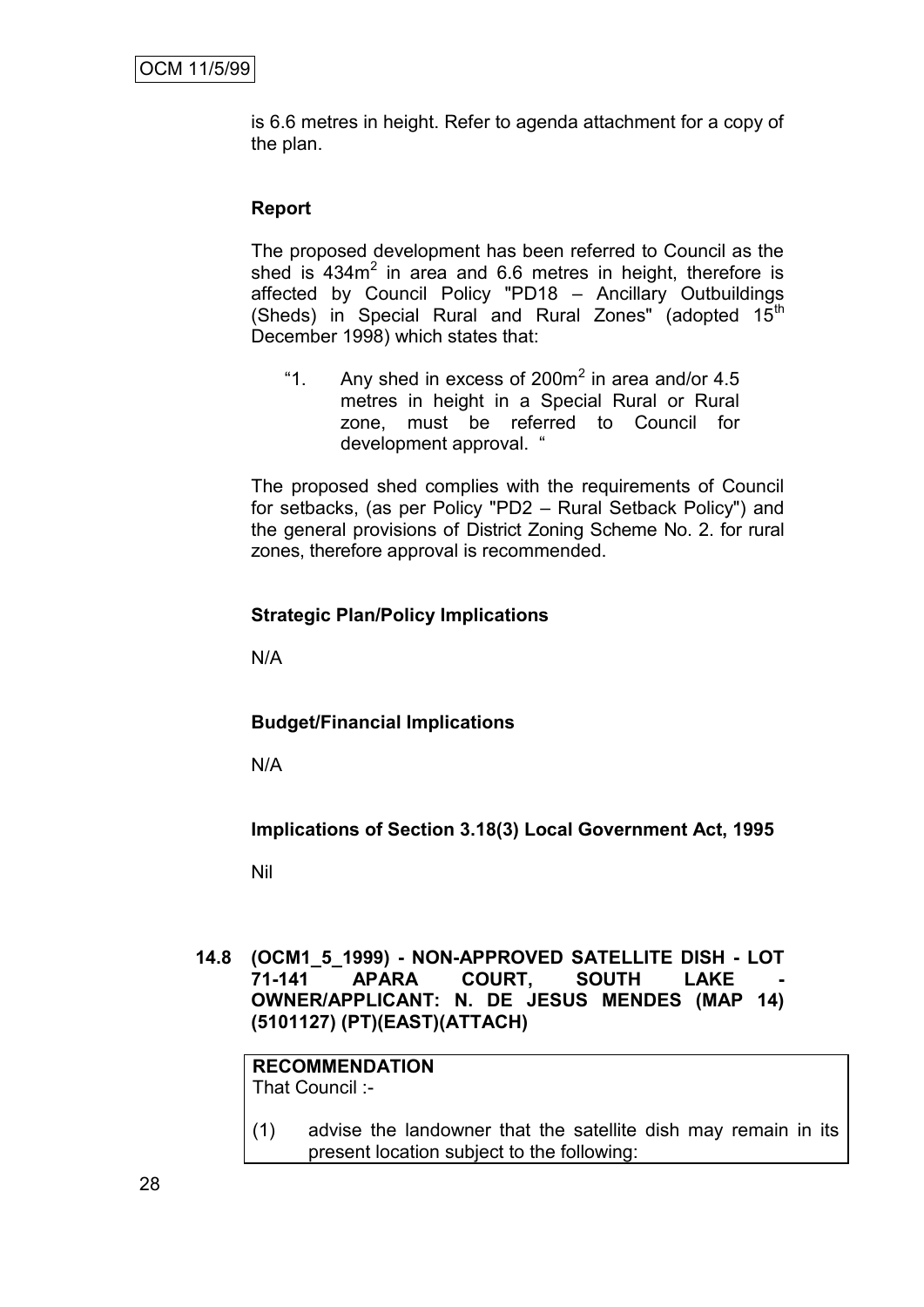- 2. trees being planted on the site to screen the dish from view from neighbouring properties that face Allamanda Drive, to Council"s satisfaction, and
- 2. lowering the dish on it"s base stand to reduce the visibility of the dish above the fence line.
- (2) in addition, if lowering the dish is not an option, then the owner will need to move the dish back from the side fence line to reduce its visual impact on the adjacent properties; and
- (3) advise the complainant and those who made submissions, of Council's decision accordingly.

## **COUNCIL DECISION**

#### **Background**

| MRS:              | URBAN                    |
|-------------------|--------------------------|
| DZS:              | <b>RESIDENTIAL - R15</b> |
| HOUSE             |                          |
| 857M <sup>2</sup> |                          |
| N/A               |                          |
| N/A               |                          |
|                   |                          |

A complaint was lodged with the Council by a neighbour regarding a recently installed satellite dish on the subject lot. A site inspection revealed it was of a size that a planning application was required. The owner of the lot was advised to apply to Council for approval for the satellite dish.

The black coloured satellite dish is mounted to the ground of the subject dwelling. The top of the dish is visible above the fence line from two neighbouring properties and from Allamanda Drive.

#### **Submission**

The application is for a domestic satellite dish, three metres in diameter and three metres in height located in the rear yard. Refer to Agenda Attachments for a copy of the plan.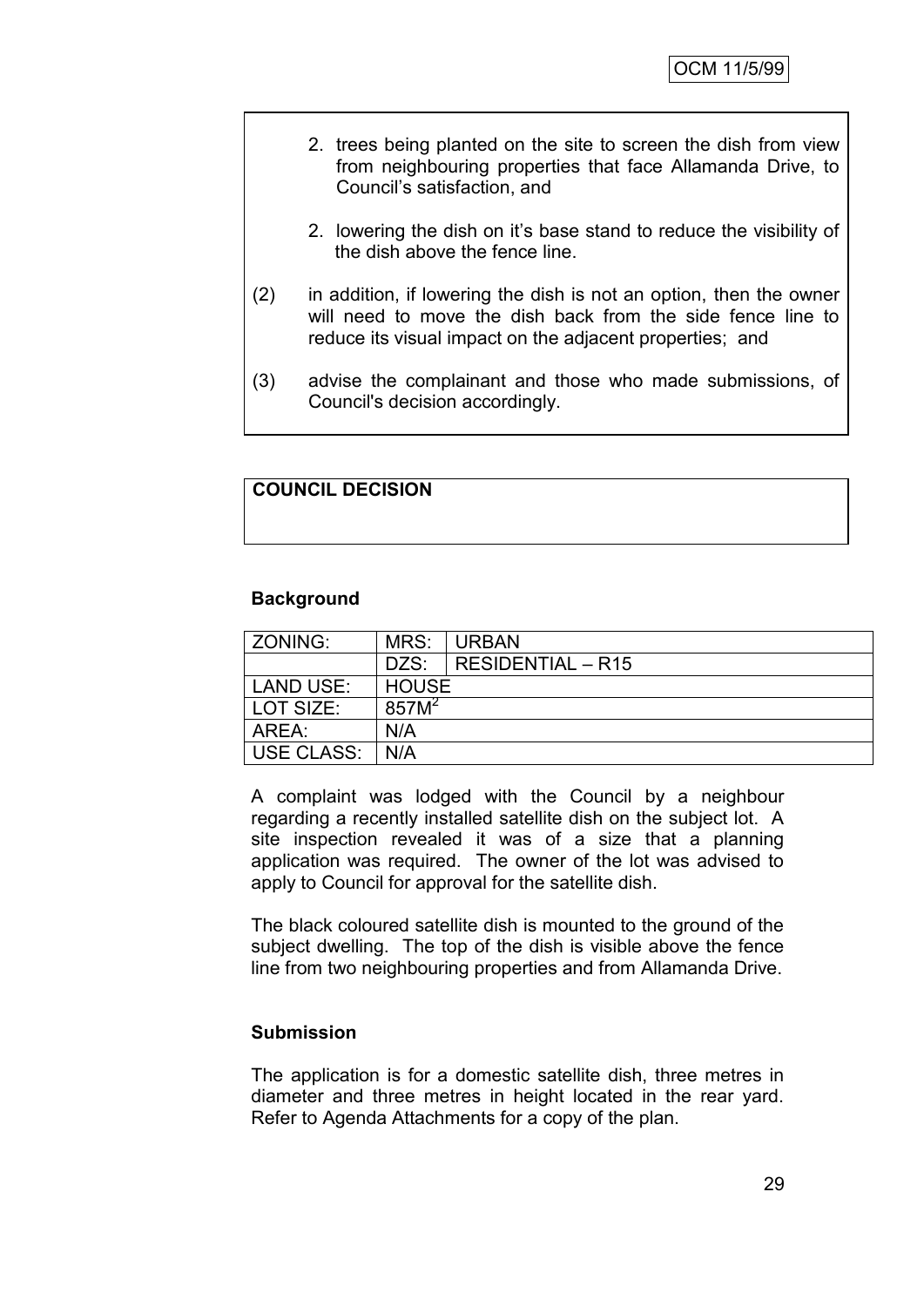The application was advertised for 28 days, and one submission was received, refer to Agenda Attachments for further details

#### **Report**

As the dish is already in place, Council cannot issue a retrospective approval. However, Council can allow the structure to remain or alternatively, require the owner to remove the dish.

After advertising to surrounding residents, one submission was received (from the initial complainant). Refer to the Schedule of Submissions in Agenda Attachments.

It is recommended that the owner be required to plant sufficient trees to screen the dish from view from the neighbouring properties that face Allamanda Drive, South Lake. This will minimise the impact of the top of the dish that is visible from above the fence line. A total of 5-8 trees would be required, depending on the type of tree planted.

The owner also needs to lower the stand thereby reducing the visibility of the top of the dish. If the lowering of the dish is not an option, then the owner will need to move the dish from the fence line to reduce its visual impact on the adjacent property.

#### **Strategic Plan/Policy Implications**

Council Policy PD 30 "Domestic Satellite Dishes Policy".

#### **Budget/Financial Implications**

N/A

**Implications of Section 3.18(3) Local Government Act, 1995**

Nil

#### **14.9 (OCM1\_5\_1999) - PROPOSED SATELLITE DISH - LOT 92, 232 HEALY ROAD, HAMILTON HILL - OWNER/APPLICANT: G. TUFILLI (2204732) (MAP 6) (PT) (WEST) (ATTACH)**

#### **RECOMMENDATION** That Council :

(1) approve the proposed satellite dish on Lot 92, 232 Healy Road, Hamilton Hill in accordance with the approved plans subject to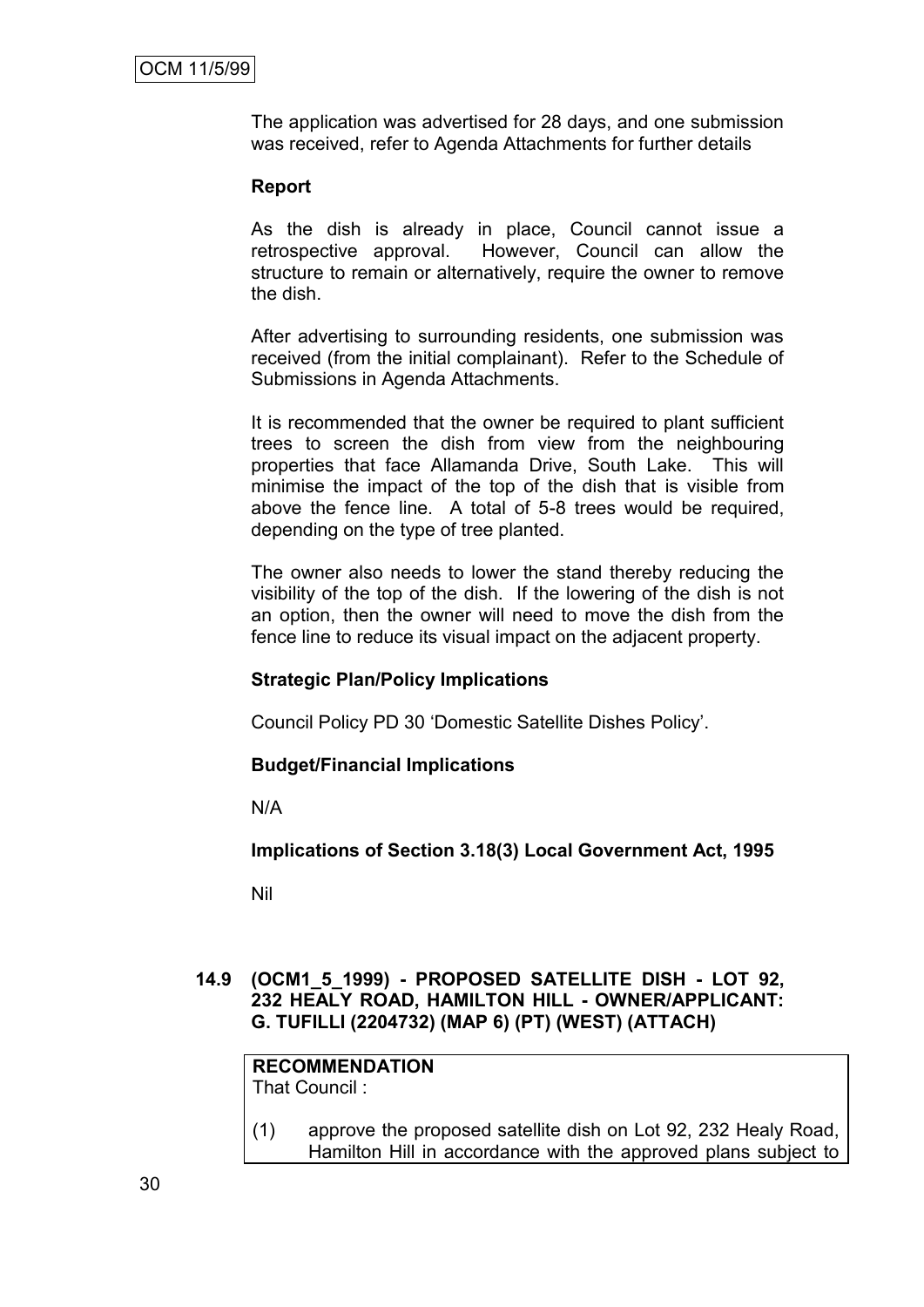the following conditions:

Standard Conditions

- 1. Standard conditions contained in Council Policy PD17 as determined appropriate to this application by the delegated officer under clause 7.6 of Town Planning Scheme District Zoning Scheme No. 2.
- (2) issue an MRS Form 2 Notice of Approval valid for a period of 24 months.

# **COUNCIL DECISION**

#### **Background**

| ZONING:           | MRS:         | <b>URBAN</b>      |
|-------------------|--------------|-------------------|
|                   | DZS:         | RESIDENTIAL - R15 |
| LAND USE:         | <b>HOUSE</b> |                   |
| LOT SIZE:         | 971 $M^2$    |                   |
| AREA:             | N/A          |                   |
| <b>USE CLASS:</b> | N/A          |                   |

#### **Submission**

The application is for a domestic satellite dish, 3 metres in diameter and is to sit approximately 2.5 metres above the ground. Refer to Agenda Attachments for a copy of the plan. The application was advertised to the surrounding neighbours for a period of 28 days and no submissions were received.

#### **Report**

Since the surrounding neighbours to the property have no objections to the installation of the satellite dish, it is recommended that approval be issued.

#### **Strategic Plan/Policy Implications**

Council Policy PD 30 "Domestic Satellite Dishes Policy".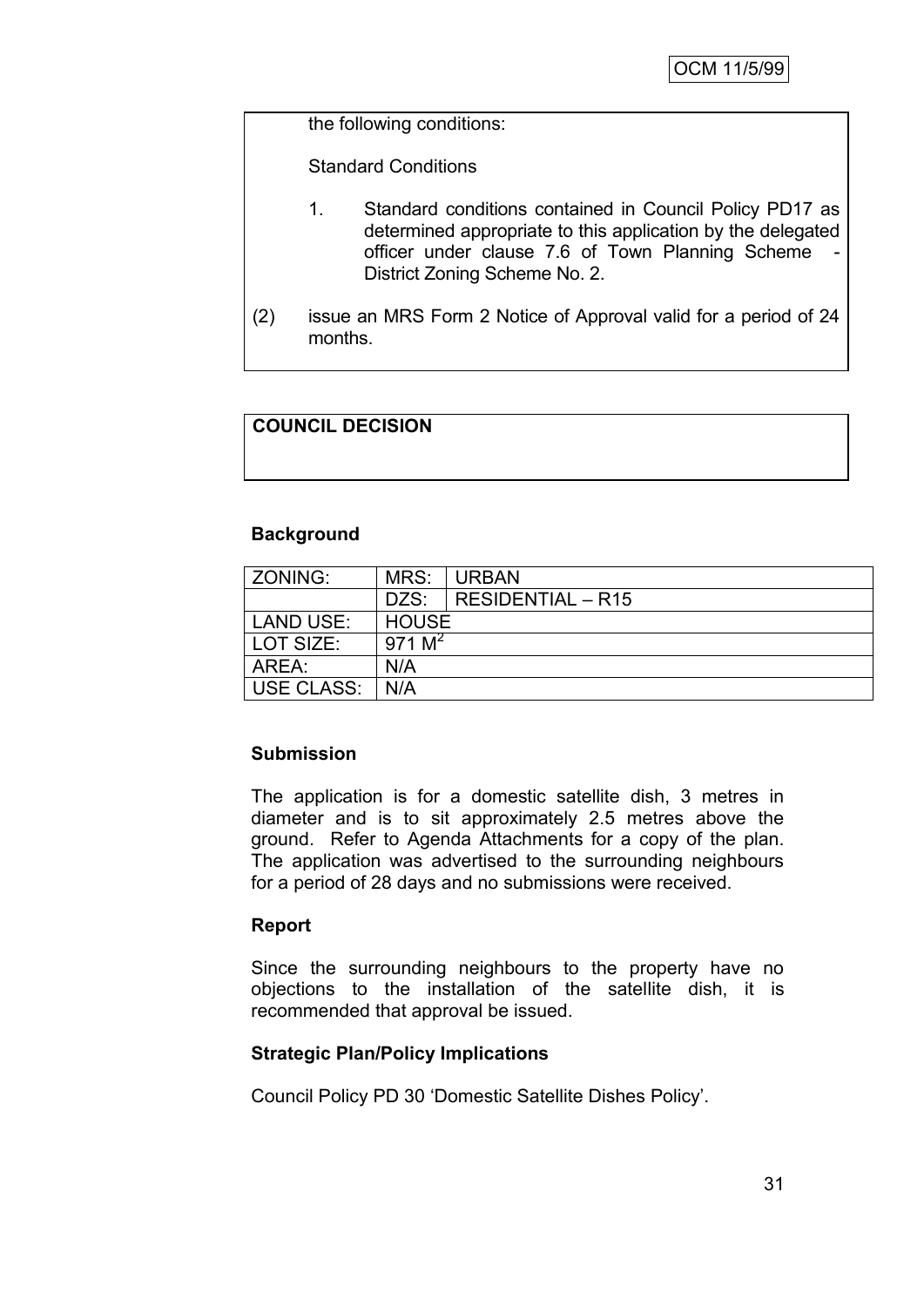# **Budget/Financial Implications**

N/A

**Implications of Section 3.18(3) Local Government Act, 1995**

Nil

**14.10 (OCM1\_5\_1999) - ACOUSTIC BARRIER FOR LOADING DOCK - LOT 63; 254 ROCKINGHAM ROAD, SPEARWOOD - OWNER: VOLLEY INVESTMENTS PTY LTD - APPLICANT: KEN PATERSON ARCHITECTS (2206913) (MT) (WEST) (MAP 7) (ATTACH)**

## **RECOMMENDATION**

That Council :

(1) approve the application dated  $30<sup>th</sup>$  November 1998 (plan dated 8<sup>th</sup> February 1999) for an acoustic barrier on Lot 63; 254 Rockingham Road, Spearwood subject to the following conditions:

Standard Conditions

1. Standard conditions contained in Council Policy PD17 as determined appropriate to this application by the delegated officer under clause 7.6 of Council"s District Zoning Scheme  $N^{\circ}$  2;

Special Conditions

- 1. Detailed design plans to be submitted with the Building Licence application incorporating relief panels and/or contrasting materials to minimise the visual impact of those sections of the acoustic barrier wall visible from adjacent properties.
- (2) issue a MRS Form 2 Notice of Approval valid for a period of 2 years.
- (3) advise those who made a submission of Council"s decision accordingly.

# **COUNCIL DECISION**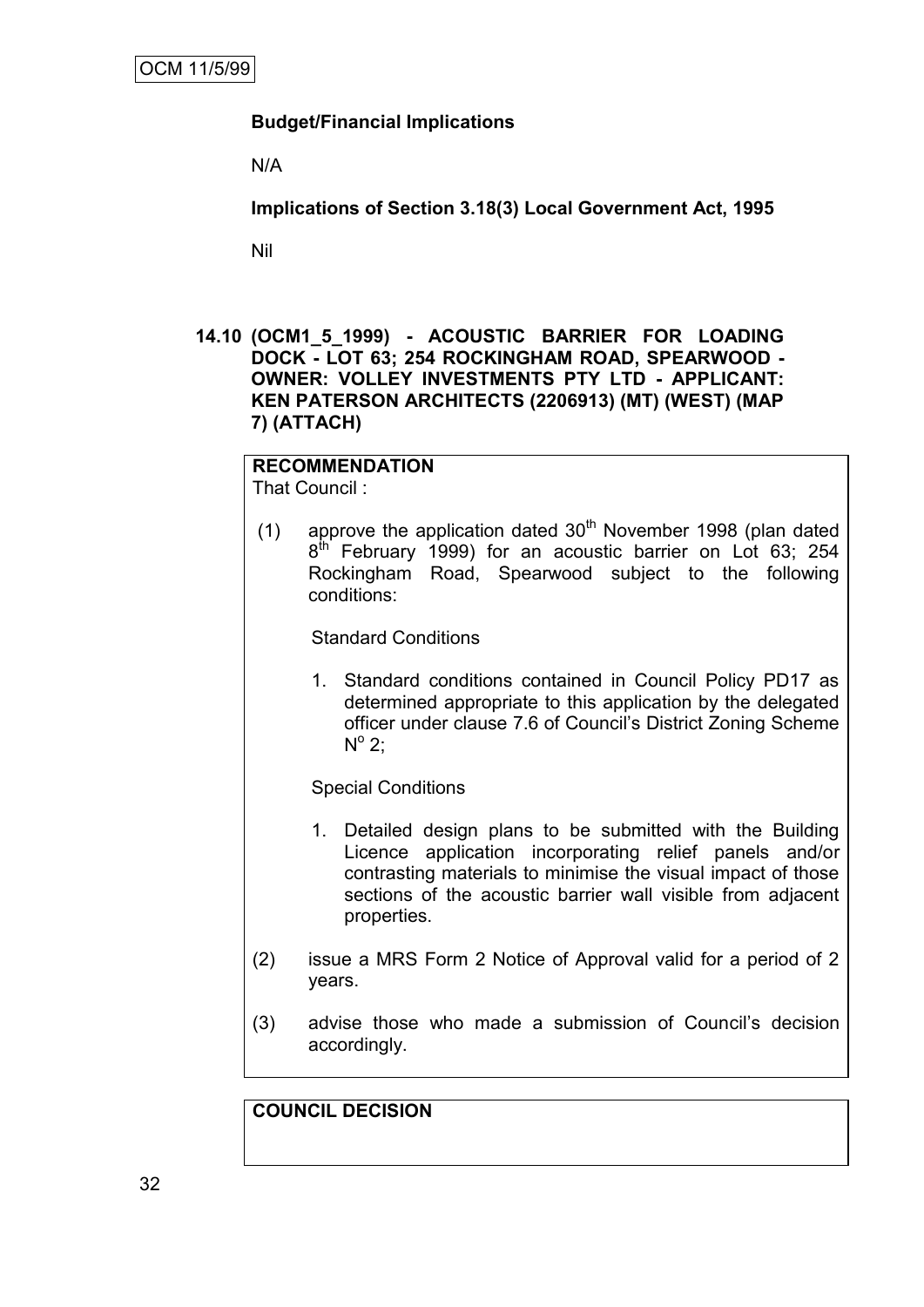#### **Background**

Council, at its meeting of the 20<sup>th</sup> April 1999, resolved that this matter be deferred and listed on the next Council Agenda and that an inspection of the property be arranged by the Planning Staff.

| ZONING:           |                   | MRS URBAN              |
|-------------------|-------------------|------------------------|
|                   |                   | DZS: COMMERCIAL        |
| LAND USE:         |                   | <b>SHOPPING CENTRE</b> |
| LOT SIZE:         | 57 484 $m2$       |                        |
| AREA:             | 870 <sup>m²</sup> |                        |
| <b>USE CLASS:</b> |                   |                        |

The item was deferred at the February and March Council Meetings, to be presented to the CDC Meeting again in April.

A letter on behalf of the Phoenix Park Shopping Centre advising that they are no longer considering purchase of Mr and Mrs Musulin's property, is attached to the Agenda.

Noise emissions from the eastern accessway and loading dock of Phoenix Park Shopping Centre have been an issue for many years.

In 1993 complaints were received from Olinda Court residents. Various measures were undertaken in an attempt to control the noise emissions, including boundary fences and agreements to control delivery hours.

Pollution Abatement Notices were served on Woolworths and Volley Investments in September 1996. They attempted to restrict after hours access to the loading dock and prevent vehicles queuing in the accessway. These Notices were appealed by Woolworths.

In November 1997, an on site meeting with all the relevant parties was arranged by the appeal convener. At the meeting residents of March Street explained that enforcement of the PAN had led to the trucks parking on March Street. It was determined that the best solution was to enclose the dock and access areas. At this meeting the issue of noise from the baling press was first raised too.

Preliminary sketches showed the enclosure with 4.5 metre high walls on the boundary. This was not well received by residents because it allowed trucks to exit via the eastern accessway and did not cover the baling press.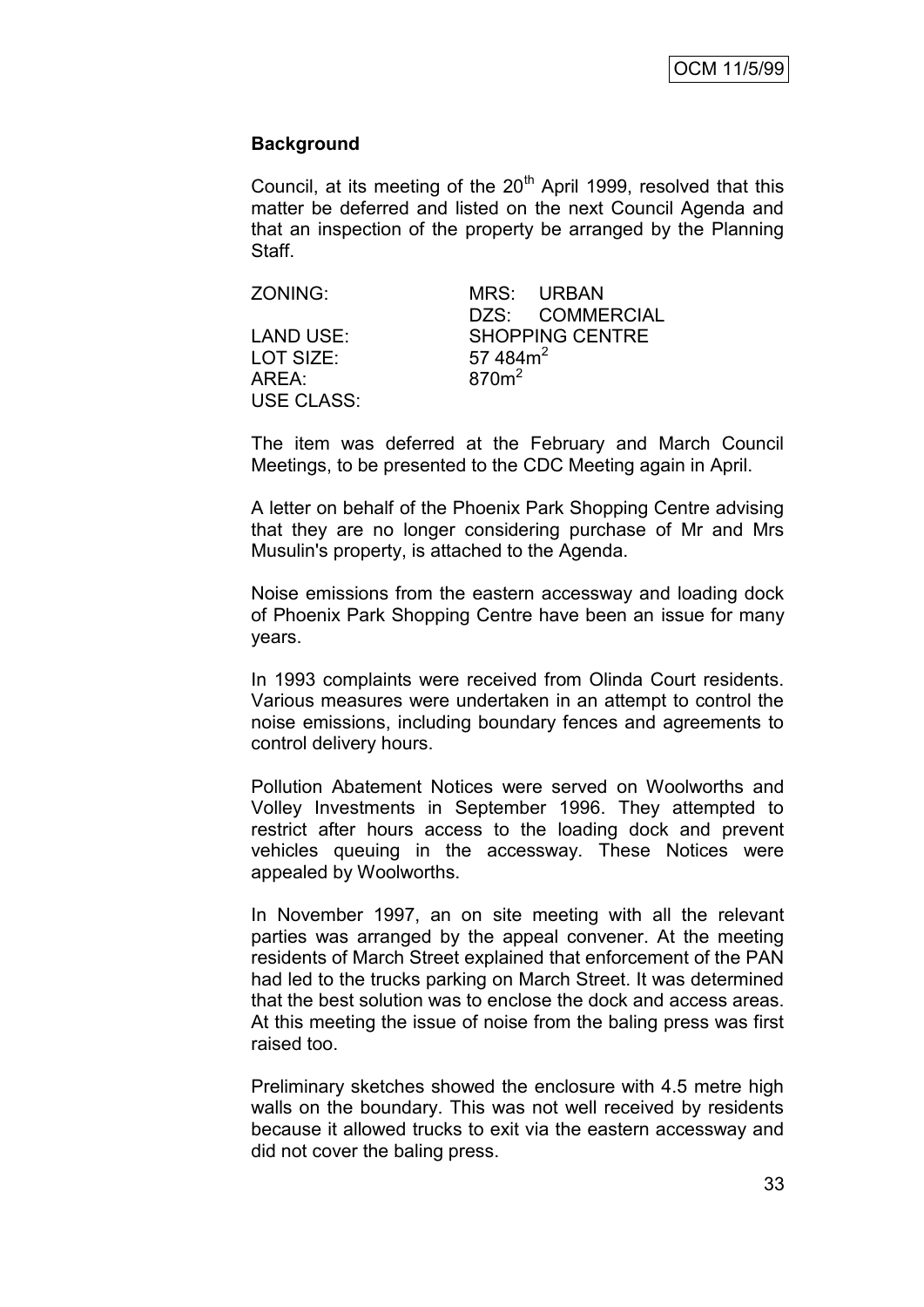A further design was drawn up with a reconfiguration of the loading dock, a roundabout adjacent to March Street, and all vehicles entering via March Street. This design was rejected because Big W opposed the reconfiquration of the loading dock and it did not attenuate the noise from the baling press. The design also created an extreme slope on the loading dock, which was difficult for some trucks to negotiate.

Following the submission of the current application, a meeting between the aggrieved neighbour, the applicant, the Phoenix Shopping Centre management, Council staff and the Ward Councillors was held. From the meeting the applicant agreed to revise the application by setting back the barrier from the neighbouring properties and amending the structures height in the way indicated in the revised plans dated 8 February 1999.

#### **Submission**

The application is to erect a precast concrete and metal roof structure to the existing loading dock and queuing area to act as an acoustic noise barrier for neighbouring residential properties.

The revised site and elevation plans (dated 8 February 1999) are included in the Agenda Attachments. They indicate the following:

- a 2 metres setback along the frontage with the neighbouring residential property;
- the height of the structure is 5.25 metres at the 2 metre setback, sloping the roof up to 7 metres high at a 6 metres setback from the boundary;
- the wall outside the gates is 4.5 metres in height only.

One submission was received in the advertising period. A summary is included in the Agenda Attachments.

#### **Report**

The current application is proposed to attenuate all the noise issues related to the loading dock area. As can be seen from the information in the Background section above, the application is the result of those ongoing noise complaints. The structure covers the loading dock, the truck queuing area, and the baling press.

The applicant has indicated that an internal height of 5.7 metres is required to ensure clearance from the truck empting the baling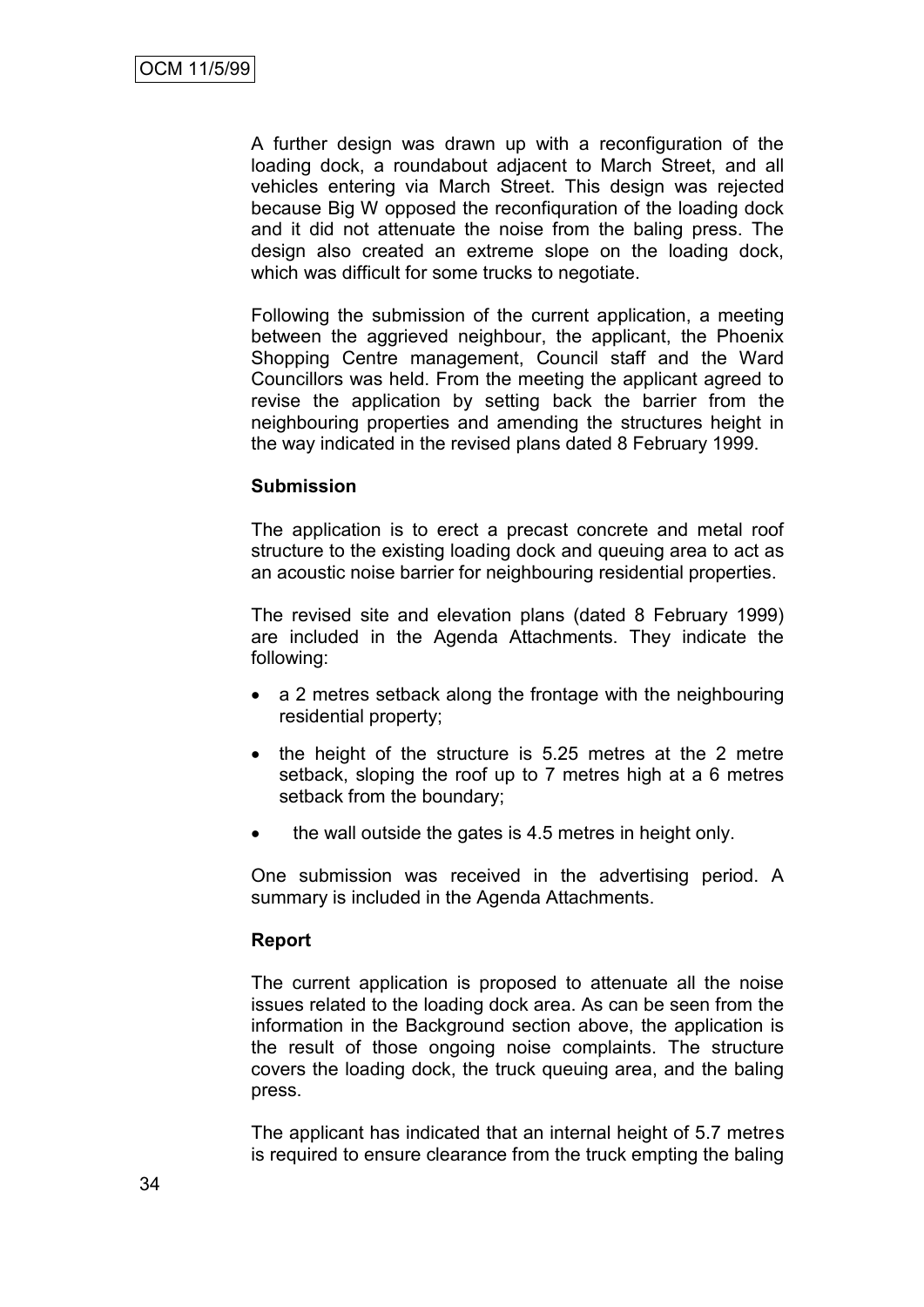press. The tray of the truck tilts up to pick up the bin. It is this action that requires a minimum 5.7 metres clearance.

The neighbour"s submission raises concerns with the height of the structure. As they correctly detail, under the original proposal the structure would be a maximum height of 10 metres above their property. However, amendments made by the applicant, as shown on the revised plans, improve on the original plan.

These revised plans are a significant improvement over the original submission in terms of visual impact on the neighbouring property. Effectively, from the neighbouring property this equates to a wall, setback 2 metres from the boundary, of height 7 metres for half the length of the boundary, and 7.75 metres in height for the remainder of the boundary. Revised site & elevation plans are contained in the Agenda Attachments.

Council officers and the aggrieved neighbour have discussed the application. He would be satisfied if the wall was a maximum of 4.5 metres high. However, for the reasons of clearance mentioned above, this is not possible.

The previous plan for an acoustic barrier, mentioned in the neighbour"s submission, did have a maximum height of 4.5 metres. However that plan did not propose to cover the baling press, one of the sources of noise complaints.

In respect to the neighbour's concern about overshadowing, the Residential Planning Codes maybe used as a guide. The Rcodes require that *"No (residential) development shall cause more than 50% of the adjoining lot to be in shadow at noon on June 21, save with the approval of Council."* As the wall is on the western boundary of the residential lot, this guideline would be satisfied. Additional afternoon overshadowing will, however, result.

The proposed development will have an adverse visual impact on the neighbouring residential property. As a guide, if the proposed wall were for a residential development, the 7.75 metre high section would have required a 2.3 metre boundary setback. The 7 metre high section would have required a 2 metre boundary setback. No specific setback restrictions apply to commercial development, however the adverse visual amenity will be offset by increased amenity as noise emissions from the dock are substantially reduced.

The potential for a reduction in the length of the acoustic barrier wall parallel to the Musulin's property boundary has been discussed with the Architect.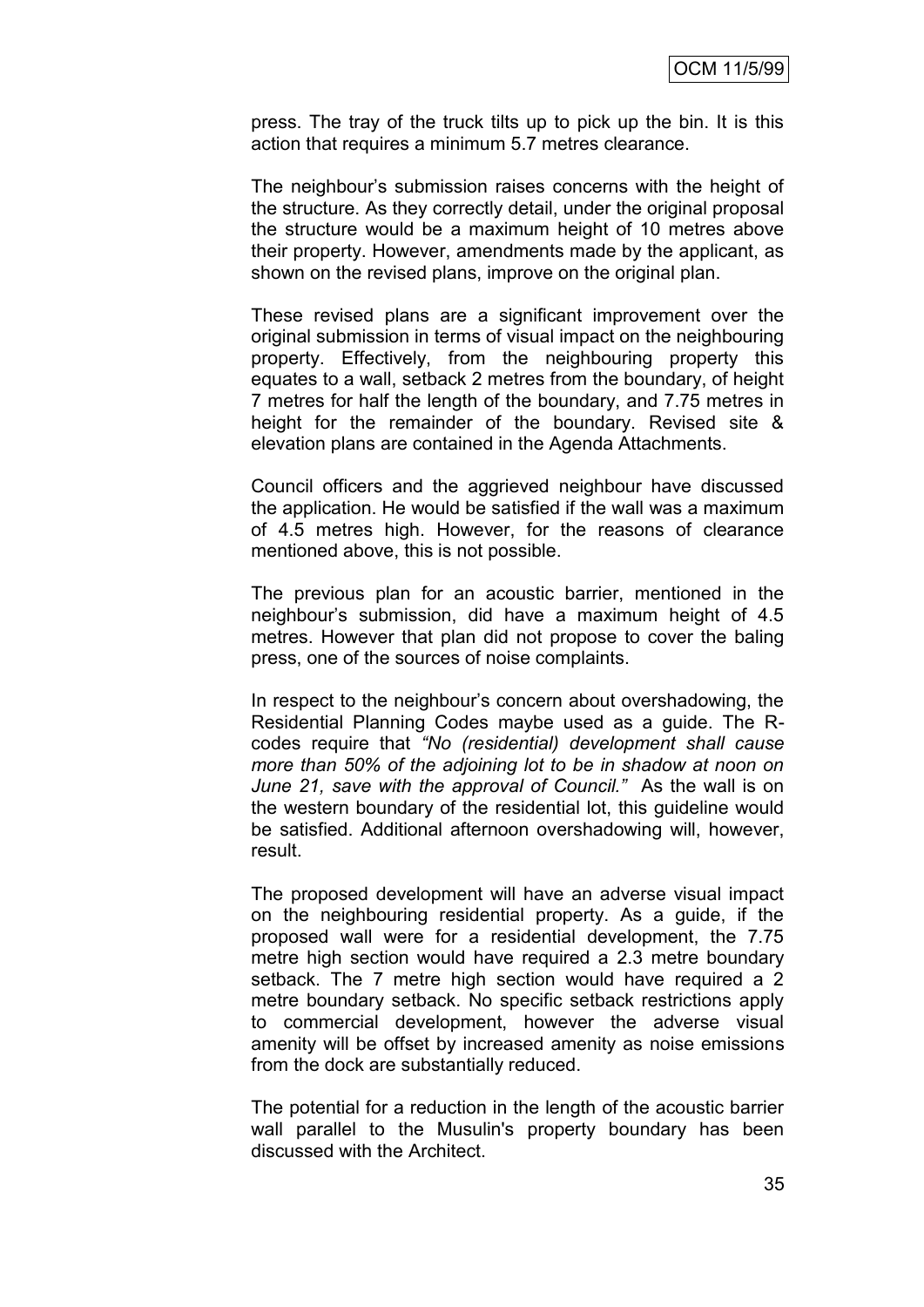The following technical issues are relevant to Mr and Mrs Musulin's proposed amendment. (Refer attachment)

The southern limit of the 5.2 metre high wall which is to be set back 2 metres from the property boundary is fixed by the extent of manoeuvring area required by large service vehicles reversing into the loading docks. The height of the acoustic barrier is fixed by the 4.5 metre truck clearance required.

The removal of the existing brick wall adjacent to the compactor will improve the existing large service vehicle manoeuvring alignment. This may or may not allow the length of the acoustic barrier wall to be reduced, with a corresponding reduction of the visual impact on the Musulin's property.

Beyond the 5.2 metre high acoustic barrier enclosing the loading dock and compactor is a 4.5 metre high acoustic barrier designed to attenuate any noise transmitted through a roller door placed in the southern section. The length of this wall could be reduced, however, the applicant is reluctant to reduce the length or height of this section of wall as this may allow some noise emissions. Control of noise emissions is the reason for the acoustic barrier structure and the Shopping Centre owners wish to adopt a conservative approach to noise attenuation due to the ongoing complaints by the Musulins.

The issues to be resolved are:

Firstly, achieving a reasonable balance between the visual amenity impact caused by building a very high acoustic barrier in close proximity to a residential property boundary, and the positive amenity due to reduced noise nuisance which will result from its construction.

Secondly, the effective functioning of the loading dock cannot be compromised. The Architect advises (see attachment) that all of the area within the acoustic barrier enclosure is required for service vehicle manoeuvring and that there is no further scope for design compromise from the Shopping Centre's point of view. Council does not have the in-house expertise to either confirm or dispute this point of view. Any reduction in the length of the acoustic barrier wall is, however, likely to be minor given the length of the service vehicles requiring access to the loading dock.

In view of the above, the Officer Recommendation remains approval to the plan in the configuration as submitted, but with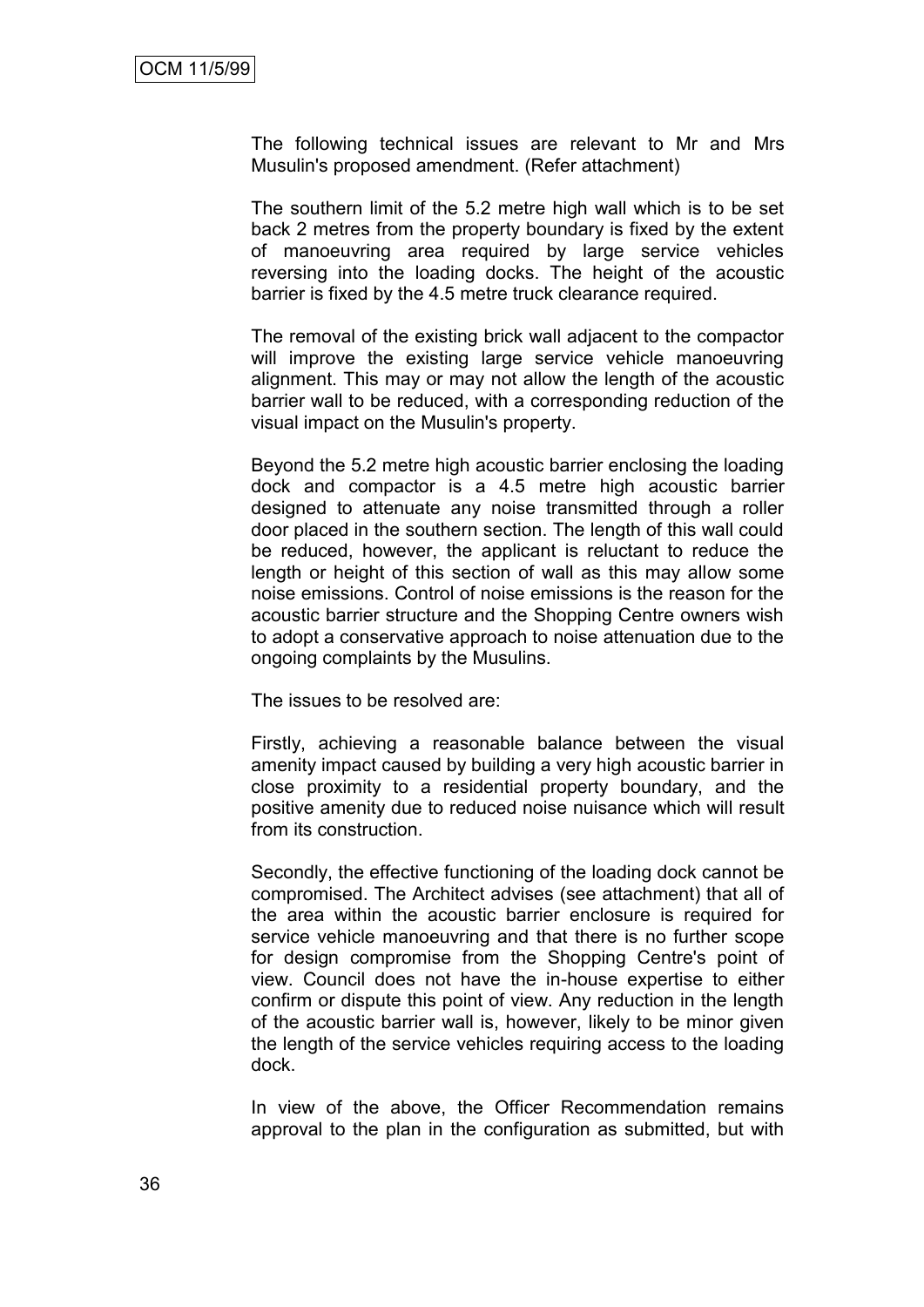the addition of a Special Condition to reduce the wall's visual impact.

# **Strategic Plan/Policy Implications**

N/A

# **Budget/Financial Implications**

N/A

**Implications of Section 3.18(3) Local Government Act, 1995**

Nil

#### **14.11 (OCM1\_5\_1999) - PROPOSED FACTORY AND OFFICE FOR CURING OF SKINS AND HIDES - LOT 20 COCKBURN ROAD, HAMILTON HILL - MILLS AND HASSALL (SMH) (2200603)**

# **RECOMMENDATION**

That Council :

- (1) approve the application to establish a Curing of Skins and Hides premises on Lot 20 Cockburn Road, Hamilton Hill subject to:-
	- 1. Standard Conditions

Standard Conditions contained in Council's Policy PD17 as determined appropriate to this application by the delegated officer under clause 7.6 of Council's District Zoning Scheme No. 2.

2. Special Conditions

## **Conditions to be complied with prior to applying for a Building Licence**

- 1. A Building Licence must be issued before any work commences on the site.
- 2. Submission of mechanical engineering design drawings and specifications, together with certification by the design engineer that satisfy the requirements of the Australian Standard 3666 of 1989 for Air Handling and Water Systems, is to be submitted in conjunction with the Building Licence application.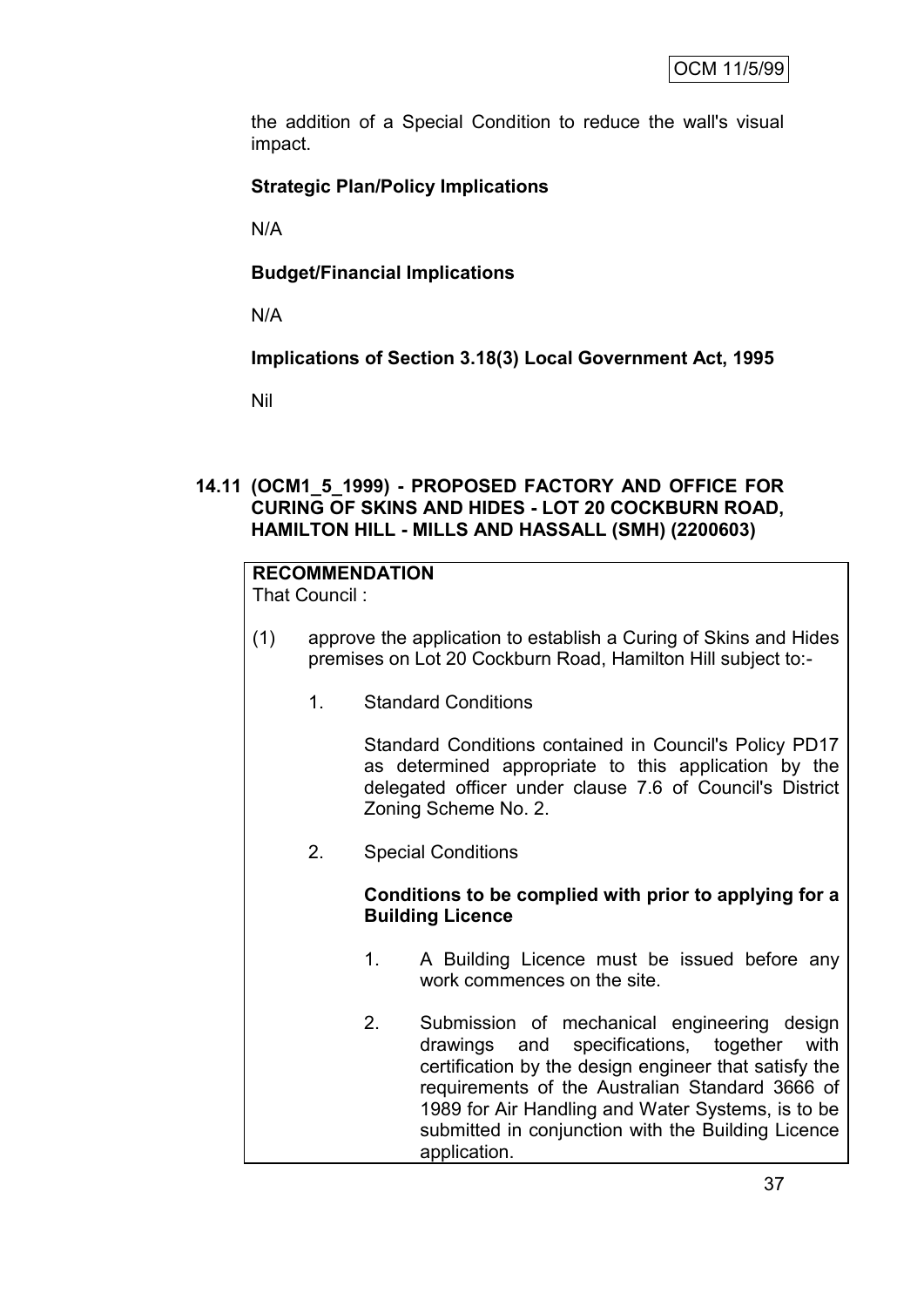|     | 3.                                                    | An Offensive Trades application being approved<br>prior to applying for a Building Licence.                                                                                                                                                                                                                   |  |  |  |
|-----|-------------------------------------------------------|---------------------------------------------------------------------------------------------------------------------------------------------------------------------------------------------------------------------------------------------------------------------------------------------------------------|--|--|--|
|     | 4.                                                    | Prior to the commencement of any on site works<br>and applying for a building licence the applicant<br>must submit stormwater drainage details to the<br>Council's satisfaction.                                                                                                                              |  |  |  |
|     | <b>Conditions to be completed prior to Occupation</b> |                                                                                                                                                                                                                                                                                                               |  |  |  |
|     | 5.                                                    | Until the Council has issued a Certificate of<br>Classification under Regulation 20 of the Building<br>Regulations 1989, there shall be no approval to<br>building for the purposes of the<br>the<br>use<br>development herein conditionally approved and<br>the land shall not be used for any such purpose. |  |  |  |
|     | 6.                                                    | An approved effluent disposal system to the<br>satisfaction of the Council and / or the Health<br>Department of Western Australia must be installed<br>prior to the occupation of any building the subject<br>of this approval.                                                                               |  |  |  |
|     | 7.                                                    | The<br>landscaping must be completed<br>in<br>accordance with an approved detailed landscape<br>plan, prior to the occupation of any building.                                                                                                                                                                |  |  |  |
|     | 8.                                                    | Landscaping to be undertaken to the satisfaction<br>of the Council in the street verge adjacent to the<br>Lot(s) must be established prior to the occupation<br>of the building, and maintained to the Council's<br>satisfaction.                                                                             |  |  |  |
|     |                                                       | <b>Special Conditions</b>                                                                                                                                                                                                                                                                                     |  |  |  |
|     | 1.                                                    | The planting and maintenance of a minimum of<br>fifteen (15) trees.                                                                                                                                                                                                                                           |  |  |  |
|     | 2.                                                    | All potential odours generated by the processes<br>used in the factory for curing skins and hides are<br>to be confined within the buildings on the lot.                                                                                                                                                      |  |  |  |
| (2) |                                                       | advise the applicant about the Coogee Master Plan Review in<br>the advice letter and footnote to the approval;                                                                                                                                                                                                |  |  |  |
| (3) | years;                                                | issue an MRS Form 2 Notice of Approval valid for a period of 2                                                                                                                                                                                                                                                |  |  |  |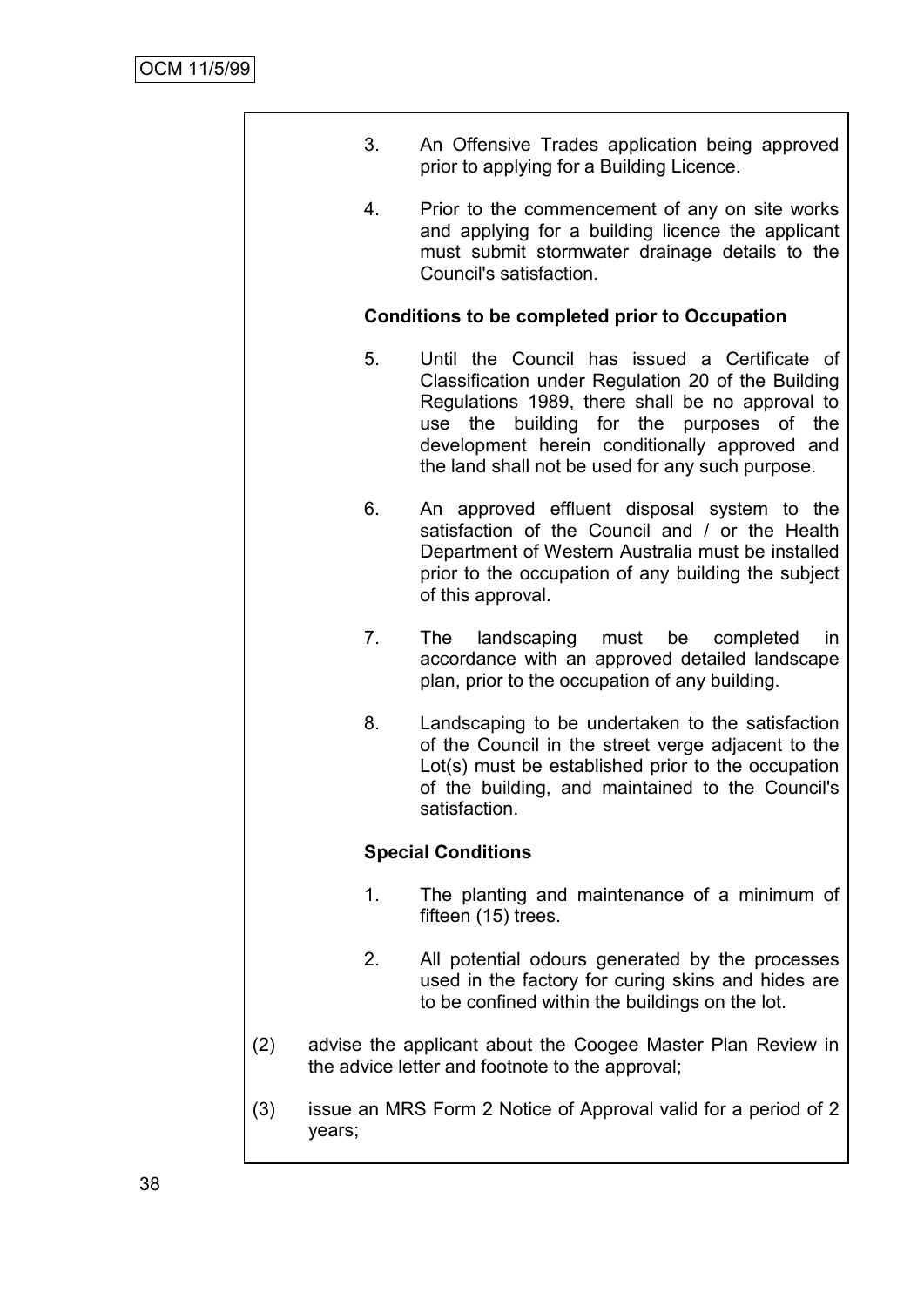(4) advise the Ministry for Planning of the Council's decision.

#### **COUNCIL DECISION**

#### **Background**

| ZONING:           | MRS:       | Industry             |
|-------------------|------------|----------------------|
|                   | DZS:       | Special Industry 'A' |
| LAND USE:         | Vacant     |                      |
| LOT SIZE:         | $16011m^2$ |                      |
| AREA:             | N/A        |                      |
| <b>USE CLASS:</b> | "פי        |                      |
|                   |            |                      |

At the Council meeting held on the  $20<sup>th</sup>$  April 1999, it resolved to:-

- *"(1) defer the application for a Curing of Skins and Hides premises on Lot 20 Cockburn Road, Hamilton Hill on the basis that the property is located within the Coogee Master Plan area which is currently the subject of a comprehensive review being undertaken by the Ministry for Planning;*
- *(2) seek the urgent advice of the Ministry for Planning on the approach to be taken in relation to the processing of this application and any other applications received in the Coogee Master Plan Area while the review is being undertaken;*
- *(3) advise the applicant of the Council's decision;*
- *(4) invite them to meet with the Director of Planning and Development to discuss alternative approaches in relation to the establishment of the Curing of Skins and Hides Business."*

On Thursday 22<sup>nd</sup> April 1999, the Director of Planning and Development, the Senior Planning Officer and representatives of ITAL PEL Mr Joe Princi and others, met to discuss the proposal and the reasons for deferring the application.

In January 1999, Consultants ERM Mitchell McCotter were appointed by the Ministry for Planning to undertake a review of the Coogee Development Agreement, which was established between the State Government and the City of Cockburn in 1988.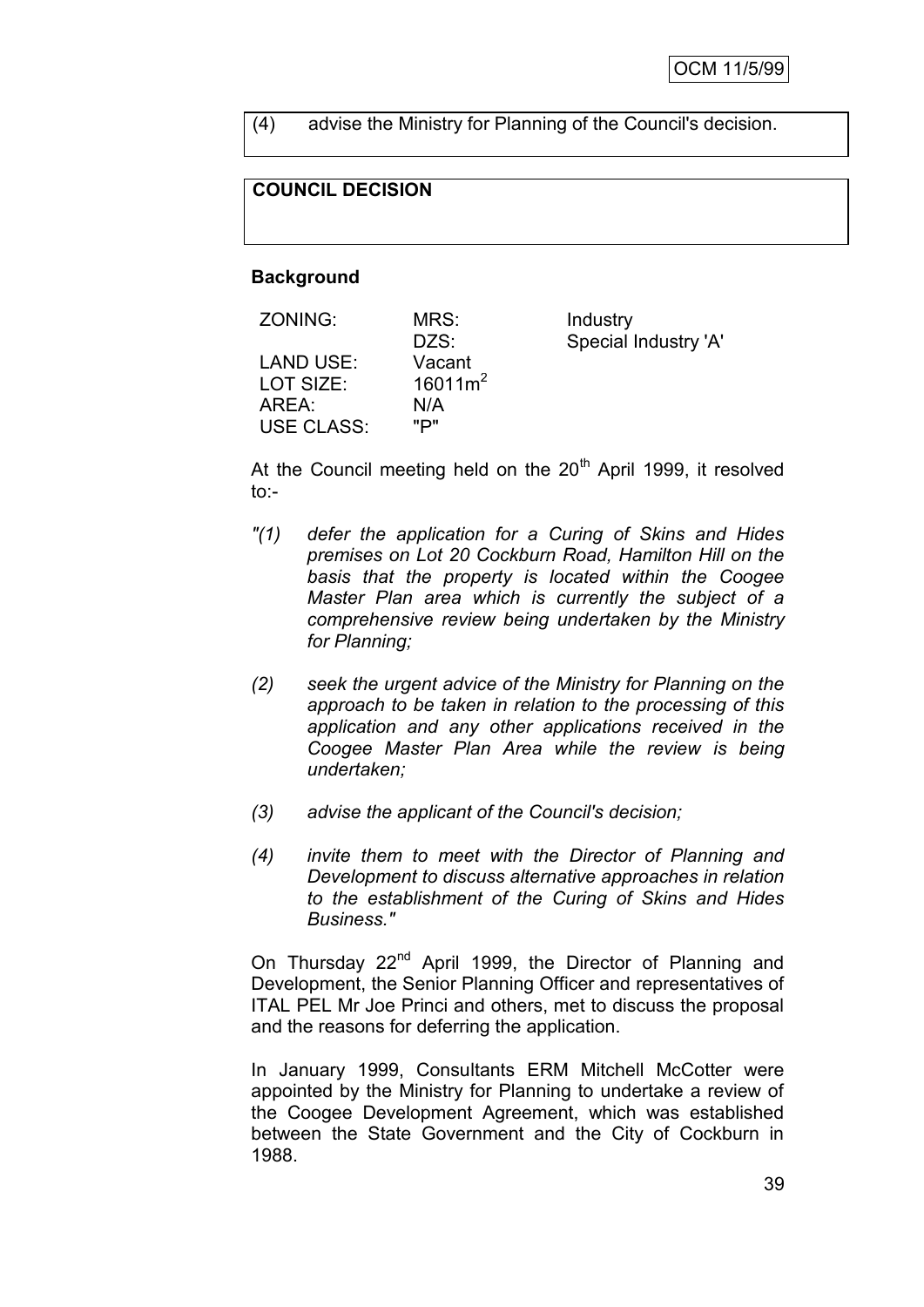The review was deemed necessary by the Ministry and the Council because of changes that have taken place over the past 11 years that have caused the original plan, the basis of the Agreement, to be questioned.

The study by the consultants has only just commenced.

The study is being overseen by the Coogee Implementation Committee which has representatives from the Ministry, DOCAT, Landcorp, DEP, Cities of Cockburn and Fremantle and the study consultants.

On 18 February 1999, the Council received an application from Mills and Hassall to erect a large premises on behalf of the owners Princi and Stellitano (ITAL PEL International Pty Ltd) to conduct a Skins and Hides Curing business.

The proposal will cost about \$1 million to construct and employ between 15 to 20 people.

The use is permitted 'P' in the Special Industrial zone.

ITAL PEL has been operating at the rear of Lot 22 Cockburn Road as a tenant to Carbon and Sellwood Pty Ltd.

The owner has now sold to a competitor of ITAL PEL and the new owners are understood to have asked them to relocate within the next 2 months.

ITAL PEL purchased Lot 20 Cockburn Road, just north of their existing rented premises in 1992, with a view to relocating there in the future.

An application has now been received for the development of Lot 20, the subject of this report.

#### **Submission**

On Thursday 22 April the meeting with the owners of ITAL PEL indicated that they were keen to proceed with their development as proposed. However, they were prepared to allow staff to investigate the opportunity for an alternative site for their business. it was agreed that this be done within 2 weeks.

A letter was written to Landcorp asking if they had another site for ITAL PEL, which met the company's requirements.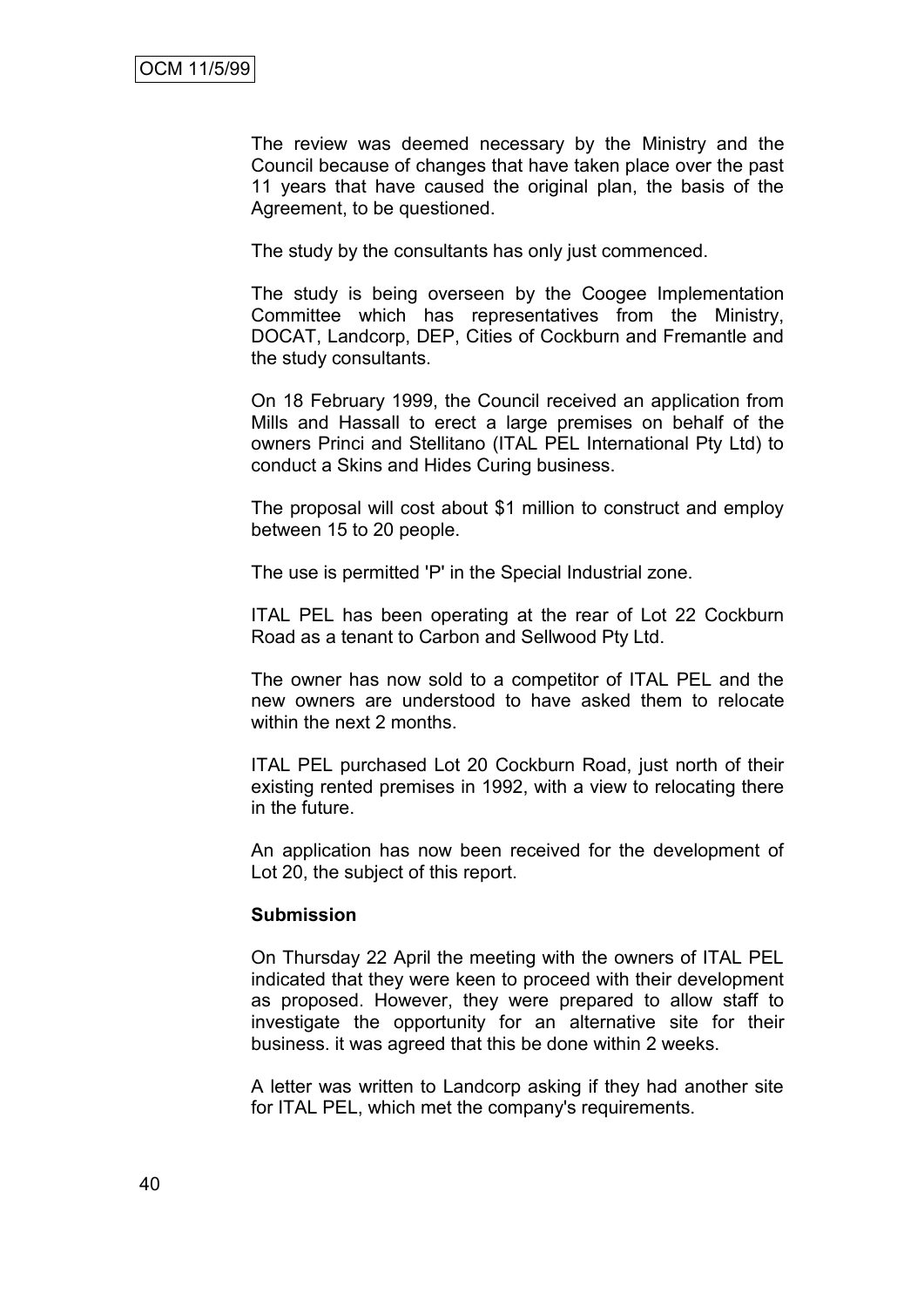On Monday 3 May, Mr Steve Winke spoke to the Director of Planning and Development by phone advising that Landcorp had another 1 ha site that could be suitable except for the specialised sewer connection. Landcorp was not interested in a land exchange because the ITAL PEL site was severely affected by a SECWA easement. Mr Princi of ITAL PEL had met with Mr Winke and advised that he was not prepared to spend any money on another lot.

Mr Winke is to write and confirm the Landcorp position.

In the meantime, Mr Princi is keen to proceed with his development.

Mr Princi was advised that if his project did proceed as planned, then it would be a condition that all odours are to be contained within the buildings. Mr Princi accepted this and advised that odours would only occur if the wet skins had decayed, and that this was detrimental to his business.

Lot 20 already has an EPA licence for the proposed business.

#### **Report**

Once the application was received it was forwarded to MFP for assessment because it abuts a regional reserve.

MFP in a letter dated 1 April 1999, advised as follows:-

*"I refer to your letter to Tim Hillyard dated 19 March 1999, concerning the proposed development application for Lot 20 Cockburn Road Hamilton. Tim has asked me to reply on his behalf due to my involvement with the land use review in North Coogee. Steve Hiller is also a member of the group overseeing this review.*

*You will be aware that the site lies within an area of North Coogee which is subject to the Coogee Master Plan 1993. The Coogee Master Plan Implementation Committee has questioned the need for industrial uses in North Coogee, and the Minister has agreed to a Land Use Review to be undertaken to evaluate the potential land use requirements in the area. This study is currently underway and is being coordinated by Max Poole at the Ministry and undertaken by Mitchell McCotter. At this stage it is apparent that residential use of this area may be favoured.*

*The proposed use in this application, if approved, could seriously impact on the outcome of the study. It lies within an important location adjoining a key east-west dual use pathway*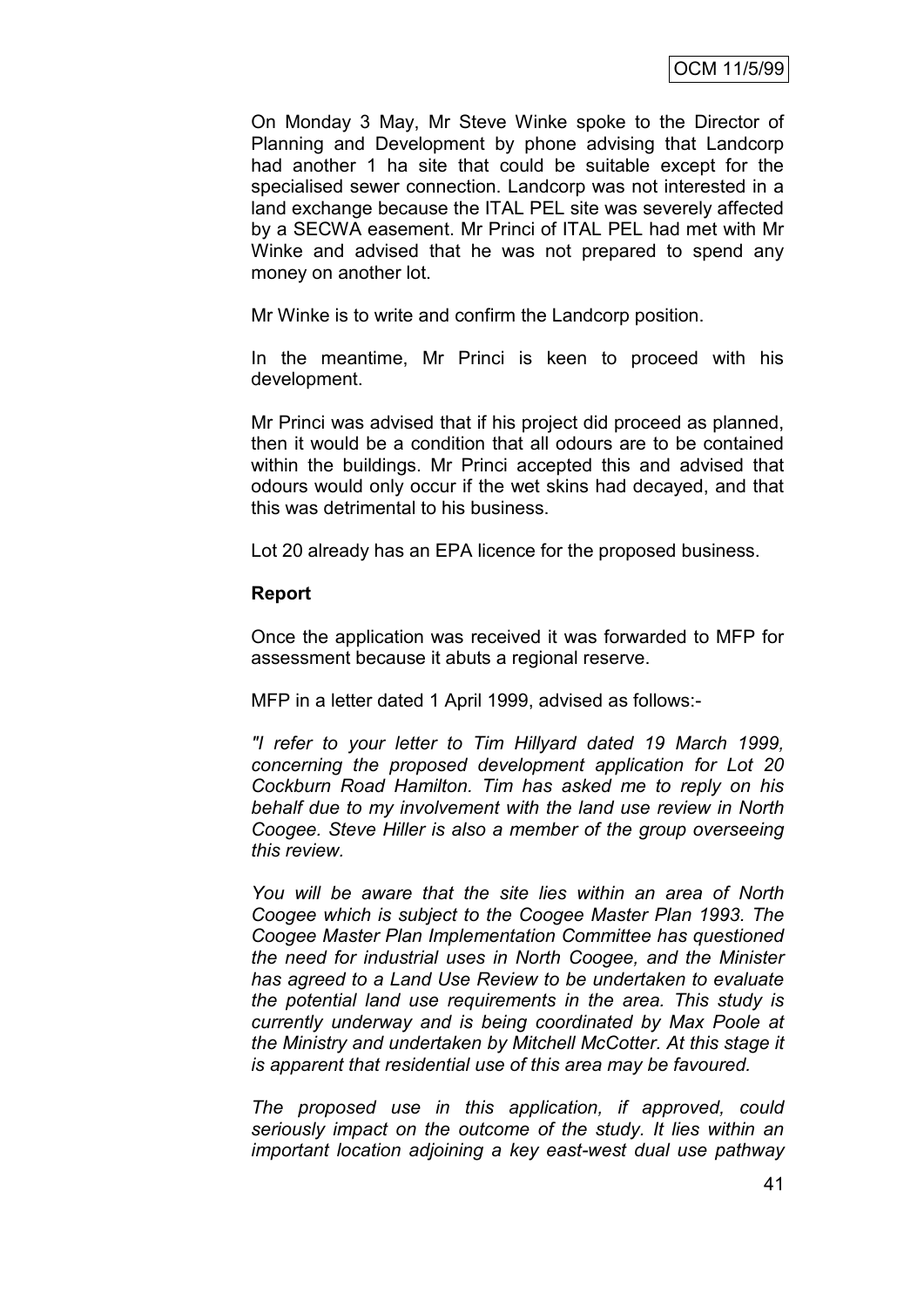*for residents of Spearwood and Hamilton Hill to get to the beach, and the picnic area immediately north of the South Fremantle Power Station.*

*It also adjoins the main approach into the Power Station which is Heritage listed and which the Minister wishes to see re-used for a major public or private facility for the benefit of the wider area. A facility of this nature at such a key location may seriously detract from the prospect of achieving such a use for the power station.*

*I would appreciate it if you could reflect these concerns in dealing with the current application."*

These concerns should be conveyed to the applicant.

At a meeting of the Coogee Implementation Committee held on Monday 12 April, the application by ITAL PEL was raised and it was generally agreed that:-

- 1. The application should be deferred while the study is being undertaken;
- 2. The WAPC be requested to adopt a Clause 32 call-in for all development within the study area for its consideration and approval. This will probably be considered by the Commission at its meeting to be held on 20 April; and
- 3. All affected landowners within the study area be advised of the study as soon as possible. The MFP will undertake this task.

Given that Lot 20 is almost in the middle of the study area, immediately east of the Western Power switch yard, the development of the site for a Skins and Hides Curing business could jeopardise the opportunities for alternative land uses in Coogee, particularly residential.

Therefore, in the interests of the study and land use planning for the future it would be prudent to defer this application until the study is further advanced.

Although this is considered to be the most appropriate decision from a planning viewpoint, it impacts on the applicant in that:-

1. Up until now the owner has not been aware of the commencement of the study, and the staff advising the applicant was of the understanding that the review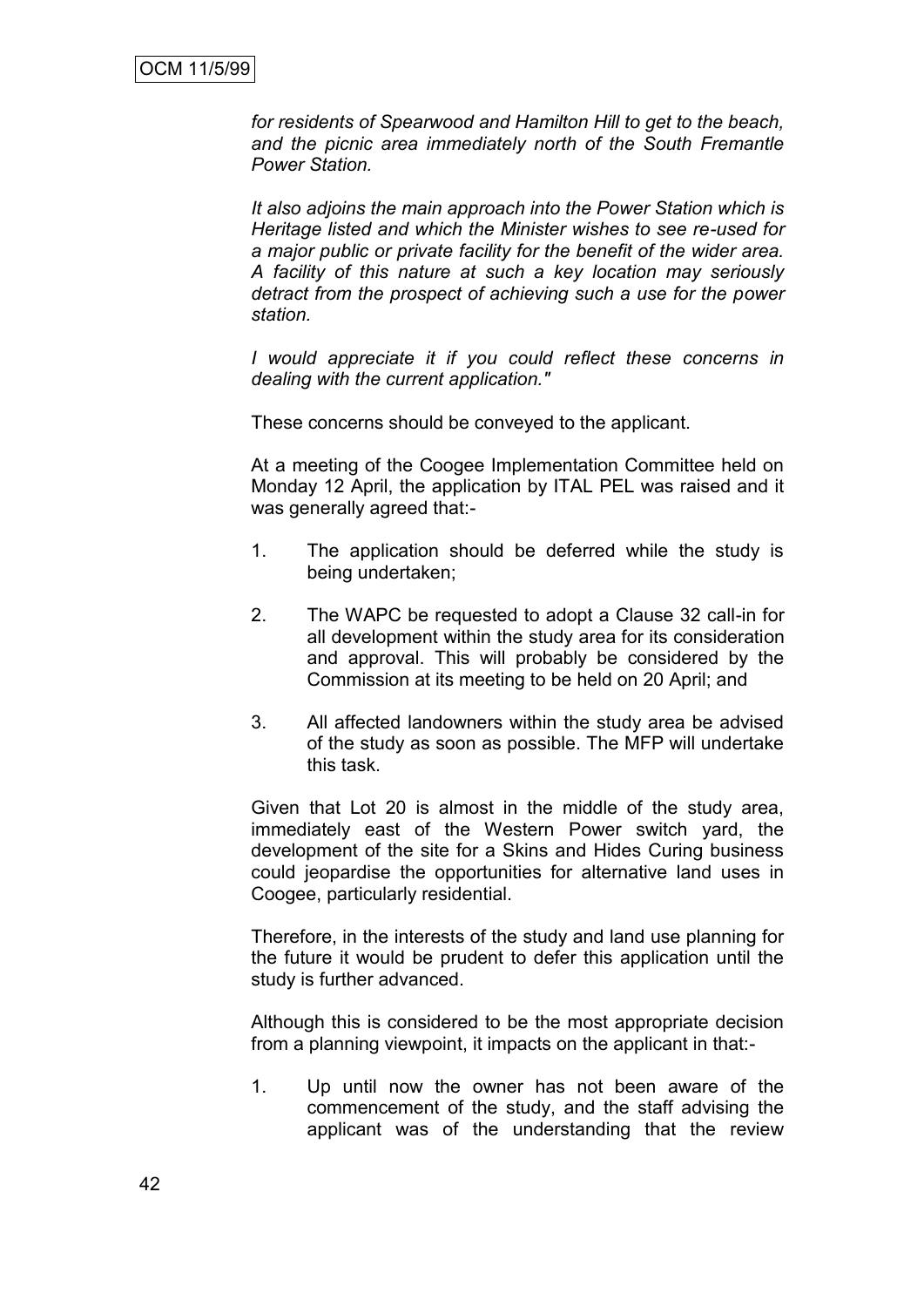applied only to the Bradken, Westrail and Wesfarmers site north of Rollinson Road.

- 2. The applicant must re-establish the business as soon as possible, given the termination of the current lease on Lot 22.
- 3. The land use is permitted (P) in this Special Industry 'A' zone.
- 4. It is not certain when a final decision will be made about the future of the land, given the likelihood of community involvement in the study, government decisions and possible re-zoning.

In the circumstances it is recommended that approval be issued, subject to all odours being contained within the buildings on the lot.

Should residential development occur on land nearby, it should not be affected by the operation of the skin and hide curing business.

Also, in the meantime there has been no response from the Ministry for Planning as to how these applications should be handled during the course of the study.

Moreover, based on the advice of the owner, the Ministry still has not advised landowners about the study.

Landcorp, which is represented on the North Coogee Review Steering Committee, is continuing to promote the sale of land in the Robb Jetty Industrial Estate, and it is understood they also are not advising potential purchasers about the study. This matter has been brought to the attention of the Ministry.

#### **Strategic Plan/Policy Implications**

The Council's recently adopted Ultimate Strategic District Plan, shows the North Coogee area as Urban. This is also reflected in the Council's draft TPS No. 3.

The Council supports the review of the Coogee Master Plan.

#### **Budget/Financial Implications**

The Council has contributed \$10,000 to the Coogee Master Plan Review.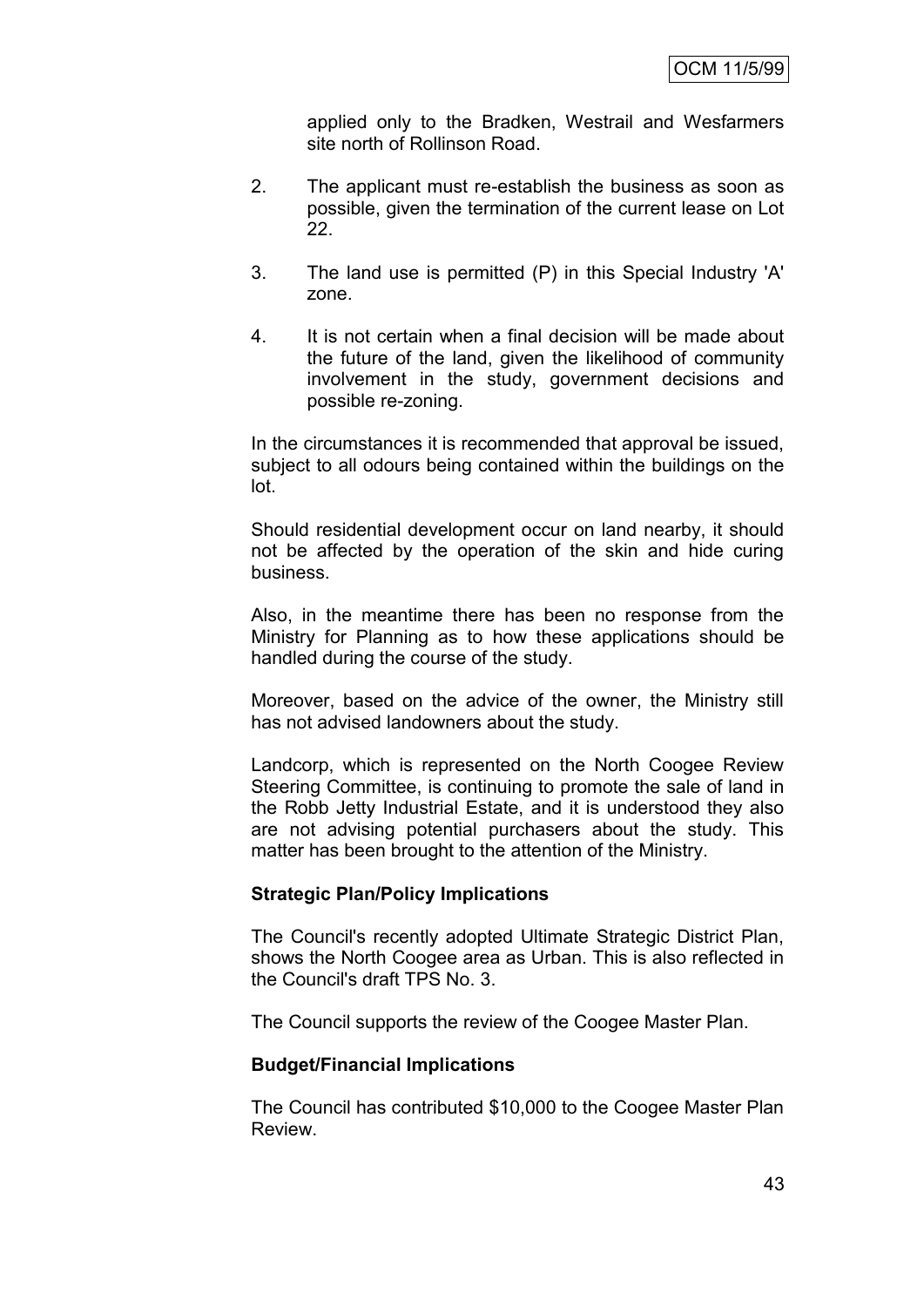# **Implications of Section 3.18(3) Local Government Act, 1995**

Nil

# **14.12 (OCM1\_5\_1999) - JANDAKOT AIRPORT - DRAFT ENVIRONMENTAL STRATEGY AND MASTER PLAN (1211) (SR/ AJB/ DW/ JH) (ATTACH)**

#### **RECOMMENDATION**

That Council resolve to:

- (1) forward a submission to Jandakot Airport Holdings and the Department of Transport and Regional Development on the basis of the Officers Report and comprising the following Recommendations:
	- 1. Draft Environmental Strategy
	- 1.1 That consideration be given to the incorporation of Areas 2A and 2C into the Jandakot Botanic Park, for management by the Department of Conservation and Land Management.
	- 1.2 That connection to sewer be a pre-requisite for any significant expansion of Aviation or Non-Aviation development on the airport.
	- 1.3 A more detailed assessment of the conservation value of the site be provided as part of any proposals for major developments on the site.
	- 1.4 Existing groundwater contamination from the BP facility be remediated immediately.
	- 1.5 All contamination from underground fuel storage tanks be remediated and underground tanks be replaced by bunded above ground tanks as a matter of priority.
	- 2. Draft Master Plan
	- 2.1 The construction of the fourth runway is opposed due to:
		- the increased capacity for aircraft movements;
		- the consequent increased noise impacts upon the City's residents; and
		- the negative impact on the conservation values of Area 2A.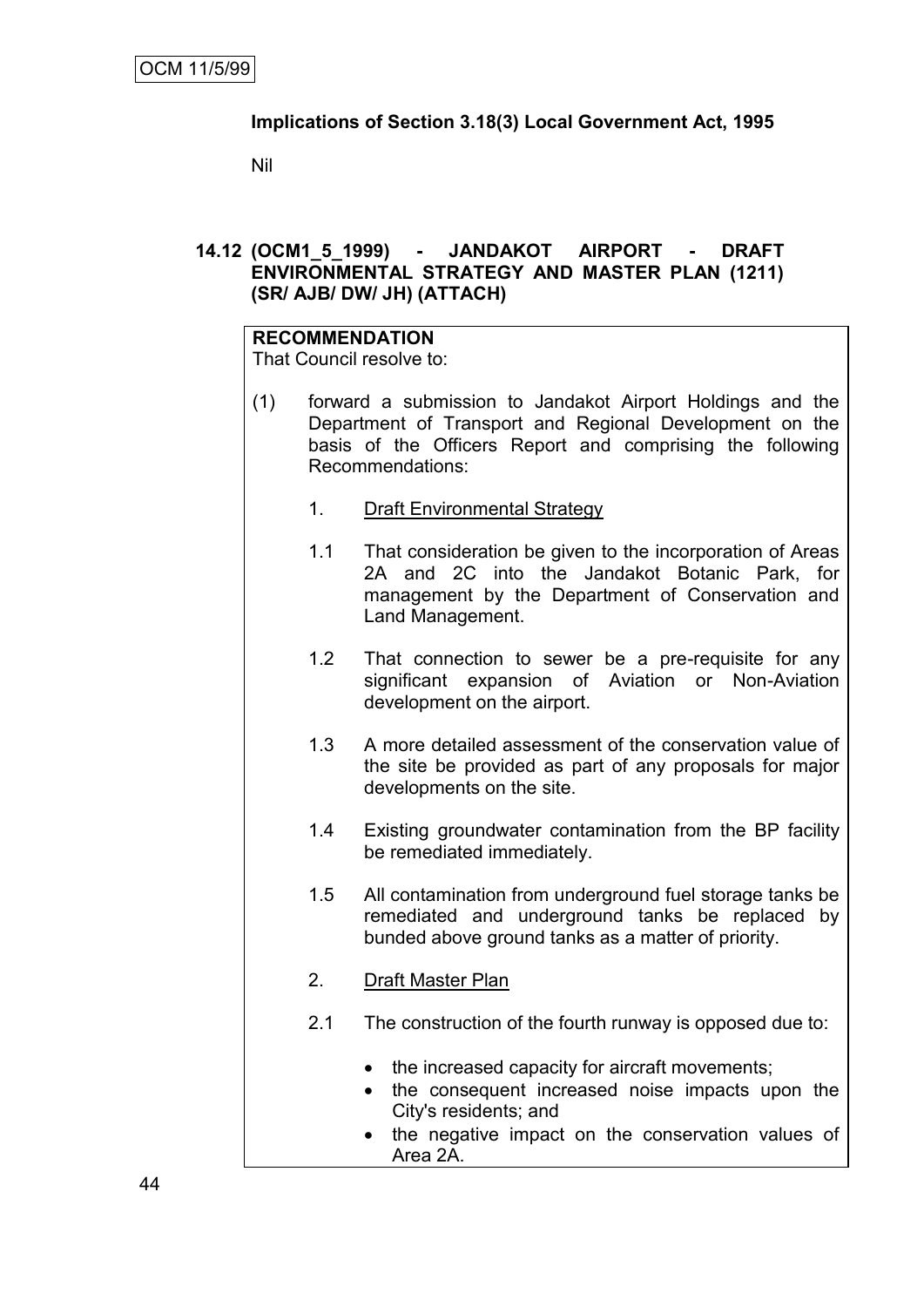- 2.2 That the 'Do Nothing' option, being the use of a satellite touch and go airstrip is strongly supported. This is a fundamental requirement to ensure the future environmental acceptability of the airport and it is further recommended that commitments be made by the State and Federal Governments to investigate this option prior to any final approval of the Master Plan.
- 2.3 That a restriction on the maximum number of flights, particularly circuit training, permitted before 7 am and after 9 pm be imposed to reduce noise impacts on the City's residents.
- 2.4 That Beech 58 and similar higher noise generating aircraft be progressively phased out from use in training circuits.
- 2.5 That a restriction on the maximum number of aircraft movements per annum be imposed, namely 360,000. This is in order to provide a level of certainty for the Airport Lessee and the surrounding community in regard to the airport's future capacity and associated noise impacts.
- 2.6 That terminology for zones and land use activities within the development precinct be consistent with City of Cockburn District Planning Scheme No. 2.
- 2.7 That uses permitted within agreed zones be in accordance with City of Cockburn District Zoning Scheme No. 2.
- 2.8 That any retail activity within the development precinct be considered on the basis of serving the airport precinct and this is most suitably located in close proximity to the residential colleges.
- 2.9 That the airport Master Plan require the preparation and adoption of a detailed structure plan for the development precinct by JAH in close consultation with the City of Cockburn.
- 2.10 That a traffic management plan be prepared as part of the Structure Plan and such works required to minimise or ameliorate adverse impacts be undertaken by JAH.
- 2.11 That the proposed future road connection to Ranford Road is supported.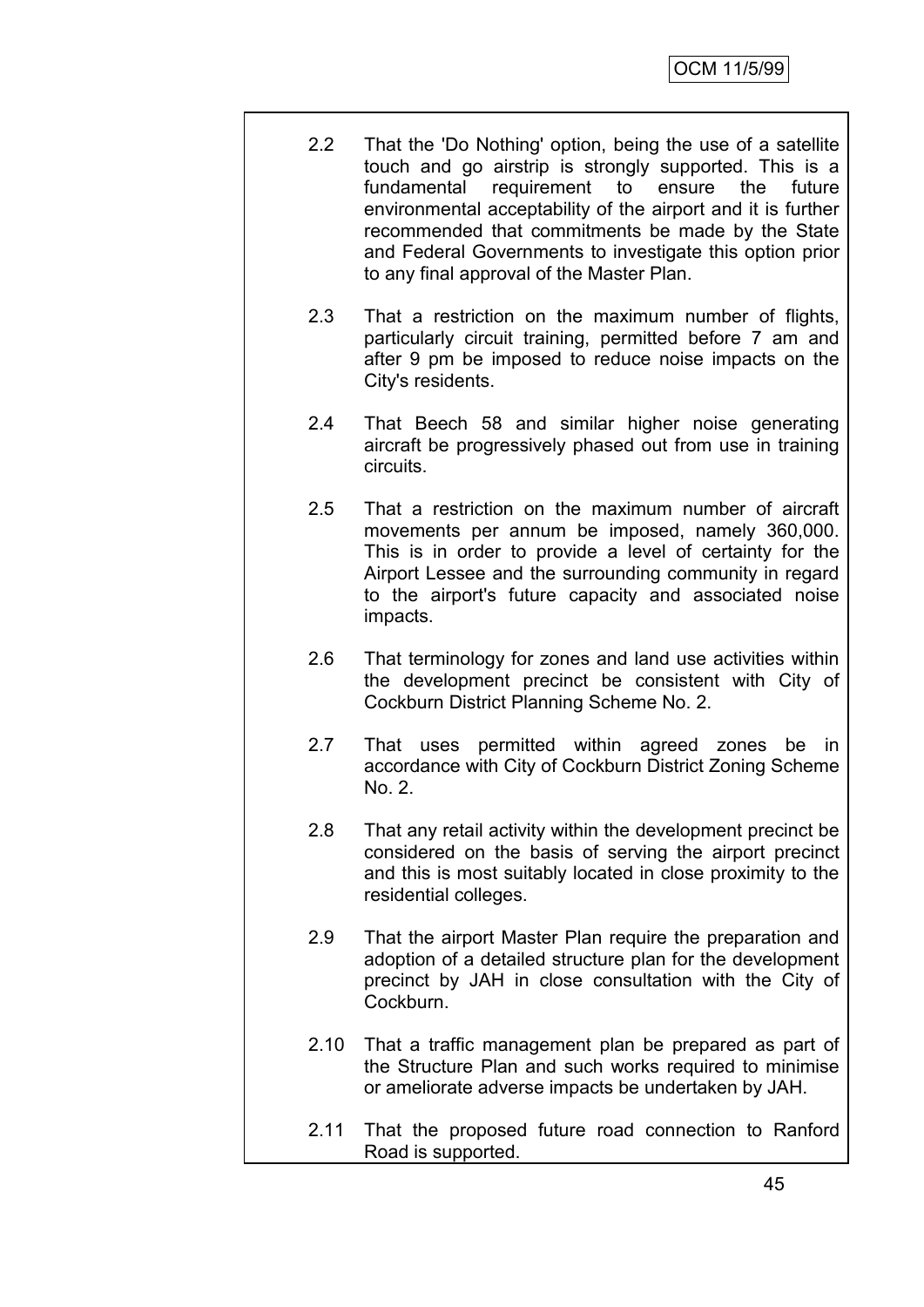- 2.12 That the Airport Master Plan include a Protocol that provides for Council's input into the preparation and processing of Structure Plans, the processing of subdivision and development applications and construction standards for infrastructure.
- (2) forward a copy of the Council's submission to the Ministry for Planning and Department of Transport for information.

#### **COUNCIL DECISION** That Council:

# **Background**

On 1 July 1998 the Federal Government sold a 50 year lease of Jandakot Airport with an option for a further 49 year lease extension. The Lessee, Jandakot Airport Holdings is required to prepare a draft Master Plan and a draft Environmental Strategy. These reports are required to be advertised for a 90 day period for receipt and consideration of public comments by the Airport Lessee. The Master Plan is then to be submitted to the Federal Minister for Transport and Regional Services for approval and will remain in force for a period of 5 years.

The Executive Summaries of the Draft Environmental Strategy and the Draft Master Plan are included as attachments to the Agenda. This supplements the briefing provided to Council by the Jandakot Airport Holdings' Consultants, Sinclair Knight Merz on 20 April 1999.

Prior to the Federal Government's decision to lease the airport, Council adopted a Land Use Plan in 1997 in order to advise prospective lessees of Council's preferred allocation of land use within the boundaries of the airport. This plan is attached to the Agenda.

#### **Submission**

#### **1.** *DRAFT ENVIRONMENTAL STRATEGY*

The Strategy comprises a description of the existing natural environment of the Airport. It notes the significance of the banksia woodland which covers approximately 400 hectares and is on the Interim List of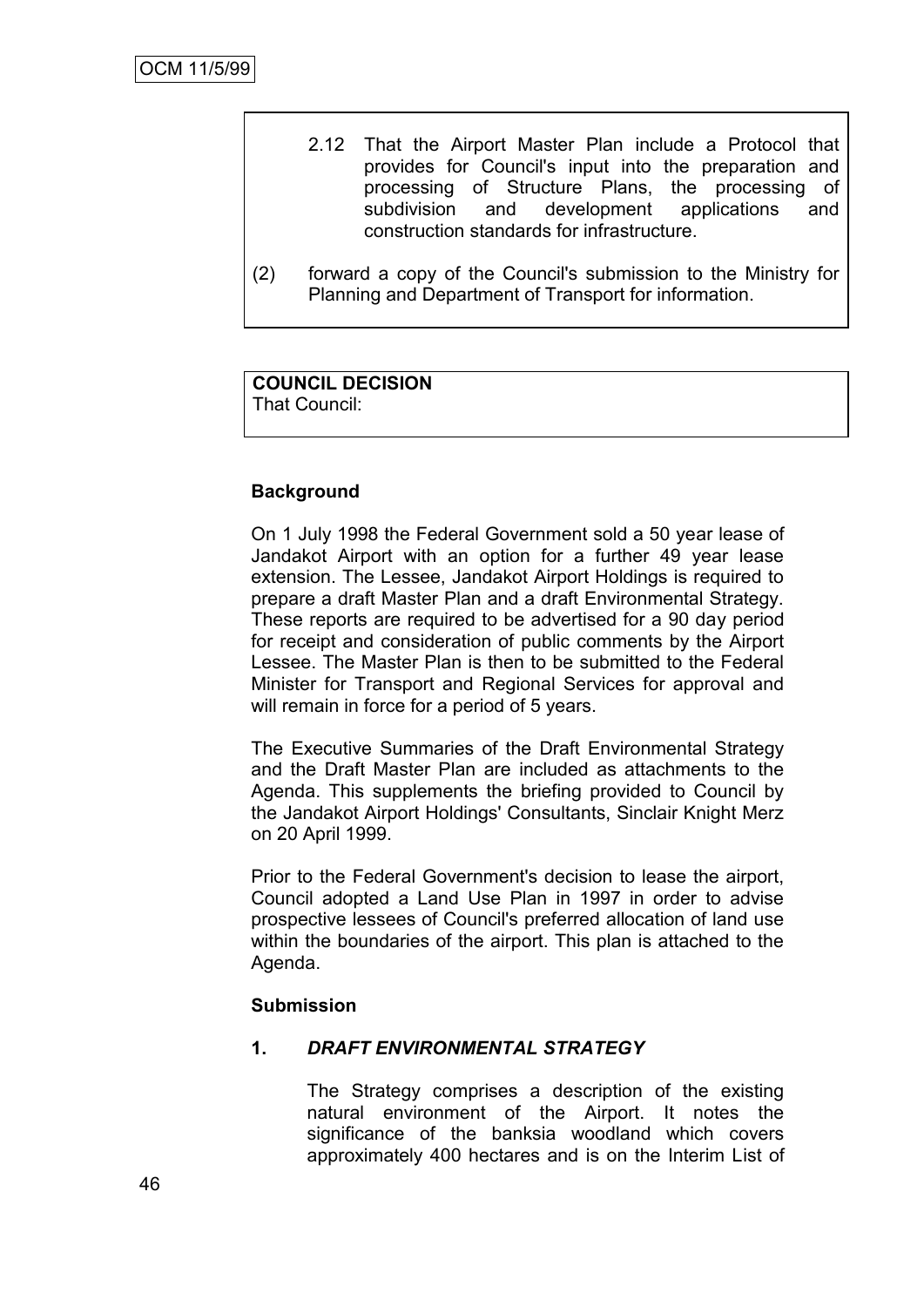the Register of the National Estate. Significant wetlands are identified.

The Strategy classifies the site according to the conservation value of particular areas using a 1 - 3 rating.

The report states that 200 hectares of the 622 hectare site will be set aside for conservation, with the majority of the high conservation value (Level 1) banksia woodland being protected. No areas of Level 1 significance will be cleared for non-aviation facilities. 272 hectares of the site is set aside for aviation facilities, with 148 hectares to be developed for non-aviation use.

The Strategy includes an audit of the environmental impacts of current airport activities and includes a series of recommended actions to address and monitor soil and groundwater contamination, drainage and waste disposal.

The Strategy notes that a series of more detailed Environmental Management Plans will be prepared for each of the development precincts within one year of the approval of the Strategy.

## *2. DRAFT MASTER PLAN*

The Draft Master Plan includes the following components:

- regulatory and planning context
- description of the existing airport site and facilities
- air traffic growth forecast and assumptions
- description of preferred land use plan, including options for the fourth runway
- description of airport operational requirements and facilities including support facilities, road access and service infrastructure
- description of land use proposals, ie conservation areas, aviation-related development and non-aviation (commercial / light industrial) development
- description of and comparison of existing (1997) and Ultimate Capacity noise impact areas.

#### **Report**

#### **1.** *DRAFT ENVIRONMENTAL STRATEGY*

#### *1.1 Conservation Issues*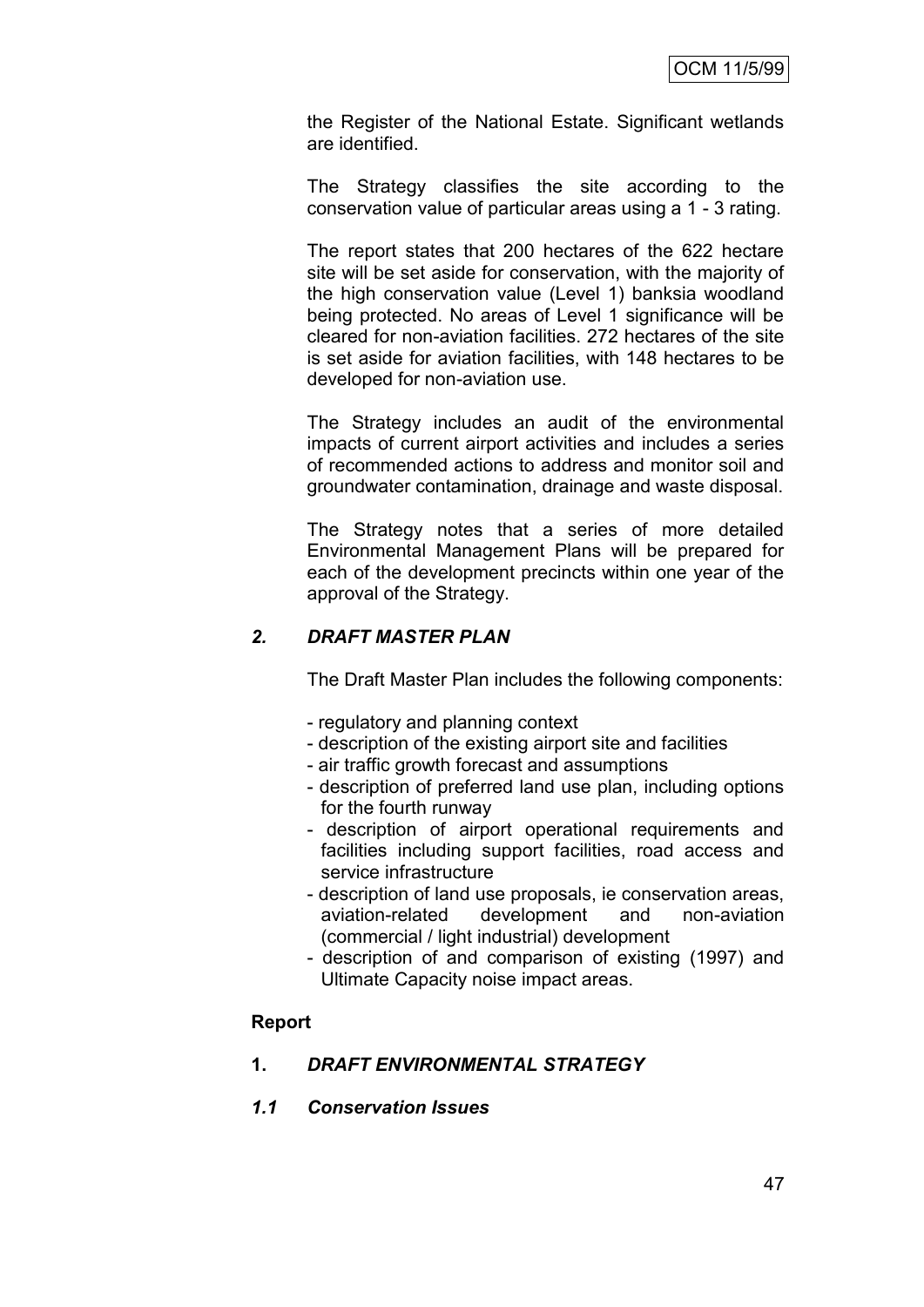The proposed development and expansion of airport activities will impact on the conservation values of the bushland and wetlands on the site which are included in Bushplan and the Interim Register of the National Estate. The key issue is getting a reasonable balance between the protection of these values and appropriate development of the site.

The level of detail provided in the documents does not allow a proper analysis of the impacts of development / expansion proposals on the conservation values. Much more detail is required in order to undertake a full assessment of the impacts and acceptability of the proposals.

The proposals do however represent a step forward in comparison to the previous proposals and are closer to Council's preferred option. The proposed fourth runway development is of concern however as it will result in the loss of a considerable portion of higher quality bushland in Area 2A.

Additionally, it will substantially reduce the values of the remaining 2A bushland by reducing the overall size of the "block" and create a more linear shape which is difficult to manage. The expansion of the airport based activities into Area 2A provide similar concerns.

It is therefore recommended that the City seek a more detailed assessment of the proposed development on the conservation values of the site both in a local and regional context. Secondly, it is recommended that the City oppose the development of the fourth runway on the basis of its impact on the conservation values of Area 2A and instead focus on the development of a nearby "touch and go" site.

Thirdly, the extent of the airport related extensions in Area 2B should be questioned. Finally, it is recommended that consideration be given to incorporating Areas 2A and 2C into the bushland in the adjacent Beeliar Regional Park site on Fraser Road to create a "super block" of bushland which could be fenced and managed separately to the airport.

#### *1.2 Sewer*

It is considered imperative that the site be sewered if the proposed expansion / development is to occur. While the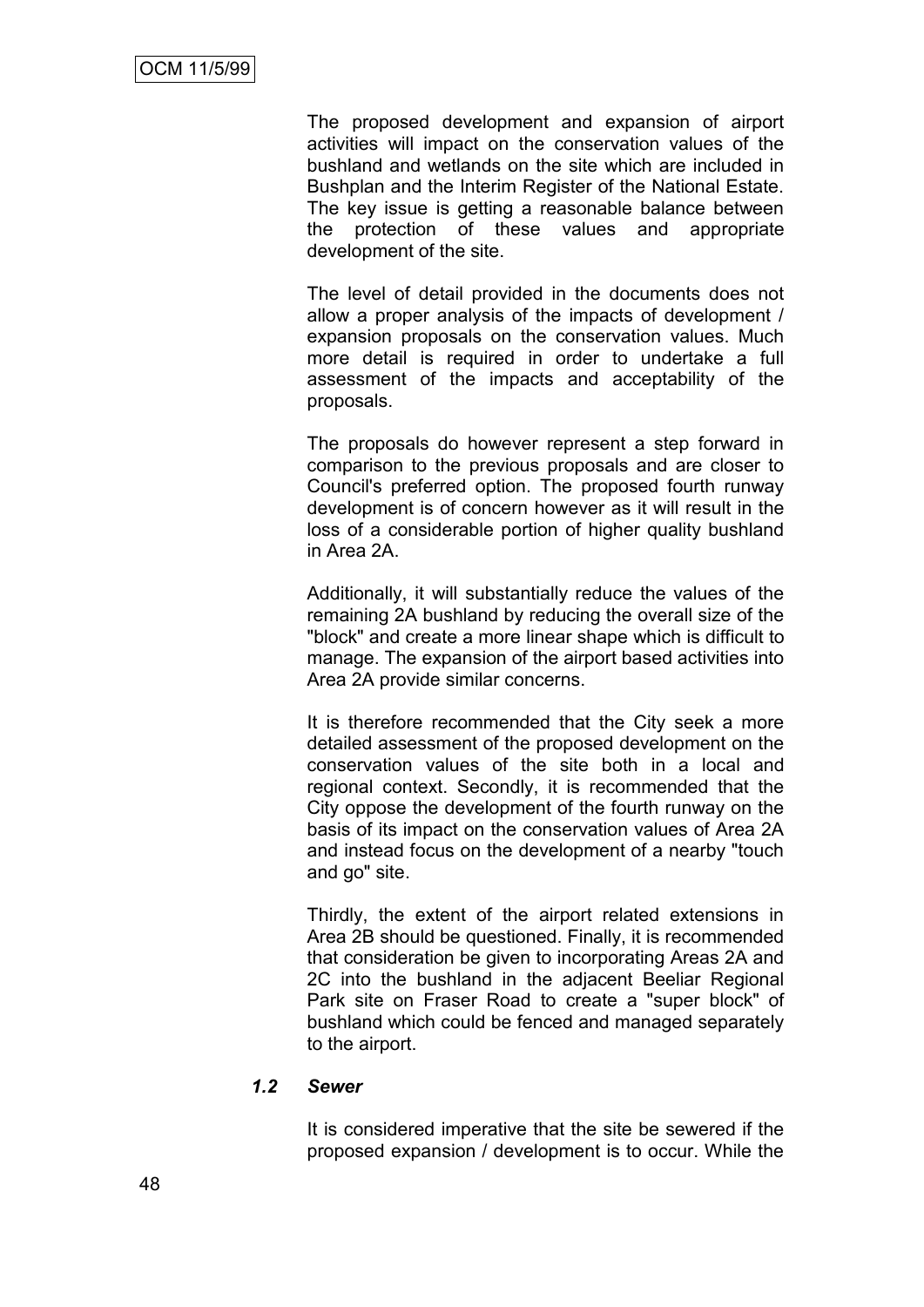problems with distance to mains is appreciated, it is not acceptable that development on the scale proposed occurs without sewer, particularly given the local groundwater issues. A local sewer treatment / package plant could be a solution, however it is recommended that the City strongly recommend sewer as a pre-requisite for development.

# *1.3 Draft Environmental Strategy*

The EMS generally covers the main issues / aspects but is very superficial in terms of detail. It appears that much of the detail is to follow in the preparation of further Management Plans and an Environmental Management System (EMS). It is important that the City has a role in reviewing and making comment on the acceptability of these further plans and that the airport operators are committed to their implementation.

# *1.4 Fuel Storage and Contamination*

It is strongly recommended that the existing groundwater contamination from the BP facility be remediated immediately. Additionally, it is recommended that plans for the improvement of other storage facilities - in particular underground storage tanks be brought forward.

# **2.** *LAND USE PROPOSALS*

The airport Master Plan identifies the following potential development precincts in the North West Quadrant:

> Aviation Related activities including hangars, flying training schools, dormitories and lettable sites.

Commercial property development including:

- Zone 3a Commercial / Recreation for commercial vehicle parking, storage warehouse facilities, light industry and sporting activities.
- Zone 3b Business Park for high technology, research, offices and showroom.
- Zone 3c Light and Service Industry for light manufacturing, office / warehouse, recreational and commercial centre activity.

The report also notes that commercial / retail activities should be centred near the main airport entrance and future train station (Zone 3b).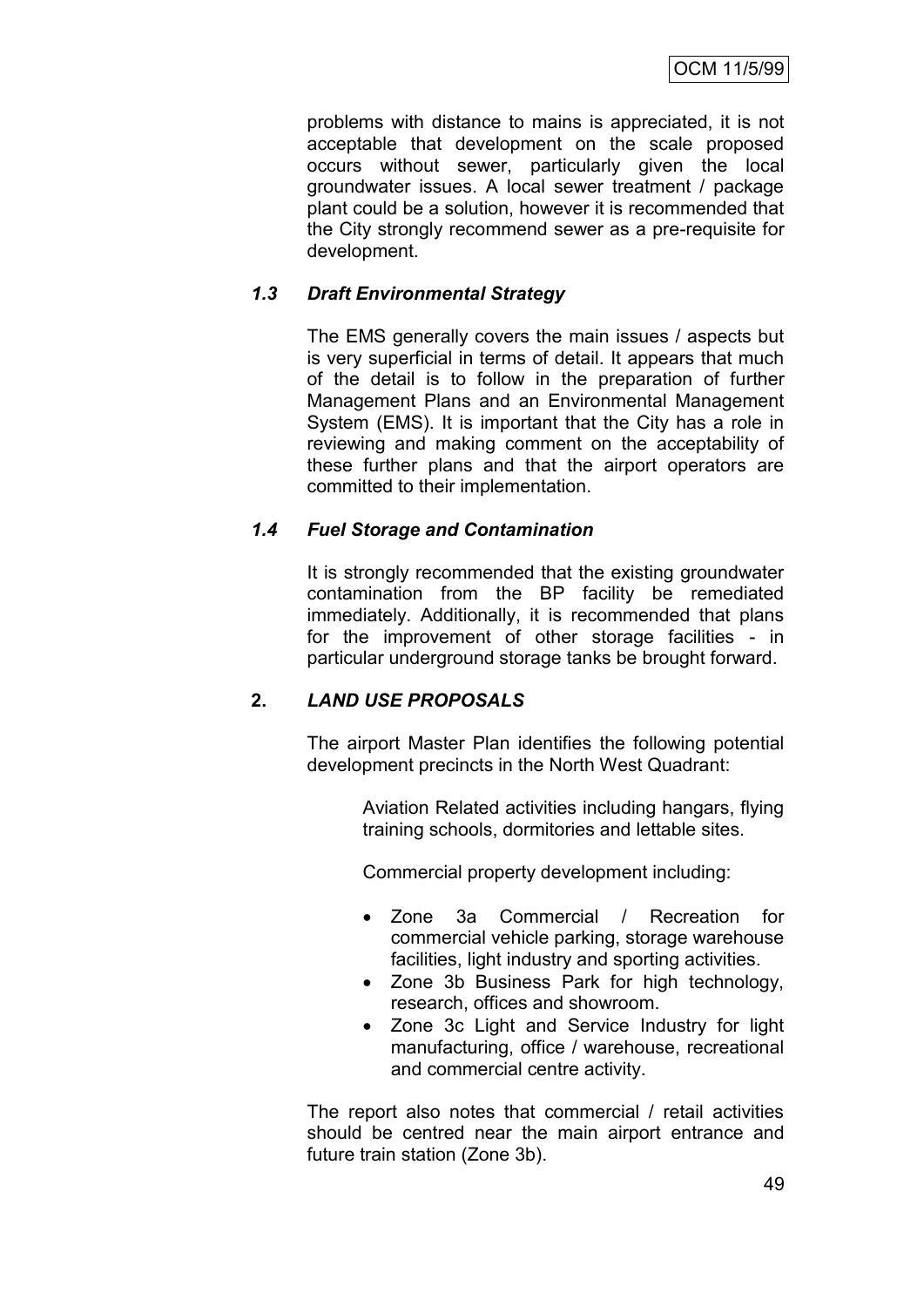The general allocation of land use activities is supported. However, it is considered that any retail activity within the development precinct would only serve the local catchment and would be more appropriately located centrally and in closer proximity to the flying training schools and dormitories.

It is also relevant to note that there is no significant relationship between a railway station and a local retail facility which justifies siting this facility near the airport entrance.

The designation of the development precinct as Commercial is not appropriate. Generally a Commercial designation is confined to shops, service stations and other higher order uses. The description of land use activities for each of the 3 zones are more appropriately defined as mixed business and light /service industry.

For clarity and ease of interpretation it is recommended that the nomenclature for zones and uses be consistent with those used in City of Cockburn District Zoning Scheme No. 2.

The Master Plan provides details of the Airport internal road system and access plan (figure 8.2). No detail is provided on how the 3 development zones are to be structured and developed. It is recommended that the Master Plan make reference to the need for the preparation and adoption of detailed structure plans for each area to co-ordinate and guide future subdivision and development.

The structure plan should be prepared in consultation with the City of Cockburn and should address matters such as land use proposals, indicative road layout, drainage, open space etc. A traffic management plan should be prepared as part of the structure plan.

It is understood that land within the development area could be freeholded and subdivided. If this were to occur agreement would need to be reached with the City of Cockburn to take over roads, drainage, open space and other appropriate reserves.

All infrastructure in this area would need to be constructed to Council's specifications and it is recommended that any further development in this area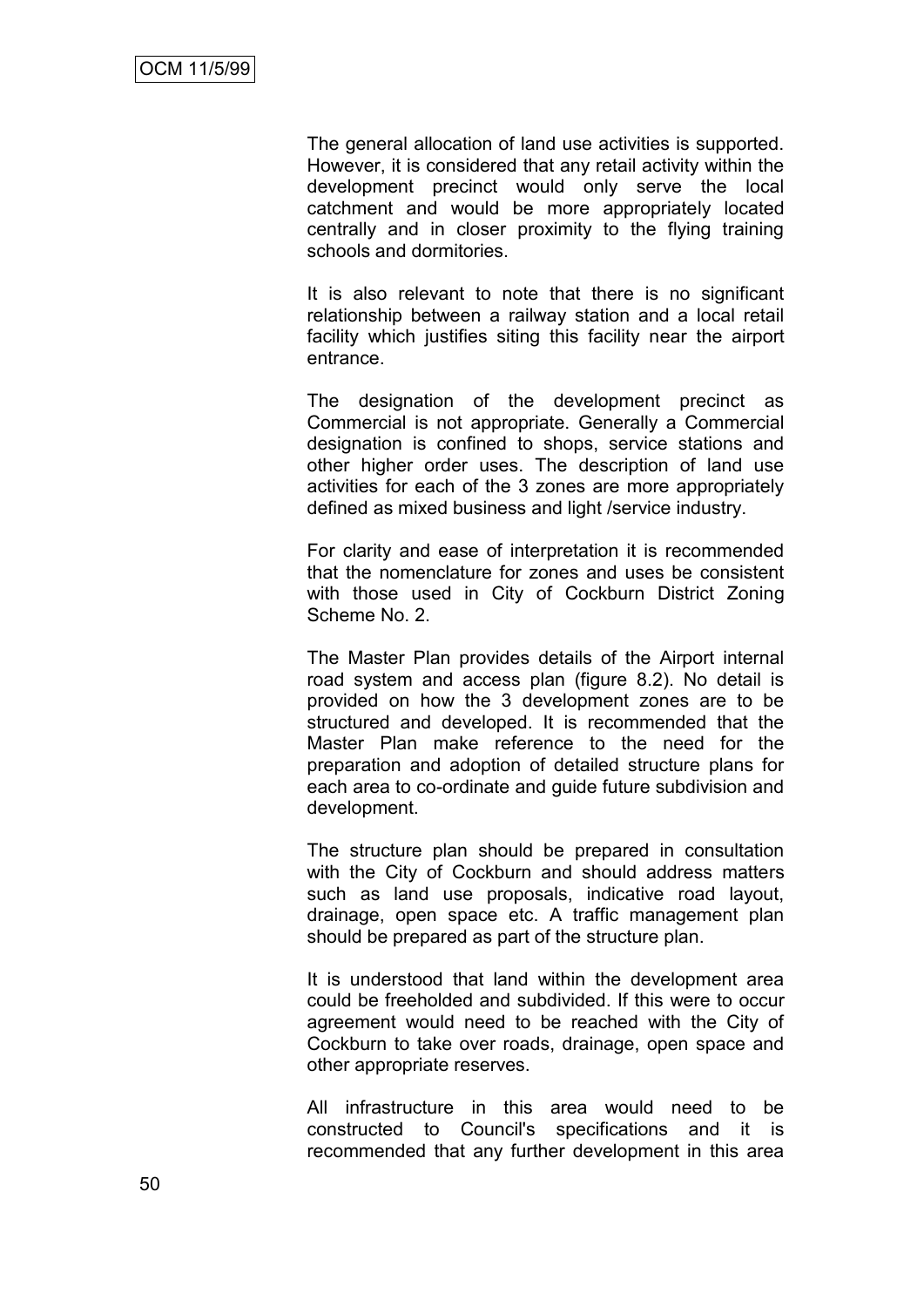be to standards agreed between Council and JAH and that JAH engineers certify that infrastructure has been constructed accordingly.

Development on the airport is not subject to normal State Government or local government subdivision or development processes. However there is a need for Council to be closely involved and consulted on the development of the North West Quadrant.

There is a need to establish a protocol between JAH and Council to cover matters including the preparation and adoption of a structure plan for the precinct, development standards, zones and permitted uses and standards for roads, drainage etc, particularly if the area is to be freeholded in the future.

This has been discussed with JAH and there is agreement to further identify items that could be included and possible procedures.

Items important to Council are as follows:

- The use of terms, definitions, zones and development standards that are consistent with City of Cockburn District Zoning Scheme No. 2.
- Adoption of a Structure Plan by JAH in consultation with Council which shows adequate detail to quide subdivision and development of the area.
- Referral of subdivision and development applications to Council for its information and comment.
- Procedures for certification that infrastructure including roads and drainage have been constructed to Council specifications.

#### **3.** *TRANSPORT ISSUES*

As previously noted there is a need for a traffic management plan to be prepared as part of the structure plan to ensure that the external and internal road systems are adequate to serve the proposed level of development.

Plans for Zone 3B adjacent to the proposed railway station should be designed to maximise the potential benefits of a possible future station adjacent to this area.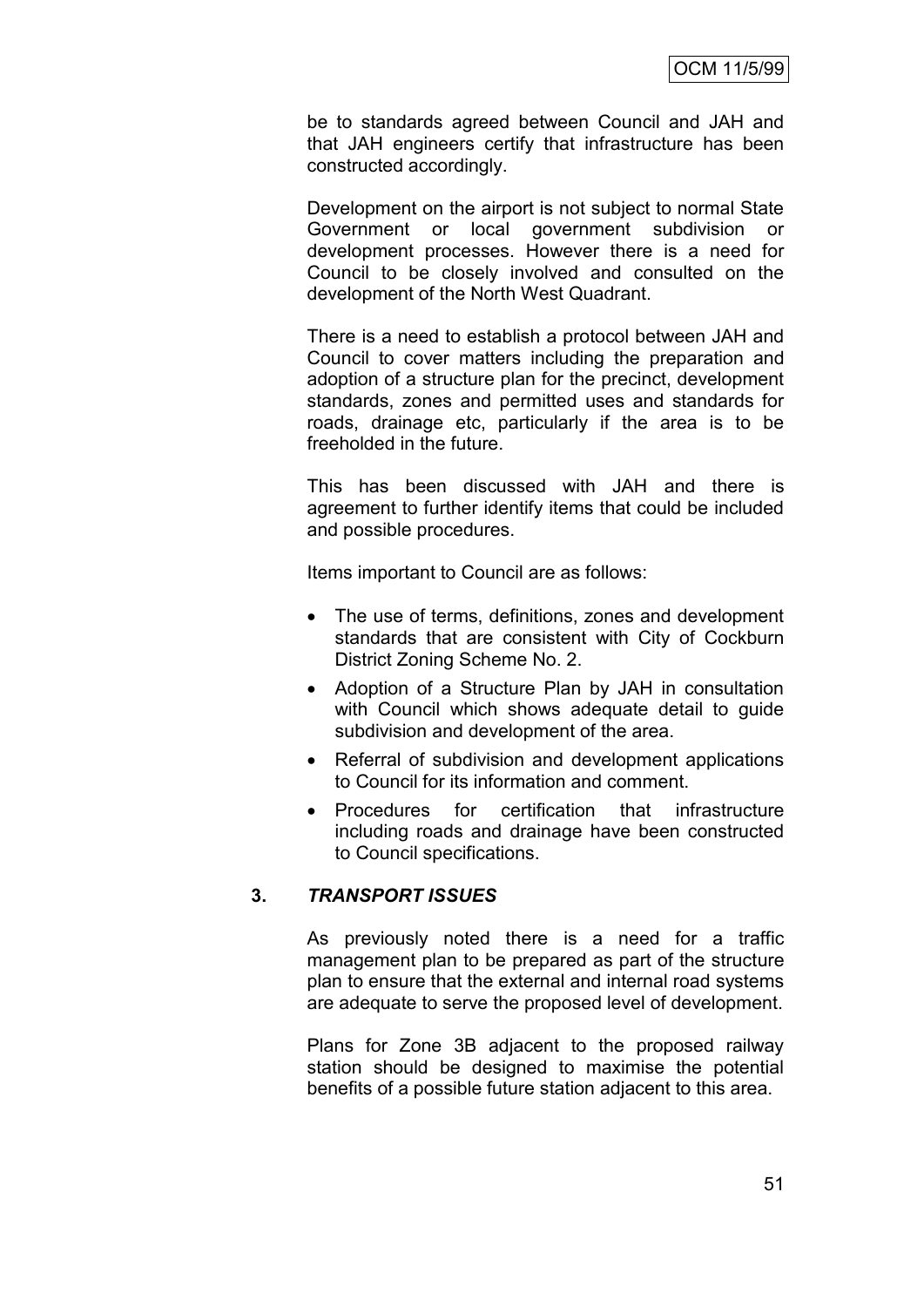The proposed future road link to Ranford Road is supported to minimise any potential impact on Jandakot Road.

# **4.** *AIRCRAFT NOISE*

Noise from aircraft using Jandakot Airport has a significant impact on the environment of the surrounding area.

These impacts are greatest within the circuit training areas and under the outward bound flight paths and are related to the following factors:

- level of noise emitted by the aircraft
- flight settings of the aircraft (eg rate of climb, power etc)
- aircraft altitude
- frequency of overflight
- predictability of overflight

Whilst it is recognised that the ANEF contours are likely to shrink, many of the airports neighbours will continue to be severely affected by aircraft noise. Any change to airport operations that increases the number of movements at Jandakot Airport will result in an increased noise impact on nearby residents.

#### *4.1 Fourth Runway*

The proposal to provide for a fourth runway is a significant planning issue which will increase the noise impact resulting from the airport's operations.

As documented at page 56 of the Master Plan the runway capacity on 06/24 with parallel runway is approximately 1.6 times higher than on days where only the single runway at 12/30 only is operating. From these figures it can be expected that the provision of the fourth runway will result in an additional 568 movements on those days where runway 12/30 is the only runway operating.

The Draft Preliminary Master Plan states "*On an annual basis the noise impacts should be relatively slight. However for affected residents the noise impacts associated with the use of the 12/30 direction runways will be intense, at infrequent intervals and of relatively short duration*." The intensity of the noise coupled with the infrequent intervals between flights and increased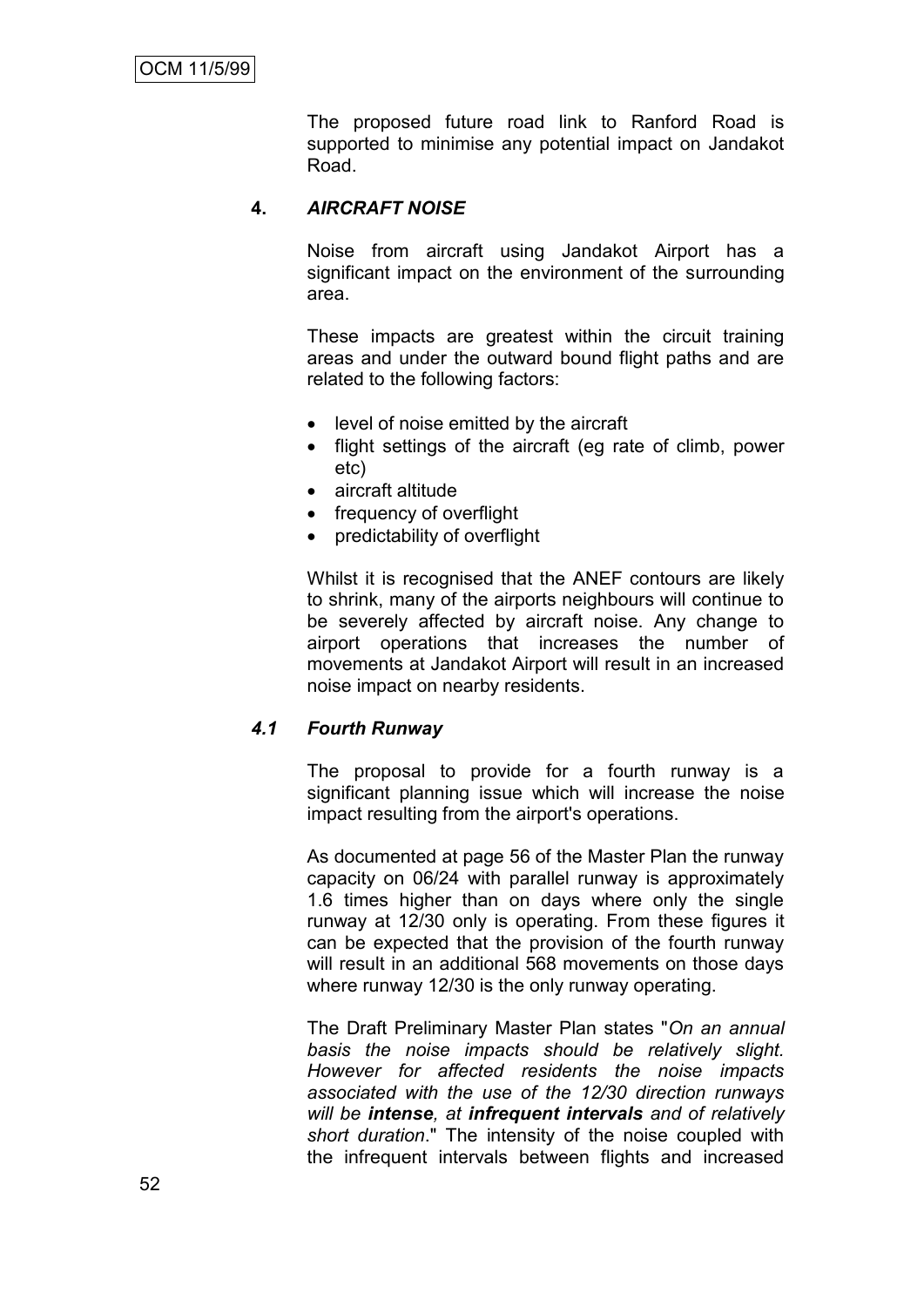volume of movement will result in higher impacts on residents affected by these flights. By far the majority of movements on 12/30 will occur during the summer months.

For these reasons the construction of the fourth runway is opposed.

## *4.2 Alternative Options*

The City of Cockburn should strongly favour the 'do nothing' option. This option which it is hoped would result in the use of a touch and go runway within 30 nautical miles of Jandakot Airport, would contribute to a significant reduction in aircraft noise impacts overall. This would be of significant benefit to the community surrounding the airport.

## *4.3 ANEI and Ultimate Capacity ANEF*

While it is recognised that the airport owners are obliged to produce an ultimate capacity ANEF, the validity of the ANEF system as a means of determining the ultimate noise impact of the airport on neighbouring land and as a land use planning for nearby local governments is questionable.

The ANEF system is of limited applicability to general aviation airports for the following reasons:

- 1. It does not provide the complete picture as it doesn't adequately consider frequency and occasional intensity.
- 2. It predicts community reaction not individual reaction. It does not provide sufficient information for individuals to determine how **they** might be affected.
- 3. It predicts reaction to average noise exposure not diurnal, seasonal or other variations in aircraft distribution.
- 4. It only classifies persons as seriously or moderately affected. There is no classification for "chronically" or "critically" affected.
- 5. It does not adequately deal with the frequency of noise events as it is based on the equal energy concept.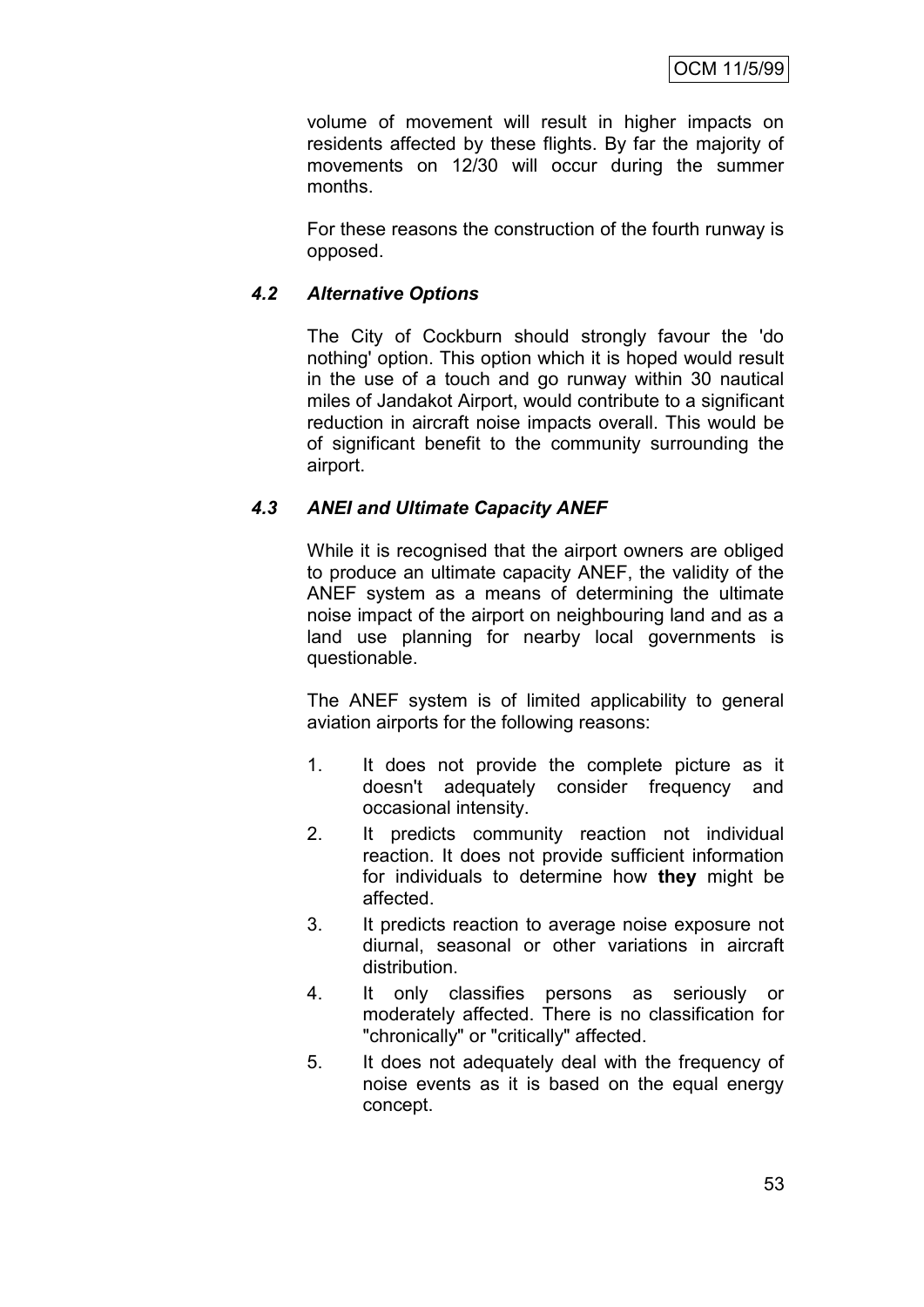#### *4.4 ERM Mitchell McCotter Study*

The "Jandakot Airport Noise and Social Survey" prepared for the Federal Airports Corporation and published in December 1997 concludes that:

- (a) The reaction to aircraft noise around Jandakot was approximately 7 ANEF units higher than predicted,
- (b) The actual noise levels are approximately 3 ANEF units higher than predicted, and
- (c) The community reaction was approximately 4 ANEF units higher than expected.

This implies that a non-adjusted ultimate capacity ANEF for Jandakot Airport is not an appropriate tool for predicting aircraft noise impacts on the surrounding area. It does not accurately predict actual noise levels or social impact and therefore has only limited applicability as a land use planning tool or predictor of environmental impact in this case.

The ERM Mitchell McCotter Study concluded that, due to this 7 ANEF Unit difference *"The results suggest that the 15 ANEF contour should be considered as the threshold for residential land use around Jandakot Airport, in lieu of the 20 ANEF contour, as recommended in the Australian Standard AS 2021-1994- Acoustics - Aircraft Noise Intrusion - Building Siting and Construction."* A plan showing the extent of residential areas within the 1996 ANEI 15 contour is included as an attachment.

#### *4.5 Options to Reduce Aircraft Noise*

The ERM Mitchell McCotter Study considered 5 options for reducing the impact of aircraft noise on the surrounding residential community; namely:

- 1. restrictions on the hours of operation;
- 2. restrictions on the type of planes operating in the training circuits;
- 3. increasing the height of the training circuits;
- 4. reduction in aircraft numbers;
- 5. dispersion of flight tracks.

Some of these noise management options will be further assessed by the Jandakot Airport Flight Paths and Training Circuit Review currently being conducted by consultants for the State Department of Transport.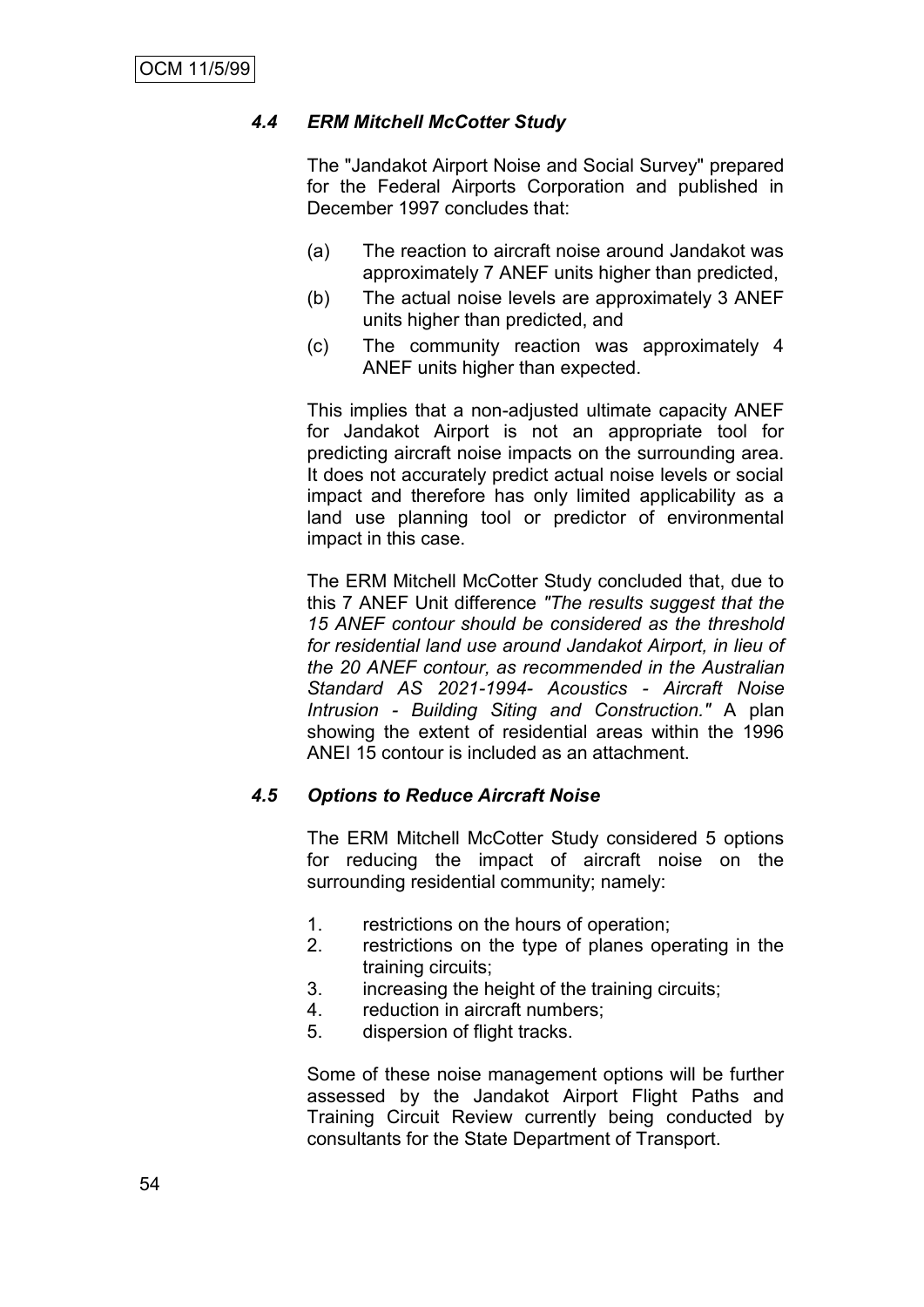Options 1, 2 and 4 are largely within the control of the Airport Lessee and it is therefore recommended that they also be specifically addressed by the Lessee via the draft Master Plan process.

In this regard, it is recommended that Council recommend the following operational restrictions be applied to the airport.

#### **1. Hours of Operation**

A restriction on the maximum number of flights, particularly circuit training, permitted before 7 am and after 9 pm should be imposed.

#### **2. Restrictions on the type of planes operating in the training circuits**

Recommend that Beech 58 and similar higher noise generating aircraft be progressively phased out from use in training circuits.

#### **3. Reduction in Aircraft Numbers**

Recommend that aircraft numbers be capped at 360,000 movements, being the estimated number of movements forecast for the year 2008. This is also consistent with a reasonable planning and construction timeframe for a remote touch and go airstrip to be established. Establishment of a remote touch and go airstrip to accommodate circuit training flights should be the Council's principal recommendation to reduce aircraft noise impacts on the community. Currently circuit training accounts for about 60% of all aircraft movements at Jandakot.

The 2019 forecast of 472,000 movements is considered an unacceptably high level.

This is based on the community's adverse reaction to the previous high levels of over 400,000 movements experienced in recent years.

It is also noted that the 1994/95 aircraft movements per annum at comparable general aviation airports was as follows: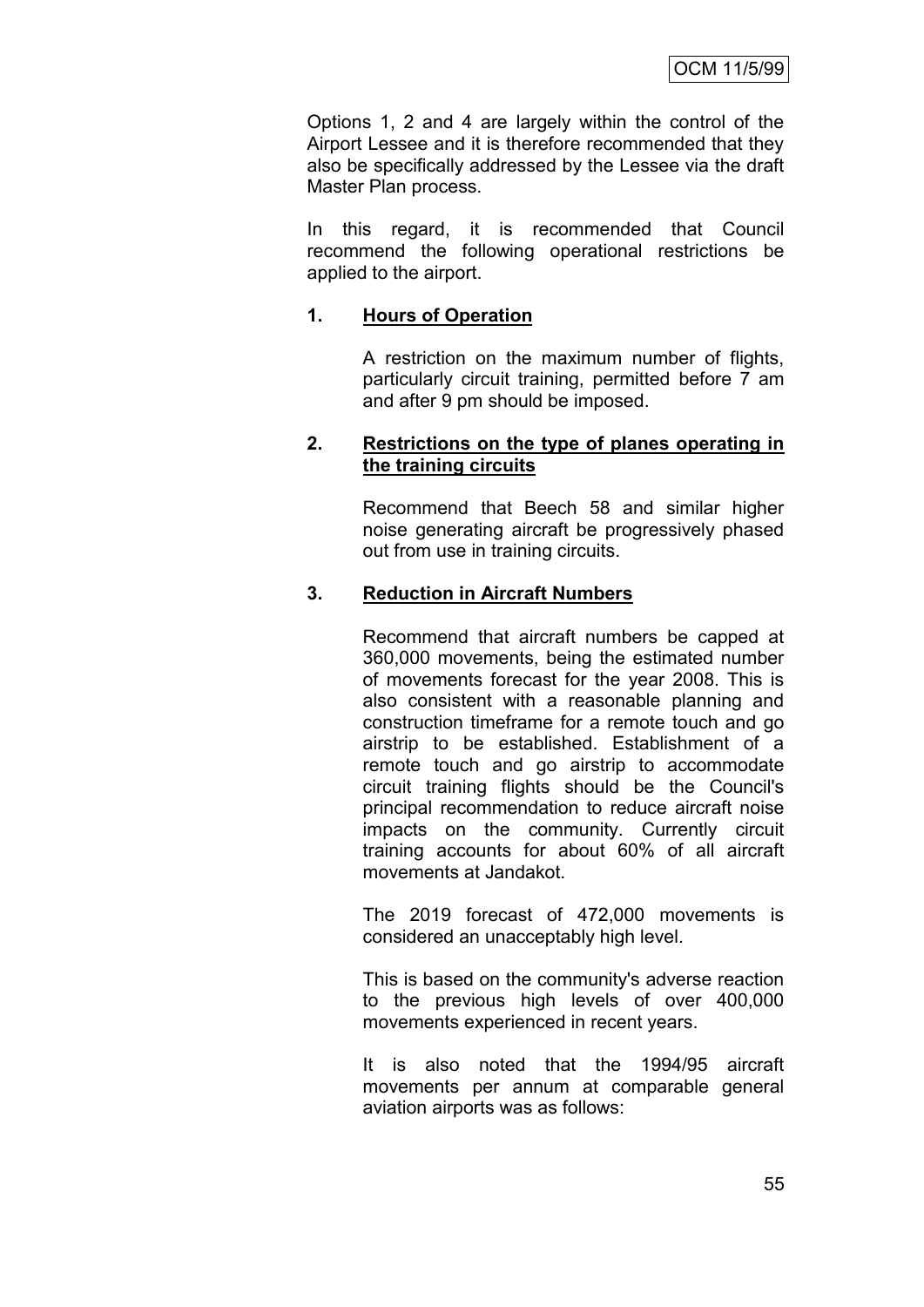| 230,000 |
|---------|
| 385,000 |
| 350,000 |
| 275,000 |
|         |

(Ref: F.A.C. 10.12.95)

**Strategic Plan/Policy Implications**

N/A

**Budget/Financial Implications**

N/A

**Implications of Section 3.18(3) Local Government Act, 1995**

Nil

#### **15. FINANCE AND CORPORATE SERVICES DIVISION ISSUES**

#### **15.1 (OCM1\_5\_1999) - REMUNERATION OF COMMISSIONERS - BUDGET AMENDMENT (1335; 1705) (ATC)**

#### **RECOMMENDATION**

That the 1998/99 Municipal Budget be amended as follows:

- (1) Account No.110252 Mayoral allowance from \$21,500 to \$17,500;
- (2) Account No.110250 Meeting allowance from \$75,000 to \$58,000;
- (3) Account No.110290 Conferences from \$40,000 to \$30,000;
- (4) New Account Commissioners Remuneration \$28,600; and
- (5) New Account Commissioners Expenses \$2,400.

#### **TO BE CARRIED BY AN ABSOLUTE MAJORITY OF COUNCIL**

## **COUNCIL DECISION**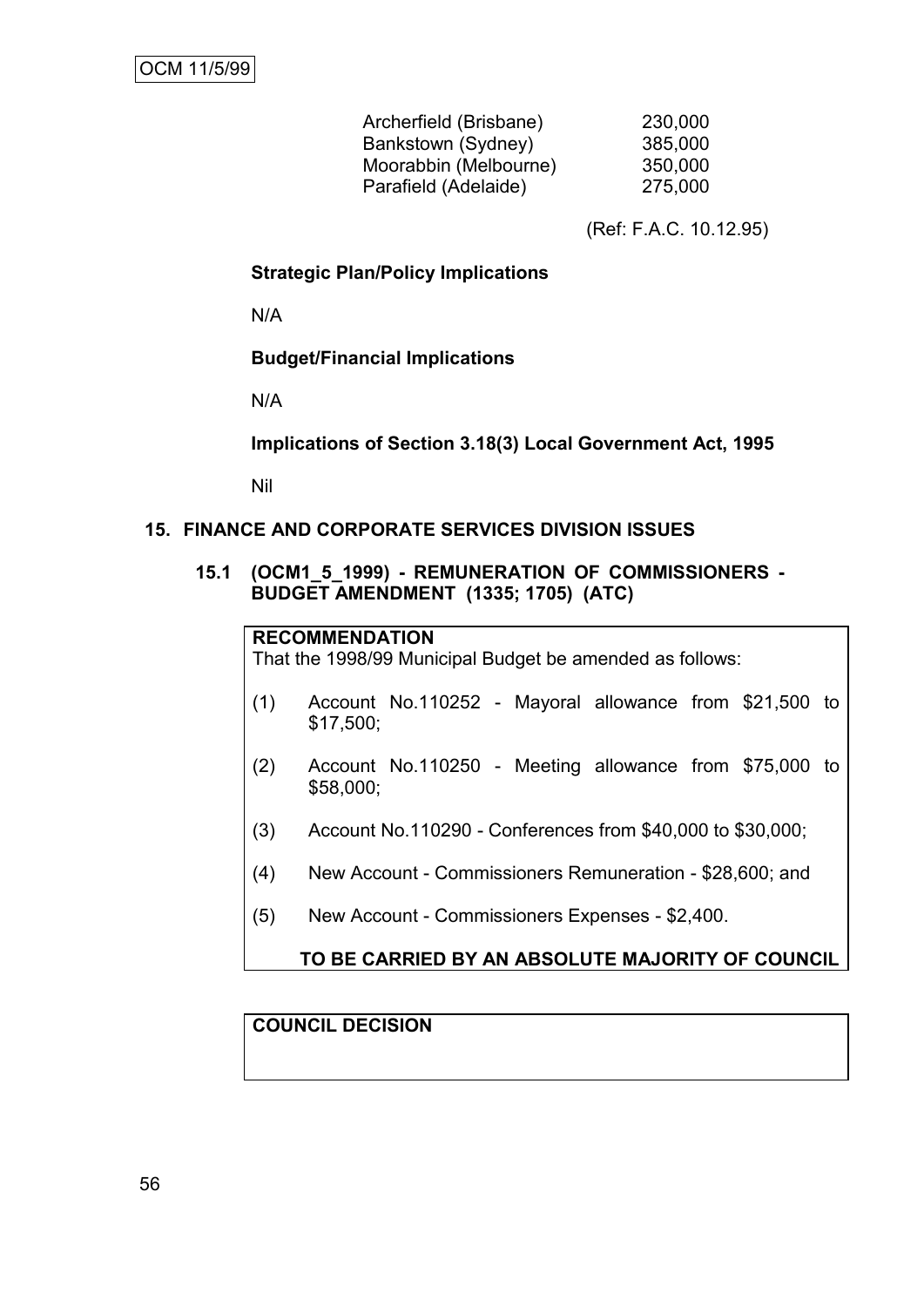# **Background**

The Minister for Local Government has determined that Commissioners are to receive remuneration and allowances from Council funds.

# **Submission**

N/A

# **Report**

The Minister for Local Government has determined that the Commissioners are to be paid the following remuneration and allowances from Council funds:

- Mr. Donaldson (Chairperson), \$4,500 per calendar month plus expenses of office.
- Ms. Smithson and Mr. Jorgensen, \$3,250 per calendar month each, plus expenses of office.

It is proposed that Council's Budget be amended to provide for these payments, with funds being reallocated from Councillors' Meeting Allowances, Mayoral Allowance, and Conference accounts.

# **Strategic Plan/Policy Implications**

N/A

# **Budget/Financial Implications**

Overall budget will not be affected but individual allocations will change as per recommendation.

# **Implications of Section 3.18(3) Local Government Act, 1995**

Nil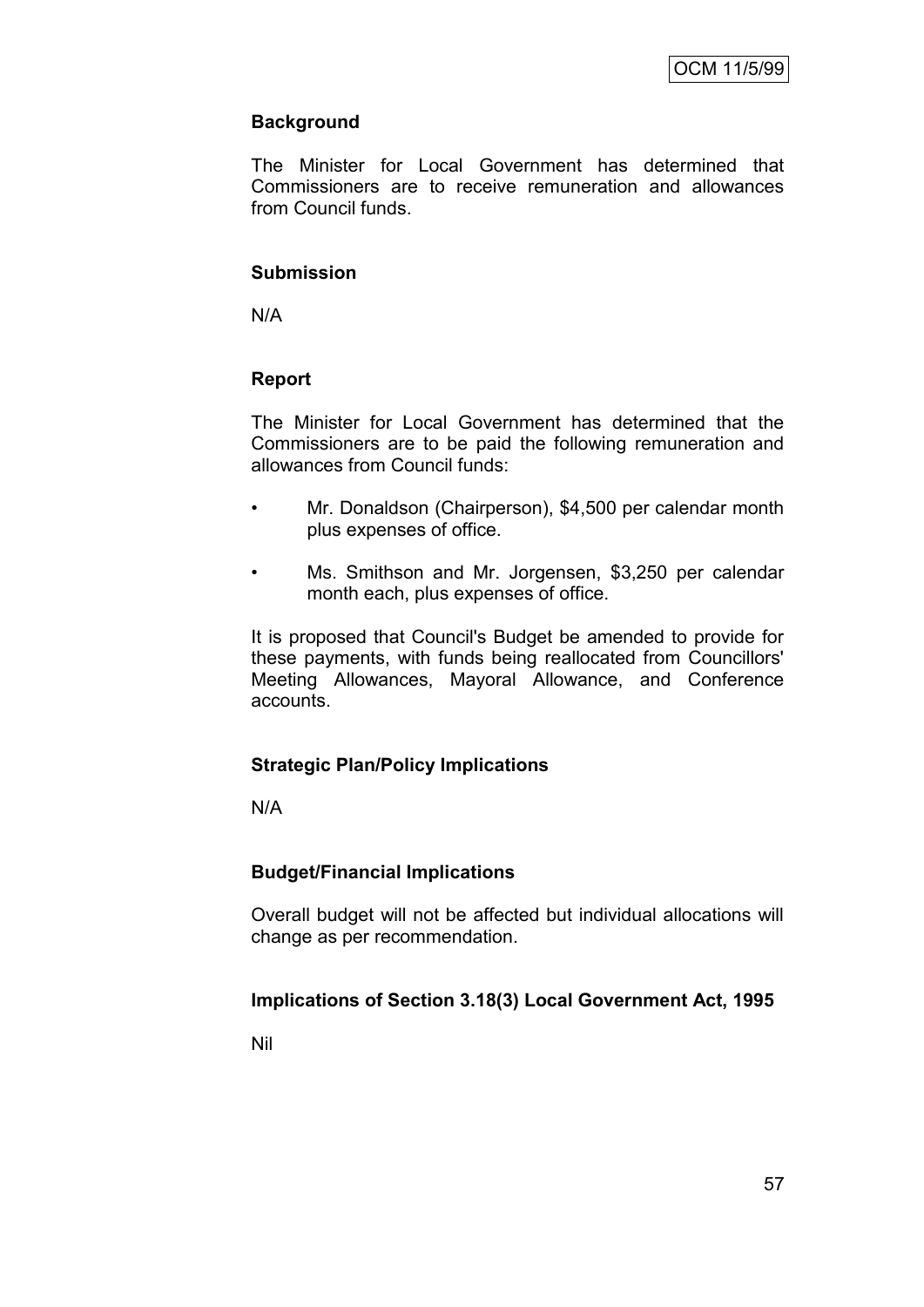## **15.2 (OCM1\_5\_1999) - REIMBURSEMENT OF ELECTION EXPENSES (1700) (ATC)**

# **RECOMMENDATION**

That candidates for the May 1999 election of Council, be reimbursed expenses incurred in respect of the election, subject to production of receipts/documentary evidence for the amount claimed, with funds for a reimbursement being drawn from Account No.110460 - Election Expenses.

# **TO BE CARRIED BY AN ABSOLUTE MAJORITY OF COUNCIL**

# **COUNCIL DECISION**

#### **Background**

The May 1999 election of Councillors was cancelled by the Minister for Local Government.

#### **Submission**

N/A

#### **Report**

Candidates for the May 1999 Election of Council, incurred expenses in respect of the Election prior to cancellation by the Minister for Local Government.

The Minister for Local Government has stated that expenses incurred by candidates will be reimbursed. It is proposed that the cost of reimbursement be drawn from Account No.110460 - Election Expenses, with claims being paid, subject to production of receipts/ documentary evidence.

#### **Strategic Plan/Policy Implications**

N/A

#### **Budget/Financial Implications**

Funds are available in Account No.110460 - Election Expenses of \$37,000.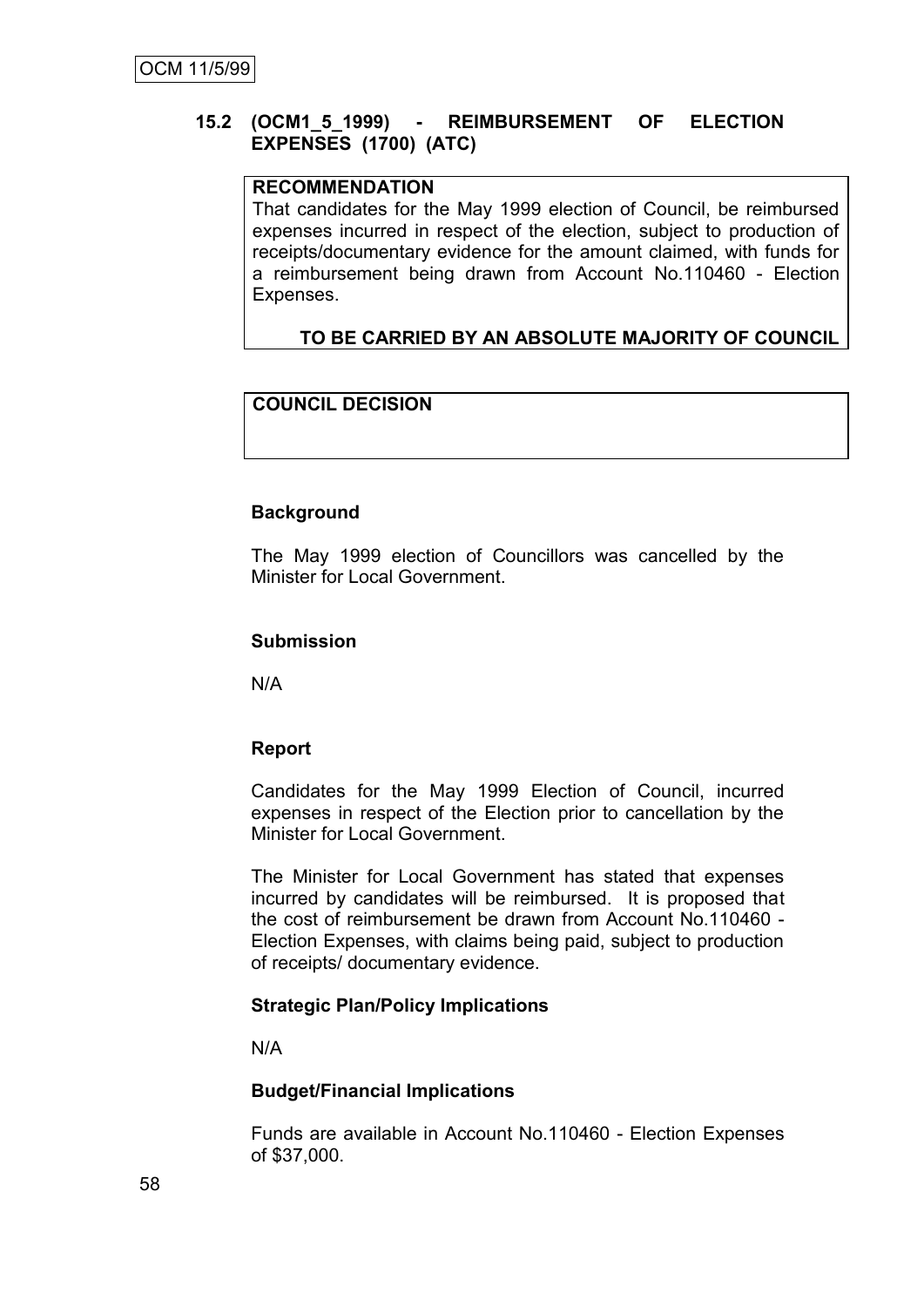# **Implications of Section 3.18(3) Local Government Act, 1995**

Nil

# **16. ENGINEERING AND WORKS DIVISION ISSUES**

Nil

# **17. COMMUNITY SERVICES DIVISION ISSUES**

#### **17.1 (OCM1\_5\_1999) - USE OF RESERVES (4802) (RA) (ATTACH)**

#### **RECOMMENDATION**

That Council delegate authority to the Chief Executive Officer to approve the use of reserves by organisations or individuals holding not-for-profit events with a minimum bond of \$100 being payable, as per the instrument of delegation attached to the Agenda.

## **TO BE CARRIED BY AN ABSOLUTE MAJORITY OF COUNCIL**

# **COUNCIL DECISION**

#### **Background**

Frequently, organisations and individuals approach Council requesting use of a reserve for a specific purpose, for example, a staff Christmas party or individual's birthday party. Whilst individuals and groups are free to use reserves (other than active reserves that are booked), there is an interest for Council to know of larger events where structures such as marquees are to be put up. There is a further requirement for approval for the consumption of liquor on venues which is delegated to the Chief Executive Officer. There is no policy or delegation in respect to the authorised use of reserves by groups or individuals holding special events.

Under the vesting which Council controls reserves, the use of reserves by groups or individuals cannot result in the reserve not being accessible by members of the general public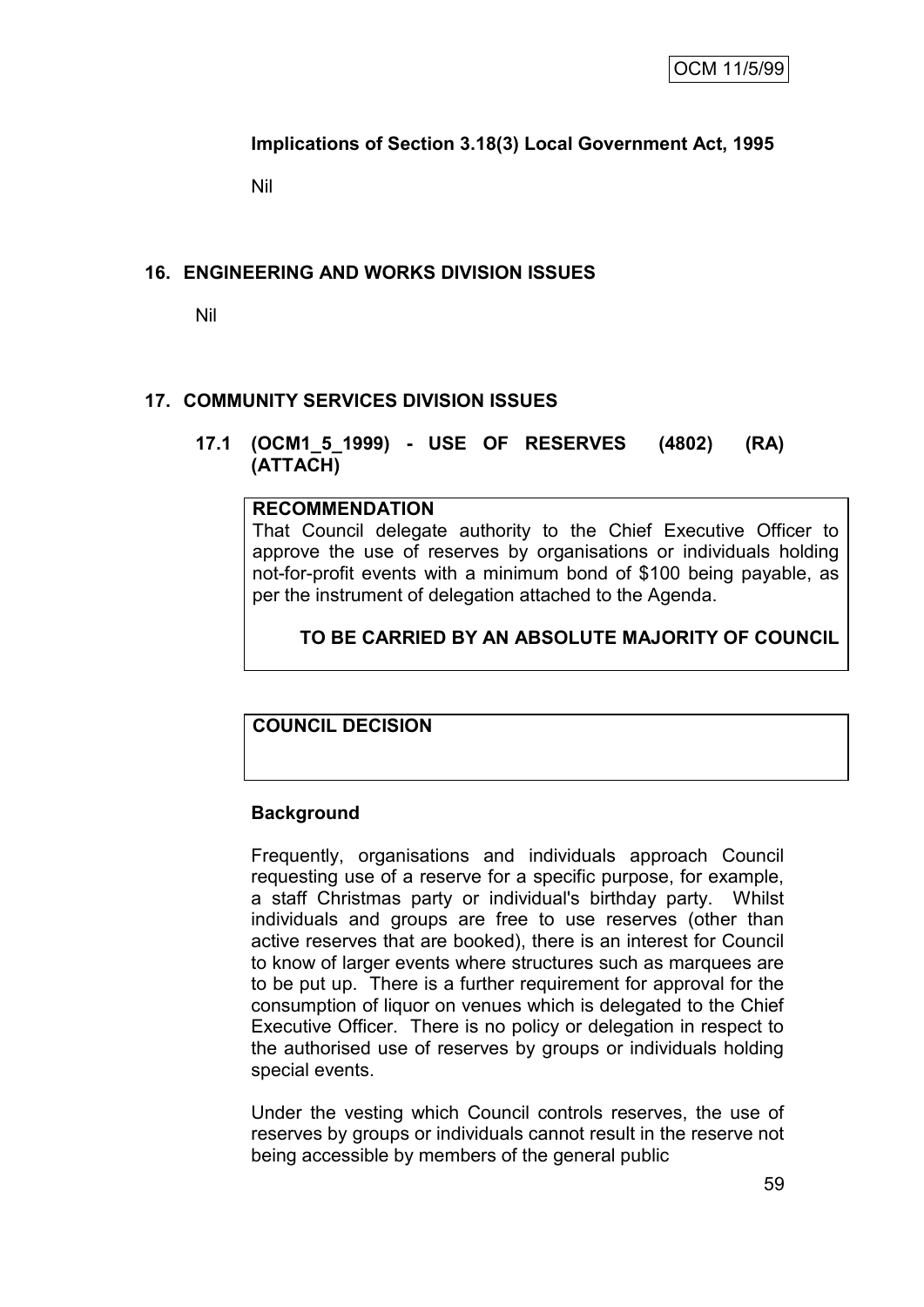#### **Submission**

N/A

#### **Report**

When approached by an organisation or individual to hold an extraordinary event on a reserve, there are a number of options currently available to administration. In general terms, these include advising that no approval is required unless liquor is to be consumed; handling the matter administratively without a Council policy; or putting the matter to Council for consideration.

It is argued that a policy which delegates authority to approve such proposals, has the following advantages:

- **•** provides an opportunity for Council to ensure there is sufficient infrastructure such as toilets and bins available;
- **•** provides an opportunity to ensure that a responsible party is identified in cases of anti-social behaviour and/or damage and littering;
- **•** provides an opportunity to ensure appropriate access to the reserve, reticulation is not damaged and off at the appropriate time and location of the event minimises impact on other users and the like;
- **•** provides an opportunity for a bond to be paid to cover damage and clean up costs;

Given the varied and diverse nature of the events that can be held on reserves, it is proposed that a minimum bond of \$100 be set with the scope for the delegated officer to raise the amount as deemed appropriate.

It is expected that this delegated authority only apply to not for profit events of a significant size to require additional resources from Council. Where the event is for profit or an event is of such a size or nature that it is deemed by the delegated officer to require consideration by Council, the matter will be put to Council for its consideration.

#### **Strategic Plan/Policy Implications**

N/A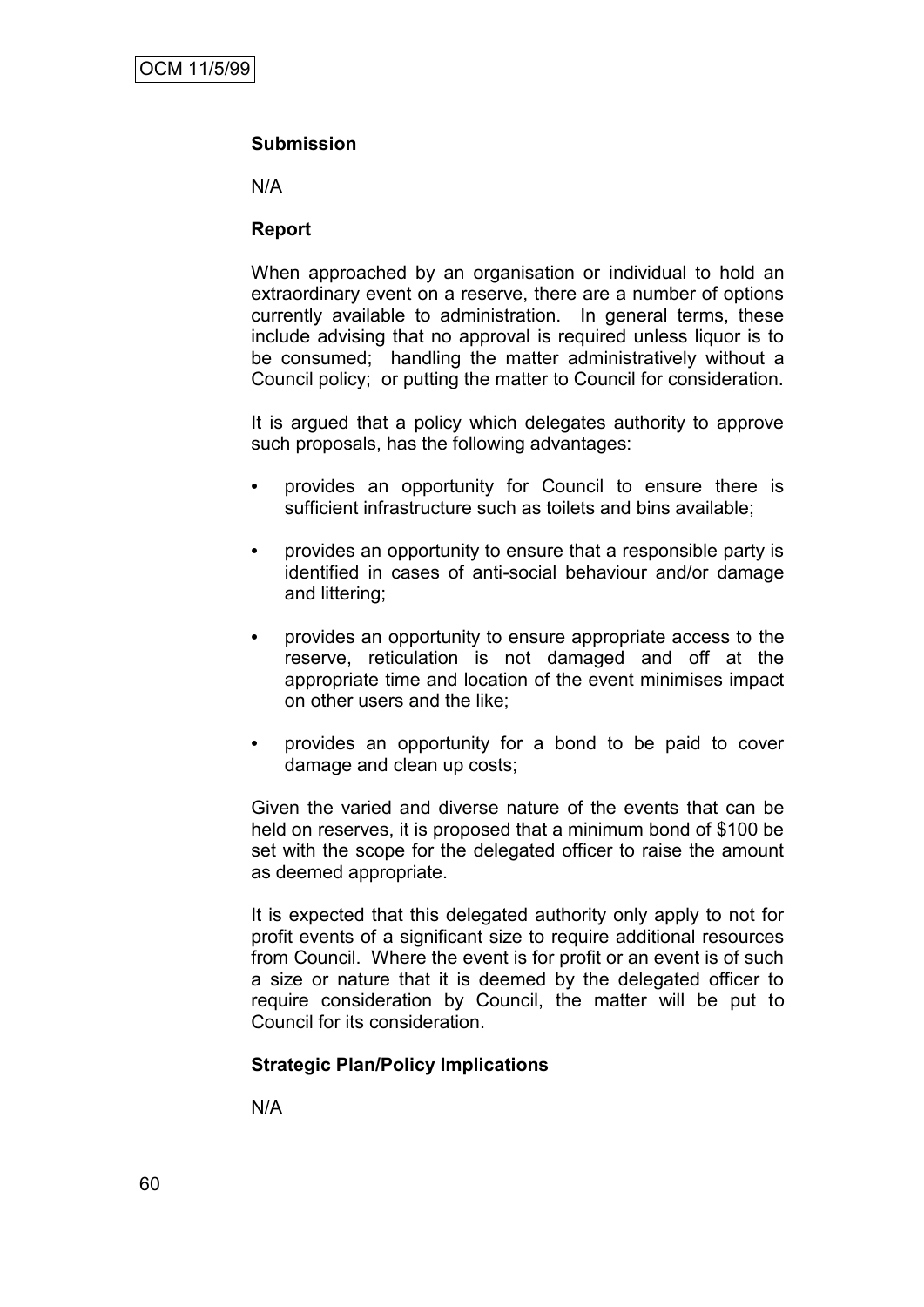# **Budget/Financial Implications**

N/A

**Implications of Section 3.18(3) Local Government Act, 1995**

Nil

# **18. EXECUTIVE DIVISION ISSUES**

**18.1 (OCM1\_5\_1999) - STATE UNDERGROUND POWER PROGRAM (9118) (RS)**

# **RECOMMENDATION**

That Council :-

- (1) advise the Office of Energy of the results of the survey of property owners in Coolbellup, part of Spearwood and part of North Lake;
- (2) advise the Office of Energy that the Underground Power Program cannot be supported at this stage; and
- (3) include the results of the survey and Council decision in an edition of the Cockburn Soundings.

# **COUNCIL DECISION**

# **Background**

The State Underground Power Program addresses retrospective installation of electricity distribution systems where overhead systems are now in place. The State Government's long term goal is for 50% of Perth"s houses to have underground power by 2010. Together with Western Power the Government has committed \$27.5 million over three years commencing in 1998/99. Funding will be provided through cost sharing grants, with Local Authorities contributing 50% of the costs.

The selection criteria include the size of the projects - 1,000 to 1,250 lots, the age of the area, vulnerability to storm damage,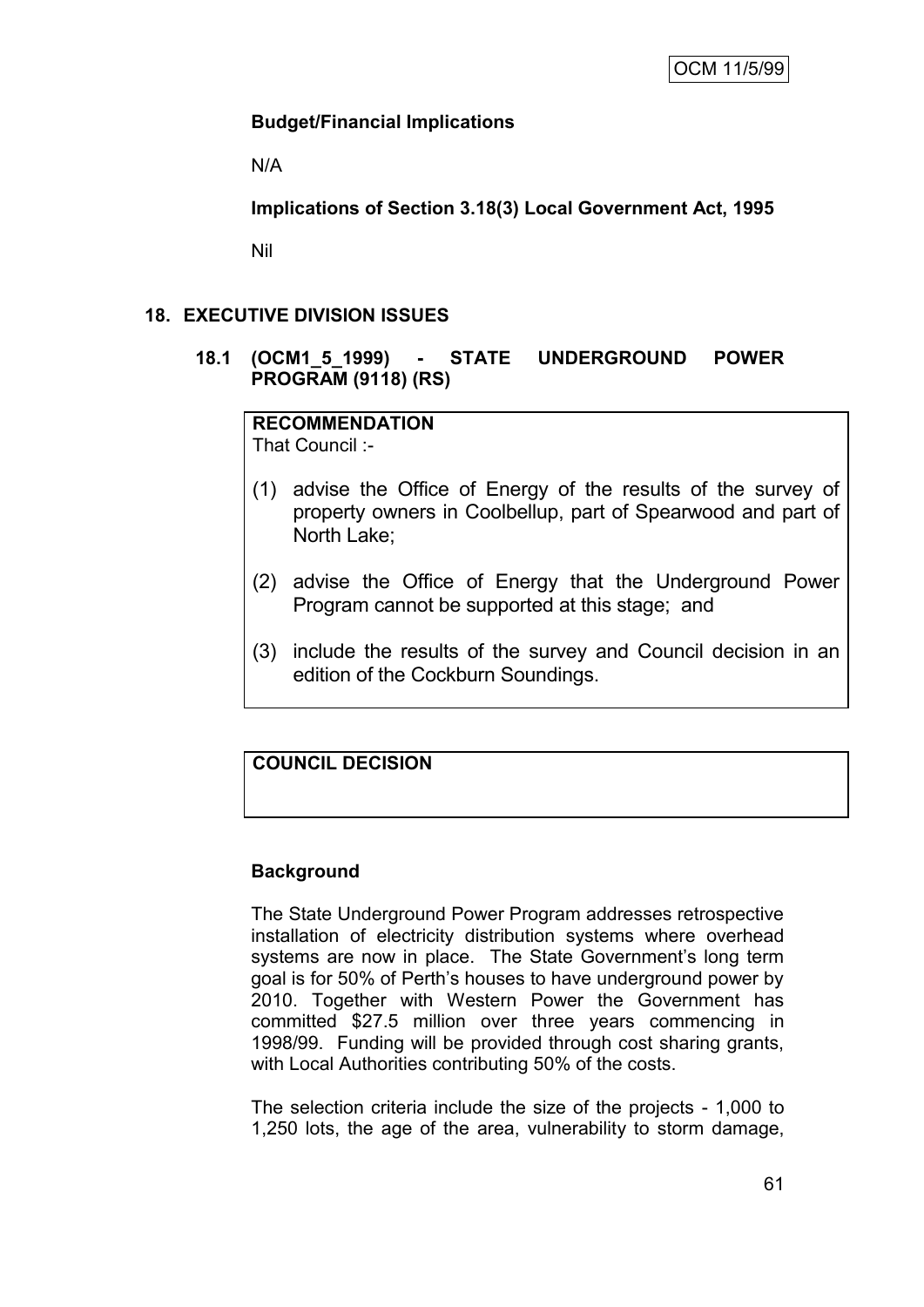savings in tree pruning costs and evidence of community willingness to participate in the project.

Council, at its June 98 meeting, resolved to:

- *"(1) Consult with residents of the suburbs of North Lake, Coolbellup and Spearwood advising of the proposed underground power program and seeking their views on making a contribution (50%) towards the cost of replacing the existing power line system with underground power in their respective suburbs.*
- *(2) Prepare an Application for Funding under the State Underground Power Program to include those suburbs from whom agreement, of at least 75% of the owners of residences, is received*.
- *(3) Facilitate the implementation of the Project if approved by the Office of Energy."*

#### **Submission**

N/A

#### **Report**

2,057 property owners in Spearwood (north of the rail line) were surveyed and 1,168 responses (56.8%) were received. Of the responses received only 383 (32.8%) were in favour of contributing to the scheme

1,599 property owners in Coolbellup and North Lake (there are only 71 properties in North Lake without underground power) were surveyed and 905 responses (56.6%) were received. Of the responses received 430 (47.5%) were in favour of contributing to the scheme.

The above statistics do not include HomesWest"s 740 properties in Coolbellup (32.6%). They have indicated they would contribute to the cost of undergrounding power in the same proportion as private property owners (as part of the suburb redevelopment project). However any recommendation should be based on the responses of private property owners only.

With community support being less than one third in Spearwood and less than one half in Coolbellup/North Lake neither area should be considered for conversion to underground power at this stage.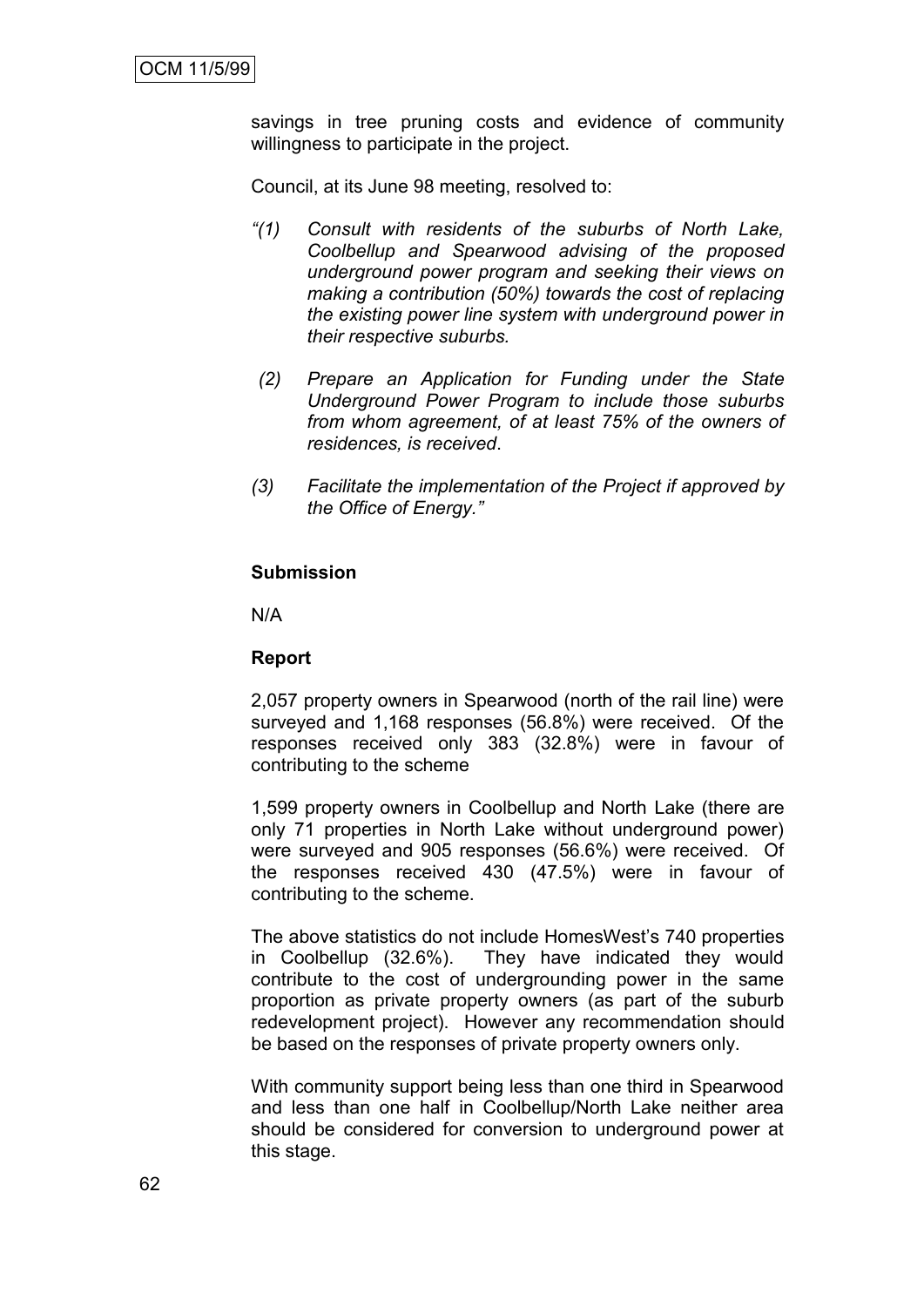# **Strategic Plan/Policy Implications**

N/A

**Budget/Financial Implications**

N/A

**Implications of Section 3.18(3) Local Government Act, 1995** Nil

## **19. MOTIONS OF WHICH PREVIOUS NOTICE HAS BEEN GIVEN**

Nil

## **20. CONFIDENTIAL BUSINESS**

- **21. QUESTIONS OF WHICH DUE NOTICE HAS BEEN GIVEN WITHOUT DISCUSSION**
- **22. NOTICES OF MOTION GIVEN AT THE MEETING FOR CONSIDERATION AT NEXT MEETING**

#### **23. MATTERS TO BE NOTED FOR INVESTIGATION, WITHOUT DEBATE**

**24. RESOLUTION OF COMPLIANCE (Section 3.18(3), Local Government Act 1995)**

(Section 3.18(3), Local Government Act 1995)